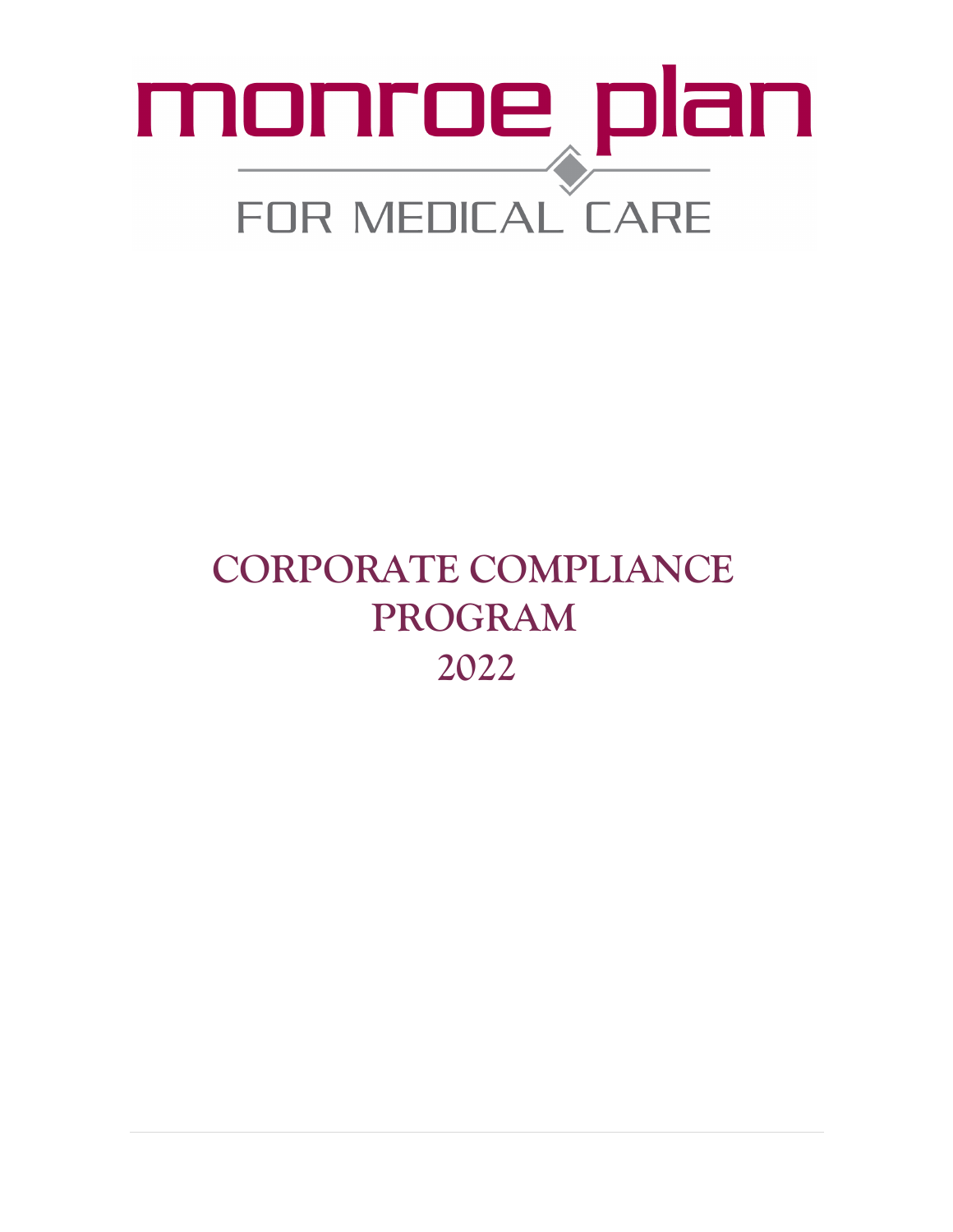

#### **Dear Fellow Employees:**

The Monroe Plan Board of Directors ( Board) is committed to ensuring that the Corporation conducts all of its business activities in accordance with applicable state and federal laws and regulations;

In order to achieve this goal, the Board has determined that it is appropriate for the Corporation to adopt and implement a corporate compliance program consistent with applicable industry standards and relevant guidance provided by government agencies.

 The management of the Corporation has developed a proposed corporate compliance program which is attached.

 The Board has reviewed the Program and has concluded that the Program will provide a strong framework for detecting and preventing fraud, waste and abuse within the Corporation, and ensuring the Corporation's compliance with applicable laws and regulations.

If you have any questions regarding the Corporate Compliance Program please contact the Corporate Compliance Office.

Thank you for your attention and adherence to this program.

Dennis J. Graziano President and Chief Executive Officer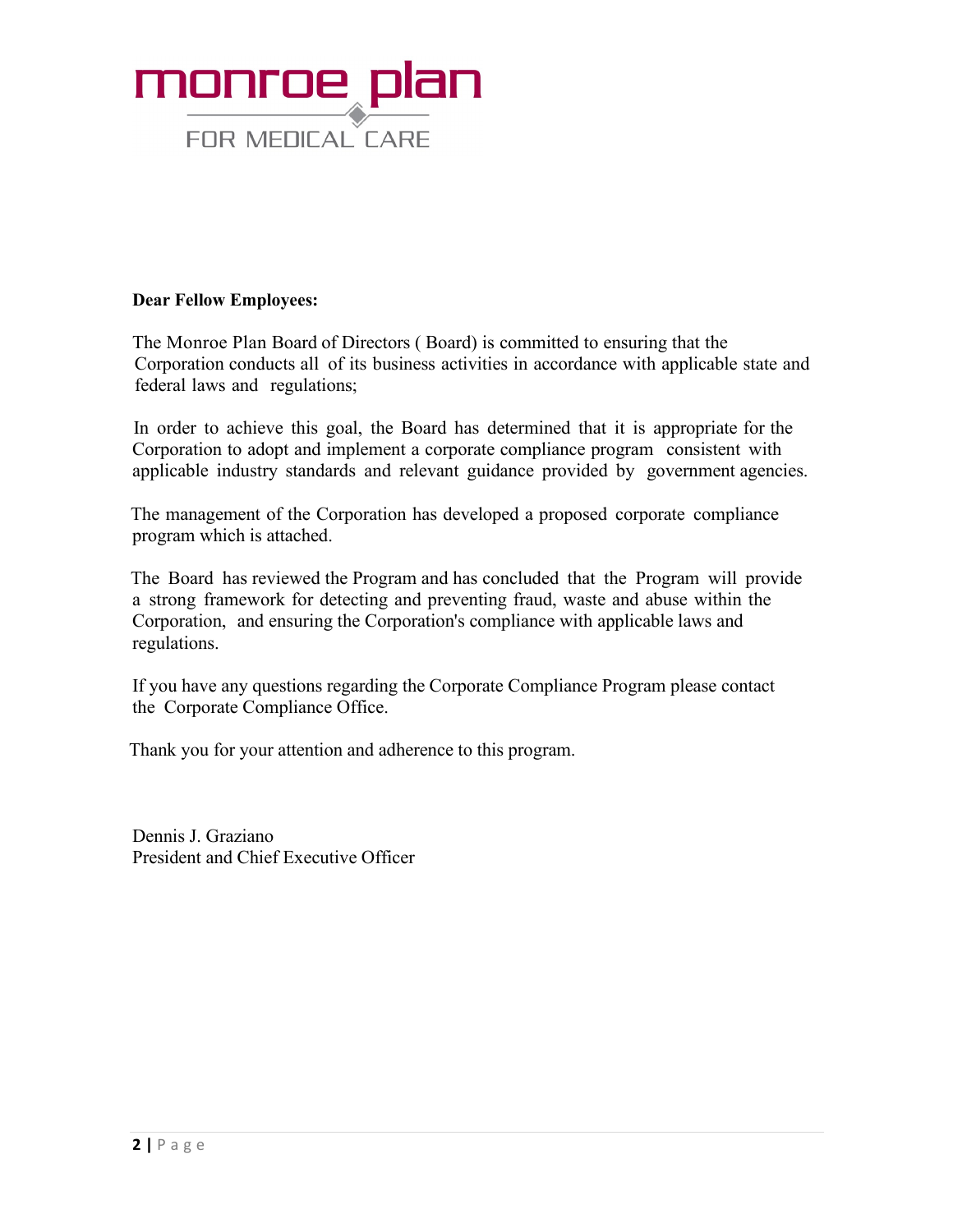

**FOR MEDICAL CARE** 

#### **I. The Purpose of This Compliance Program**

The Monroe Plan for Medical Care ("Monroe Plan") Corporate Compliance Program (the "Program") is designed to promote Monroe Plan's compliance with all applicable federal, state and local laws and regulations as well as government contracts and conditions of participation in public programs. The primary goals of the Program are to:

- $\triangleright$  Prevent fraud, abuse and other improper activity by creating a culture of compliance within Monroe Plan;
- $\triangleright$  Detect any misconduct that may occur at an early stage before it creates a substantial risk of civil or criminal liability for Monroe Plan; and
- $\triangleright$  Respond swiftly to compliance problems through appropriate disciplinary and corrective action.

The Program reflects Monroe Plan's commitment to operating in accordance not only with the strict requirements of the law, but also in a manner that is consistent with high ethical and professional standards. The Program applies to the full range of Monroe Plan's activities.

All members of Board of Directors (the "Directors"), officers, employees, contractors, volunteers and vendors (collectively "Covered Persons") have a personal obligation to assist in making the Program successful. Covered Persons are expected to: (1) familiarize themselves with the Program's Code of Conduct and compliance procedures; (2) review and understand the key policies governing their particular job functions; (3) report any fraud, abuse or other improper activity through the mechanisms established under the Program; (4) cooperate in internal and government audits and investigations; and (5) carry out their jobs in a manner that demonstrates a commitment to honesty, integrity and compliance with the law.

The Program is regularly reassessed and is constantly evolving to address new compliance challenges and maximize the use of Monroe Plan's resources. Directors, officers and employees are encouraged to provide input on how the Program might be expanded or improved.

#### **II. The Elements of the Program**

The Program's design is based on compliance guidance provided by the U.S. Department of Health and Human Services Office of Inspector General and the requirements imposed on health care providers under Section 363-d of the New York Social Services Law and Part 521 of Title 18 of the New York State Codes, Rules and Regulations and related guidance. The key elements of the Program, which are discussed in greater detail in the Program sections referenced below, are as follows: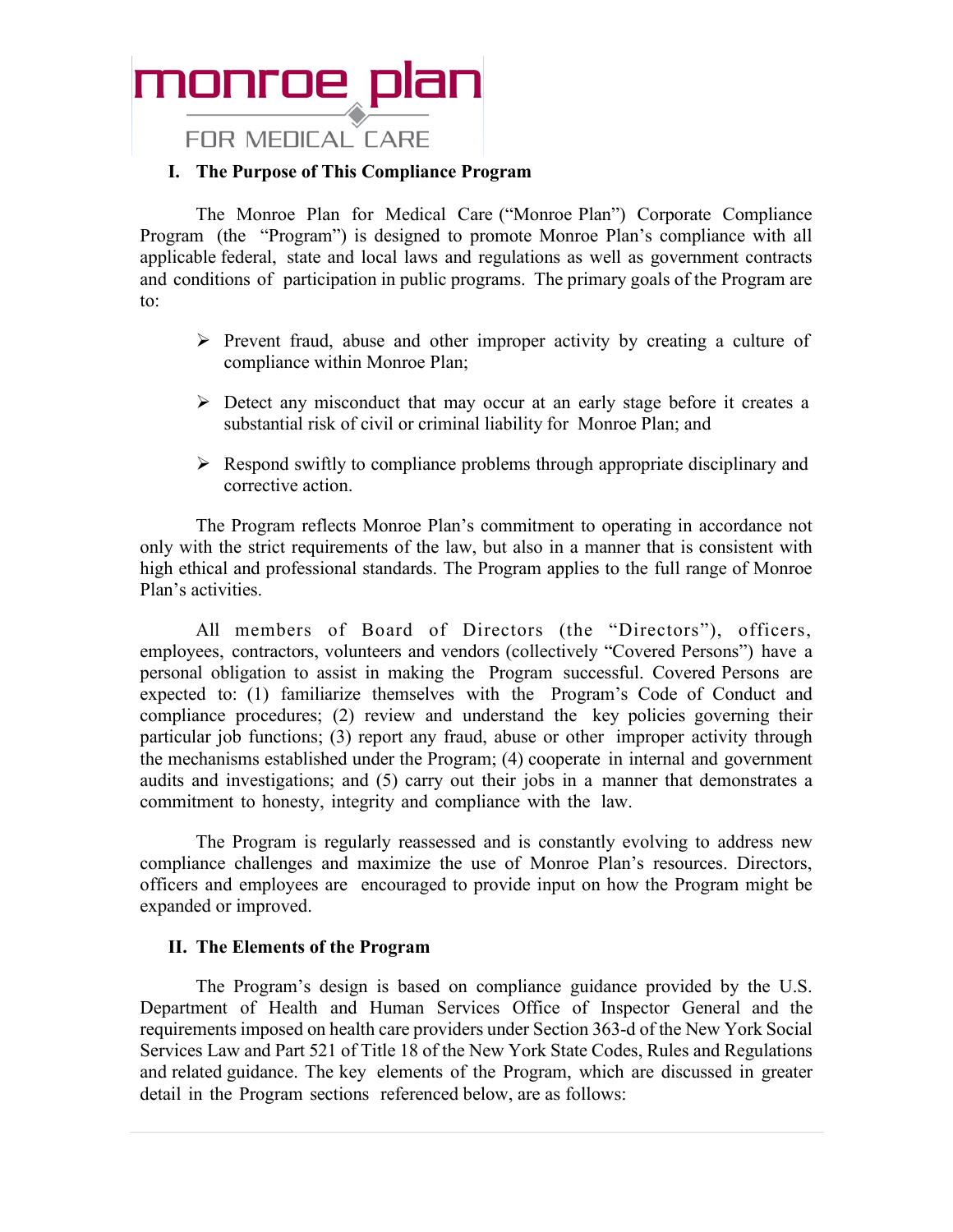#### **FOR MEDICAL CARE**

- $\triangleright$  A Code of Conduct that includes basic standards and references more detailed policies that guide Monroe Plan's activities (Section III);
- $\triangleright$  The assignment of personnel to oversee the Program, including the Compliance Officer and Compliance Committee (Section IV);
- $\triangleright$  Compliance training for all Covered Persons (Section V);
- $\triangleright$  Mechanisms for reporting compliance problems, including an anonymous reporting option, and a prohibition on retaliation against Covered Persons for making such reports (Section VI);
- $\triangleright$  Procedures for investigating reports of suspected compliance problems and cooperating in government investigations (Section VII);
- $\triangleright$  A system of compliance audits and reviews to detect noncompliance with contractual and statutory obligations, the Code of Conduct and potential fraud, abuse or other improper activity (Section VIII);
- $\triangleright$  Procedures for taking corrective action in response to identified compliance problems (Section IX); and
- $\triangleright$  The imposition of disciplinary measures against Covered Persons who engage in misconduct or fail to adhere to the terms of the Program (Section X); and
- $\triangleright$  Non-retaliation and non-intimidation for good-faith reporting of compliance concerns (Section XI); and
- > False Claims (Section XII).

#### **III. Code of Conduct**

The Code of Conduct sets forth the basic principles that guide Monroe Plan's decisions and actions and assist Covered Persons with making the right choice when confronted with difficult situations. All Covered Persons are responsible for creating and maintaining an environment in which compliance concerns can be raised, reported, and addressed. All Covered Persons are expected to familiarize themselves with the Code of Conduct, which is available on the Monroe Plan intranet site , actively participate in the Program, and should abide by the standards contained in the Code in carrying out their duties.

The Code of Conduct is not intended to address every potential compliance issue that may arise. Monroe Plan has adopted more detailed written policies governing key aspects of its operations. Some of these policies are referenced in the Program; others may be provided to employees by their supervisors. Covered Person are required to review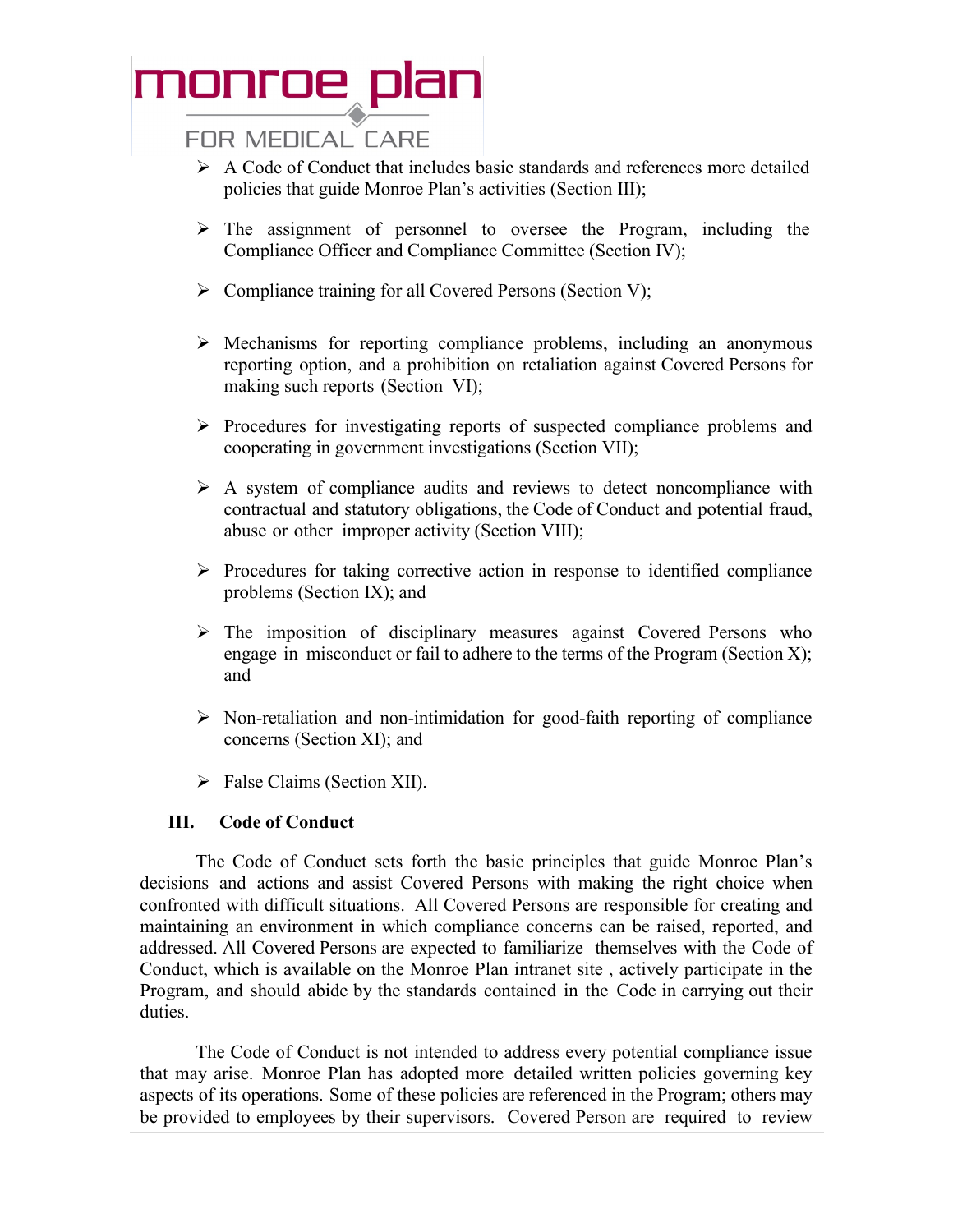

and carry out their duties in accordance with the policies applicable to their job functions or role or relationship with Monroe Plan. The Code of Conduct's standards are set forth below.

#### *a. Reporting Non-Compliance with the Code, Misconduct, or Fraud, Waste or Abuse*

All Covered Persons are required to report compliance concerns or potential fraud, waste and abuse or misconduct to the Compliance Officer. Staff may choose to first report the concern to their supervisor, and the supervisor is then responsible for reporting the concern to the Compliance Officer. The Compliance Hotline may be accessed 24 hours a day, 7 days a week by dialing (800) 233-4038 or reporting online via website which allows for anonymous reporting: http://intranet/department/spcompliance.aspx.

Covered Persons may also contact the Compliance Officer directly by reaching out through the methods set forth at the end of the Program.

#### *b. Providing Access to Medically Necessary Services*

Monroe Plan is committed to ensuring that all patients and members receive prompt access to the full range of medically necessary health care services to which the member is entitled under the applicable government program. All decisions regarding the medical necessity of proposed services must be made in accordance with the standards set forth in applicable law and Monroe Plan policies.

#### *c. Submitting Complete and Accurate Reports*

All financial, operational and other records and reports must be prepared accurately and reliably. Monroe Plan may be required to submit regular reports to the health plans with which it contracts. The information in these reports may be incorporated by health plans in their own reports, which are submitted to and may be used by the government for rate-setting, oversight or other purposes. All employees involved in the process of preparing and submitting cost reports must strive to ensure that these reports are accurate and complete. Expenses reflected on cost reports must have been actually incurred and properly recorded.

The same standards of accuracy and completeness apply to any other reports or data regarding Monroe Plan's operations submitted to government agencies or private parties.

Among other things, it is a violation of the False Claims Act to knowingly submit a false or fraudulent claim for payment to a federal program such as Medicaid or Medicare. The Monroe Plan may be subjected to treble damages (i.e., three times the amount of the false claims) and civil monetary penalties of up to \$21,562.80 per claim under the False Claims Act. Other state and federal laws impose civil and criminal penalties on Monroe Plan and its employees for improper billing activity. These laws are set forth in detail in at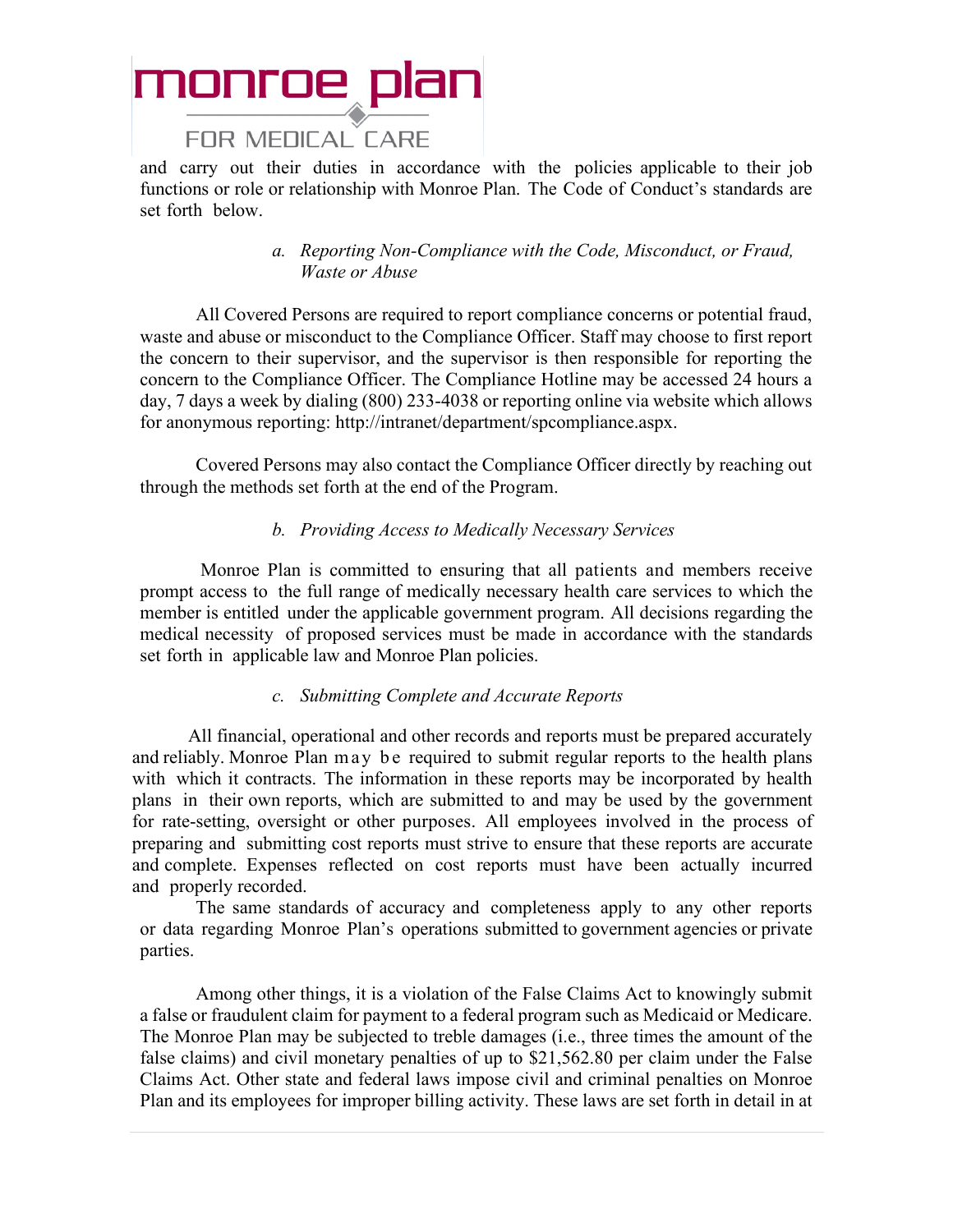#### **FOR MEDICAL CARE**

the end of this Code and in our Deficient Reduction Act of 2005 ("DRA") Policy. (Exhibit 9)

#### *d. Avoiding Kickbacks and Referral Fees*

Under the federal Anti-Kickback Statute, it is illegal for any person to knowingly and willfully solicit, receive, offer or pay anything of value to another person in return for the referral of a member, or in return for the purchasing, leasing, ordering or arranging for any item or service reimbursed by a federal health care program such as Medicaid or Medicare. Penalties for violating the Anti-Kickback Statute include imprisonment, criminal fines, civil monetary penalties and exclusion from government health care programs. A similar New York law prohibits the exchange of remuneration for referrals for items or services covered by the state's Medicaid program.

Monroe Plan has adopted an Anti-Kickback Policy (Exhibit 1) that describes the restrictions imposed under the Anti-Kickback Statute in greater detail. All Covered Persons involved in purchasing items or services from vendors, or managing relationships or conducting business transactions with sources or recipients of member referrals, should familiarize themselves with this Policy.

#### *e. Avoiding Conflicts of Interest*

Covered Persons are required to act solely in the best interests of Monroe Plan when carrying out their responsibilities on behalf of Monroe Plan and must avoid all activities that constitute or create the appearance of a conflict of interest. Covered Persons are prohibited from using their position with Monroe Plan for personal benefit. For example, employees are prohibited from accepting gifts of more than nominal value from vendors of Monroe Plan or facilitating contracts between Monroe Plan and companies in which they have a financial interest.

Monroe Plan has adopted an Employee Conflicts of Interest Policy (Exhibit 2) that contains standards and procedures for avoiding conflicts of interest. All employees are expected to familiarize themselves with this policy. Employees involved in procurement or other sensitive job duties may be required to submit annual conflict of interest disclosure forms.

Monroe Plan's Directors and Officers are also required to avoid conflicts of interest. Among other things, they are prohibited from voting on or otherwise influencing the implementation of business arrangements between Monroe Plan and the Director/Officer or a company in which the Director/Officer has a financial interest. Monroe Plan has adopted a Directors and Officers Conflicts of Interest Policy (Exhibit 3). All Directors and Officers are expected to familiarize themselves with this policy. Directors and Officers are required to submit annual conflict of interest disclosure forms.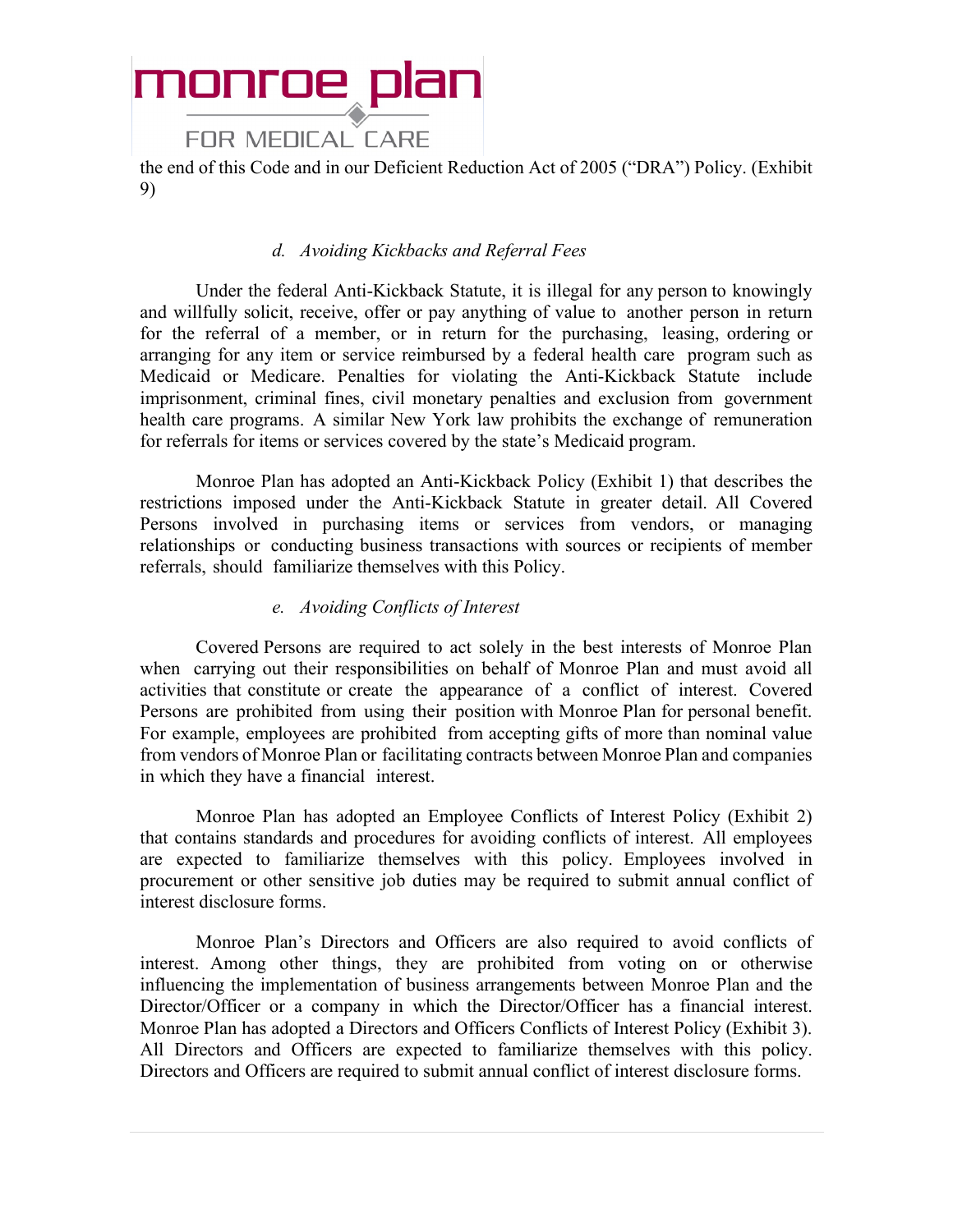

**FOR MEDICAL CARE** 

*f. Using Resources Exclusively for Monroe Plan Business*

Covered Persons who have access to Monroe Plan resources may use Monroe Plan resources solely for the purpose of carrying out their responsibilities related to the services provided to Monroe Plan. Monroe Plan's facilities, equipment, staff and other assets may not be used by an employee for personal benefit or to engage in any outside business or volunteer activity without the prior approval of the Compliance Officer. Covered Persons may not use their affiliation with Monroe Plan to promote any business, charity or political cause without the Compliance Officer's approval. Covered Persons shall seek reimbursement for expenses only to the extent such expenses have been incurred in the course of carrying out their duties on behalf of Monroe Plan and in accordance with Monroe Plan's expense reimbursement policies.

#### *g. Ensuring Equal Opportunity for all Members, Employees and Contractors*

Monroe Plan is committed to serving all members on an equal basis without regard to race, age, creed, color, national origin, religion, gender, sexual orientation, military status, disability or any other personal characteristic with respect to which discrimination is barred by law. Discrimination on these grounds is also prohibited in connection with the hiring and treatment of employees and contractors. In addition, sexual harassment of employees, contractors or members will not be tolerated. Monroe Plan seeks to create an environment in which the dignity of each individual is fully respected.

#### *h. Maintaining the Confidentiality of Patient/ Member Records*

All Patient/member records must be kept confidential in accordance with applicable privacy laws and regulations. As a health home provider and "business associate" of the health plans with which it contracts, Monroe Plan must comply with the Health Insurance Portability and Accountability Act of 1996 and the regulations promulgated thereunder ("HIPAA"), which limits the use and disclosure of protected health information. Monroe Plan must also comply with special state confidentiality laws governing HIV-related and genetic testing information. Monroe Plan has adopted a comprehensive privacy compliance program governing the use and disclosure of member records. All Covered Persons who have access to such records must familiarize themselves with this program's policies and procedures, and adhere to their terms.

#### *i. Complying with Government Contracts*

Monroe Plan is a health home provider and subcontractor to health plans operating under state and federal government contracts. In this capacity, Monroe Plan may be required by contract to comply with rules and standards governing Medicaid, Medicare and other state and

federal health care programs. Employees and contractors are expected to familiarize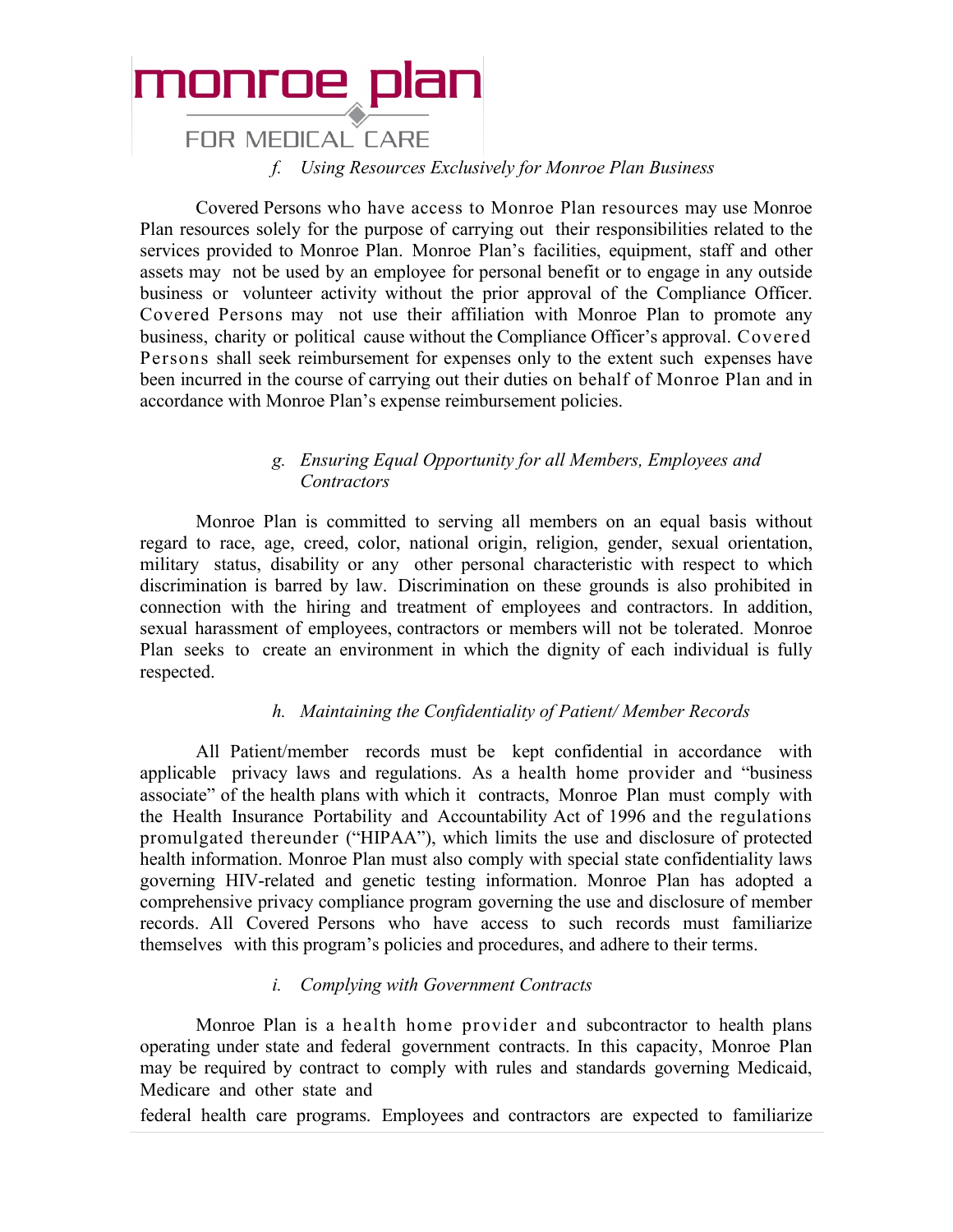#### **FOR MEDICAL CARE**

themselves with the contract requirements applicable to their duties and carry out their responsibilities in a manner consistent with these obligations.

#### *j. Complying with Applicable Law*

Monroe Plan is committed to carrying out its business in full compliance with both the letter and spirit of all applicable local, state and federal laws and regulations. Illegal conduct by Covered Persons will not be tolerated. Covered Persons are expected to seek clarification from their supervisor, the Compliance Officer or other Monroe Plan personnel whenever they are unsure about the interpretation of applicable laws or regulations.

#### *k. Conducting all Business With Honesty and Integrity*

Monroe Plan is committed to conducting all of its activities with honesty and integrity. Employees, contractors, volunteers and Directors are expected to act in a manner that promotes Monroe Plan's reputation as an organization that exceeds the strict requirements of the law and operates in accordance with the highest ethical standards.

#### *l. Complying with other Monroe Plan Policies and Procedures*

In accordance with federal and state requirements, as well as industry best practices, Monroe Plan has additional policies and procedures that address, among other things:

- Billing Payments
- Medical Necessity and Quality of Services
- Governance
- Mandatory Reporting
- Credentialing; and
- Other Risk Areas

Covered Persons are required to comply with these policies and procedures as though they were expressly included in this Code of Conduct.

#### **IV. Compliance Oversight Personnel**

#### *a. Compliance Officer*

The Compliance Officer's name and contact information is listed at the end of the Code and Program. The Compliance Officer is responsible for overseeing the implementation and modification of the Program. The Compliance Officer's chief duties include, but are not limited to, the following:

 $\triangleright$  Developing policies and procedures governing the operation of the Program;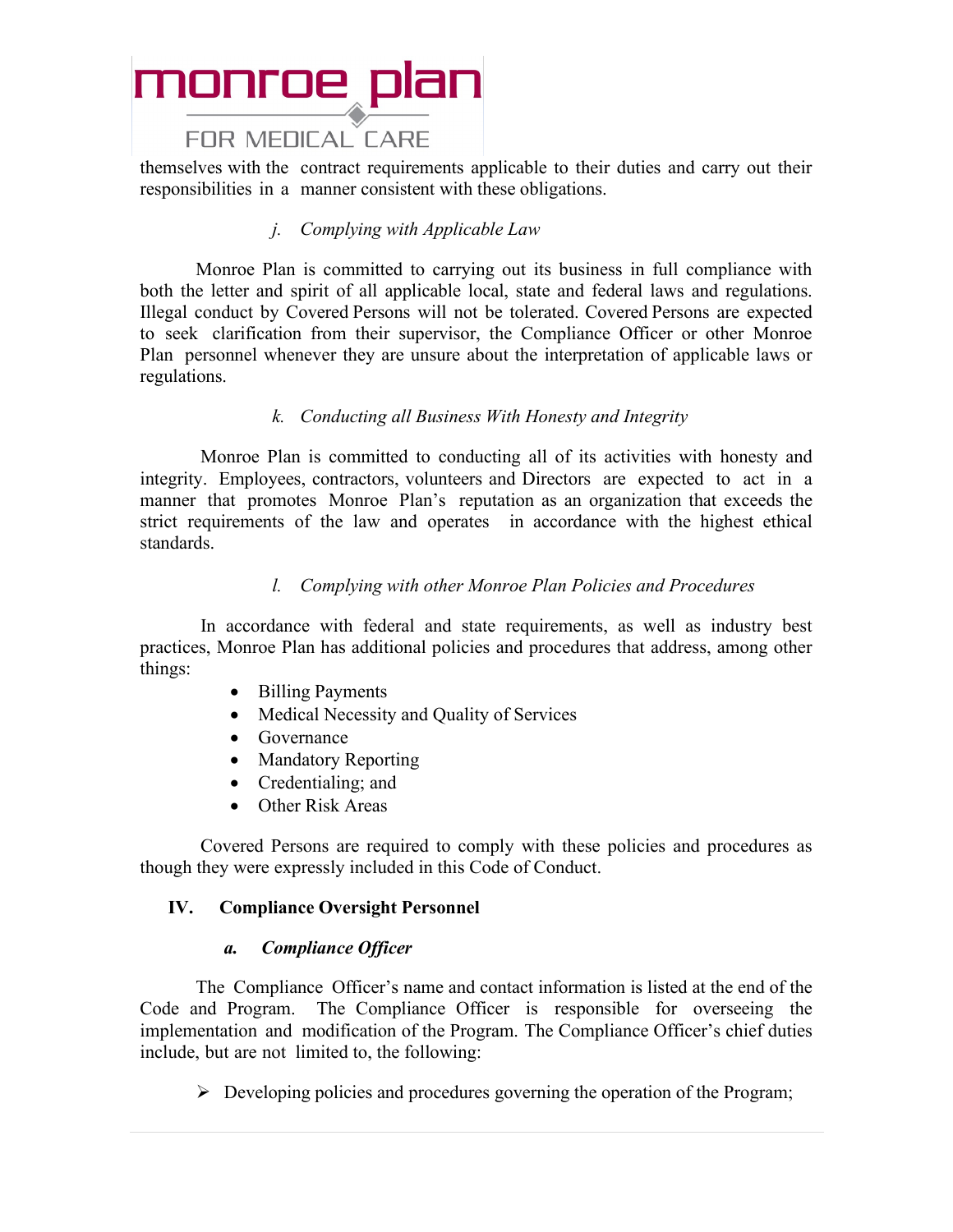#### **FOR MEDICAL CARE**

- $\triangleright$  Managing day-to-day operation of the Program;
- $\triangleright$  Periodically reviewing and updating the Code of Conduct and related policies;
- Overseeing operation of the Compliance Hotline described in Section VI below;
- $\triangleright$  Receiving, evaluating and investigating compliance-related complaints, concerns and problems;
- $\triangleright$  Ensuring proper reporting of violations to duly authorized enforcement agencies as appropriate or required;
- $\triangleright$  Working with the Human Resources Department and others as appropriate to develop the compliance training program described in Section V below;
- $\triangleright$  Regularly evaluating the effectiveness of and strengthening the Program; and
- $\triangleright$  Working with the Human Resource Department to ensure that disciplinary action is enforced consistently for violations of this Code or law or regulations and ensuring that no Covered Person is retaliated against for, in good-faith, raising a compliance concern or participating in a compliance investigation.

The Compliance Officer reports directly to the Chief Executive Officer (the "CEO"). The Compliance Officer also makes regular reports to the Audit and Finance Committee of the Board of Directors on the operation of the Program.

Covered Persons should view the Compliance Officer as a resource to answer questions and address concerns related to the Code, Program or compliance issues. As discussed in Section VI below, the Compliance Officer maintains an "open door" policy and may be contacted directly by any Covered Person regarding a compliance- related matter.

Depending on the level of resources available to Monroe Plan, the Compliance Officer may be assisted by a Compliance Manager and/or other personnel. The Compliance Officer may delegate certain day-to-day Program responsibilities to these individuals.

#### *b. Compliance Committee*

The Compliance Committee is comprised of the Compliance Officer, Chief Financial Officer, Chief Medical Officer and any other employees designated by the CEO. The CEO seeks to appoint members to the Compliance Committee with varying backgrounds and experience to ensure that the Compliance Committee has the expertise to handle the full range of clinical, administrative, operational and legal issues relevant to the Program.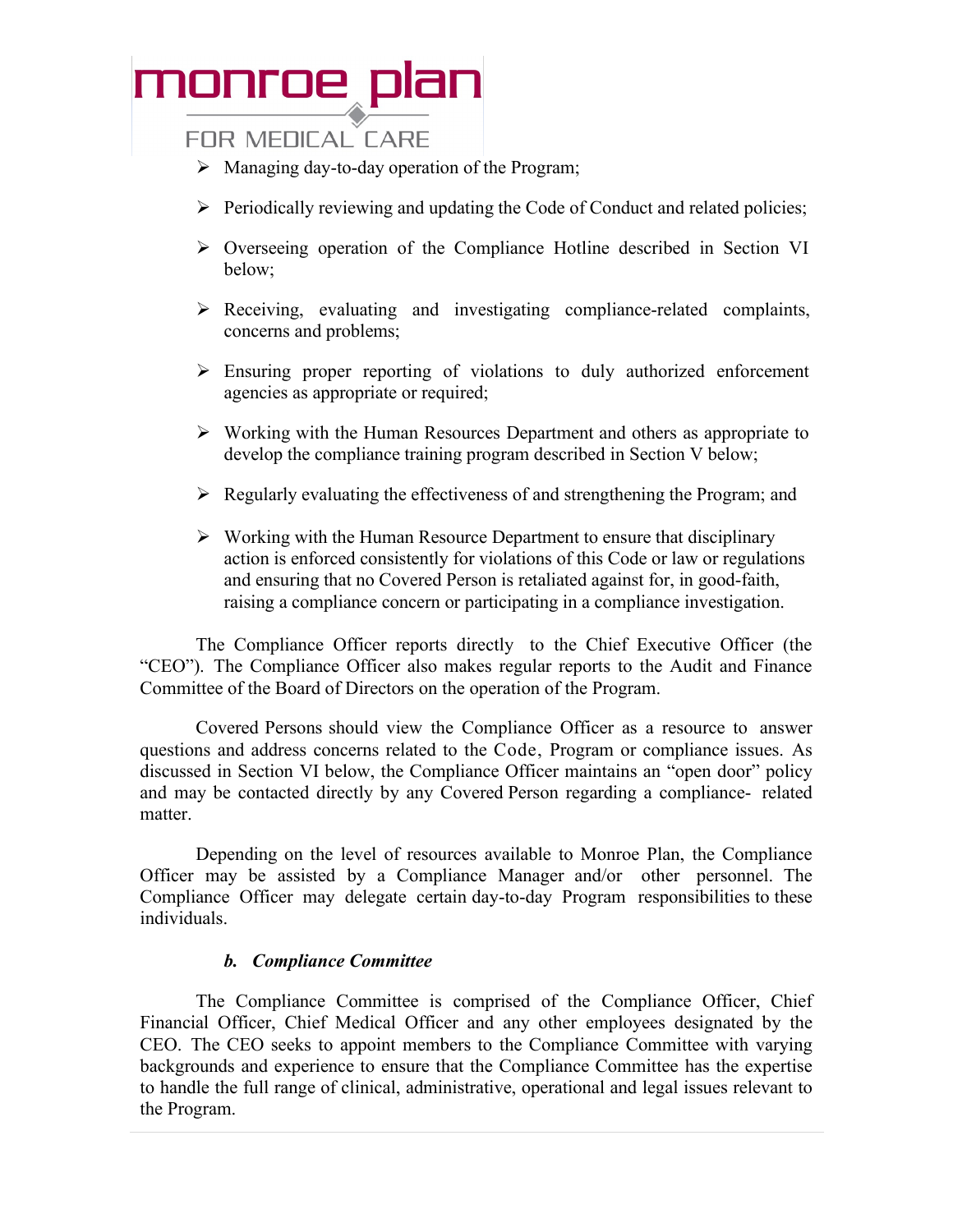

The Compliance Committee's functions include, but are not limited to, the following:

- $\triangleright$  Receiving regular reports from the Compliance Officer and providing him or her with guidance regarding the operation of the Program;
- Approving the auditing plan carried out under the Program (see Section VII below);
- $\triangleright$  Approving the compliance training program provided to all employees;
- $\triangleright$  Reviewing and confirming the adequacy of all investigations of suspected fraud or abuse and any corrective action taken as a result of such investigations; and
- $\triangleright$  Recommending and approving any changes to the Program.

The Compliance Committee is chaired by the Compliance Officer. The Compliance Committee meets no less than quarterly. Minutes of each Compliance Committee meeting are maintained by the Compliance Officer.

#### *c. Board of Directors*

The Board of Directors has ultimate authority for the governance of Monroe Plan, including oversight of Monroe Plan's compliance with applicable law. The Board of Directors created a Finance, Audit and Compliance Committee of the Board that has been delegated authority for overseeing the activities of the Compliance Officer and Compliance Committee as well as the general operation of the Program.

The Audit and Finance Committee receives reports on the operation of the Program directly from the Compliance Officer at least once every quarter. The Compliance Officer has the right to bring matters directly to the Audit and Finance Committee's attention at any time. On an annual basis, the Board of Directors evaluates the effectiveness of Program and offers an executive session to the Compliance Officer where the Program can be discussed.

#### **V. Compliance Training**

Every staff member must attend the basic compliance training session offered by Monroe Plan within 45 days of the commencement of employment. This session covers the contents of the Code of Conduct and the key elements of the Program. Attendees must acknowledge in writing that they have received this training and understand the Code of Conduct. Employees must also attend refresher training sessions as required by the Compliance Officer or the Compliance Committee. Staff members are required to participate in any advanced compliance training sessions organized by their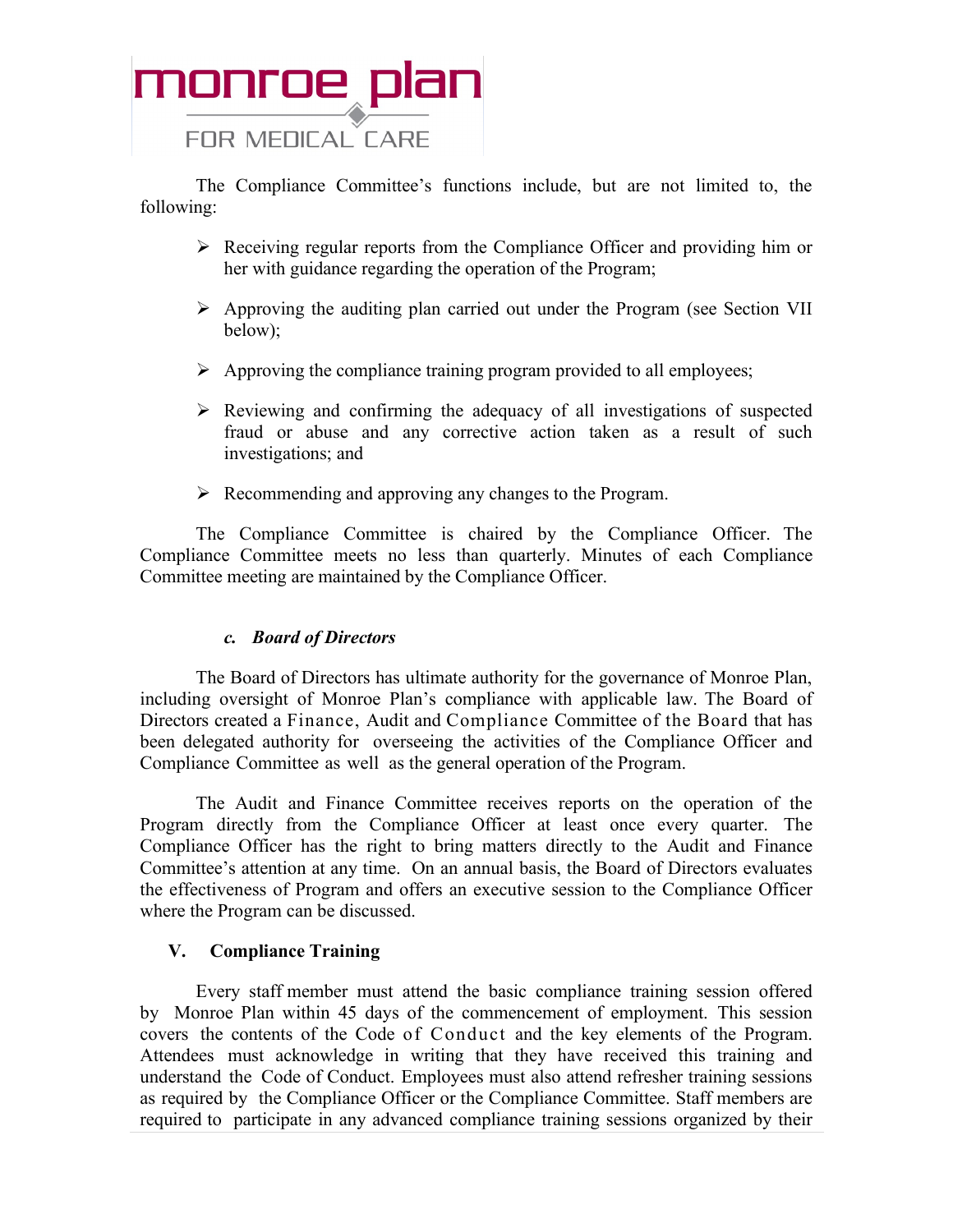#### FOR MEDICAL CARE

department, which are designed to focus on the specific compliance issues associated with the department's functions. All training activities are conducted in accordance with Monroe Plan's Employee Learning and Development Policy (Exhibit 4).

To the extent that an issue arises through an audit or issuance of new laws, rules regulations or otherwise, the Compliance Officer will work with management on developing and disseminating appropriate training points and educational materials.

Vendors and contractors receive on-boarding and training appropriate to the services they are rendering to Monroe Plan and receive a copy of, or access to the Program, Code of Conduct and how to report compliance concerns. Additionally all Directors receive training at appointment and annually.

#### **VI. Reporting Compliance Problems**

#### *a. Reporting Options*

In accordance with its Fraud and Abuse Reporting Policy, Monroe Plan maintains open lines of communication for the reporting of suspected improper activity. Covered Person are expected to promptly report any such activity of which they become aware in one of the following ways:

- $\triangleright$  Notifying their supervisor (and if it is a compliance issue, then the supervisor is expected to notify the Compliance Officer); or
- $\triangleright$  Notifying the Compliance Officer; or
- $\triangleright$  Notifying any other member of the Compliance Committee with whom they feel comfortable who shall notify the Compliance Officer; or
- $\triangleright$  Filing a report through the Compliance Hotline, the Compliance Dropbox located on the intranet or any of the Compliance Dropbox's located throughout the building.

#### **b.** *Compliance Hotline and Dropboxes*

The Compliance Hotline may be accessed 24 hours a day, 7 days a week by dialing (800) 233-4038. The Intranet dropbox may be accessed from the Compliance page located on the company's intranet site. The physical dropbox's are located on the first and third floors of the Bushnell Basin building. To encourage full and frank reporting of suspected fraud or abuse, Monroe Plan gives employees the option of filing complaints through the Compliance Hotline or drop boxes anonymously. The Compliance Officer is responsible for reviewing all Compliance Hotline/Dropbox reports, assessing whether they warrant further investigation and ensuring that any compliance problems are identified and corrected. A person who reports suspected fraud or abuse through the Compliance Hotline, whether anonymous or not, shall have his or her identity kept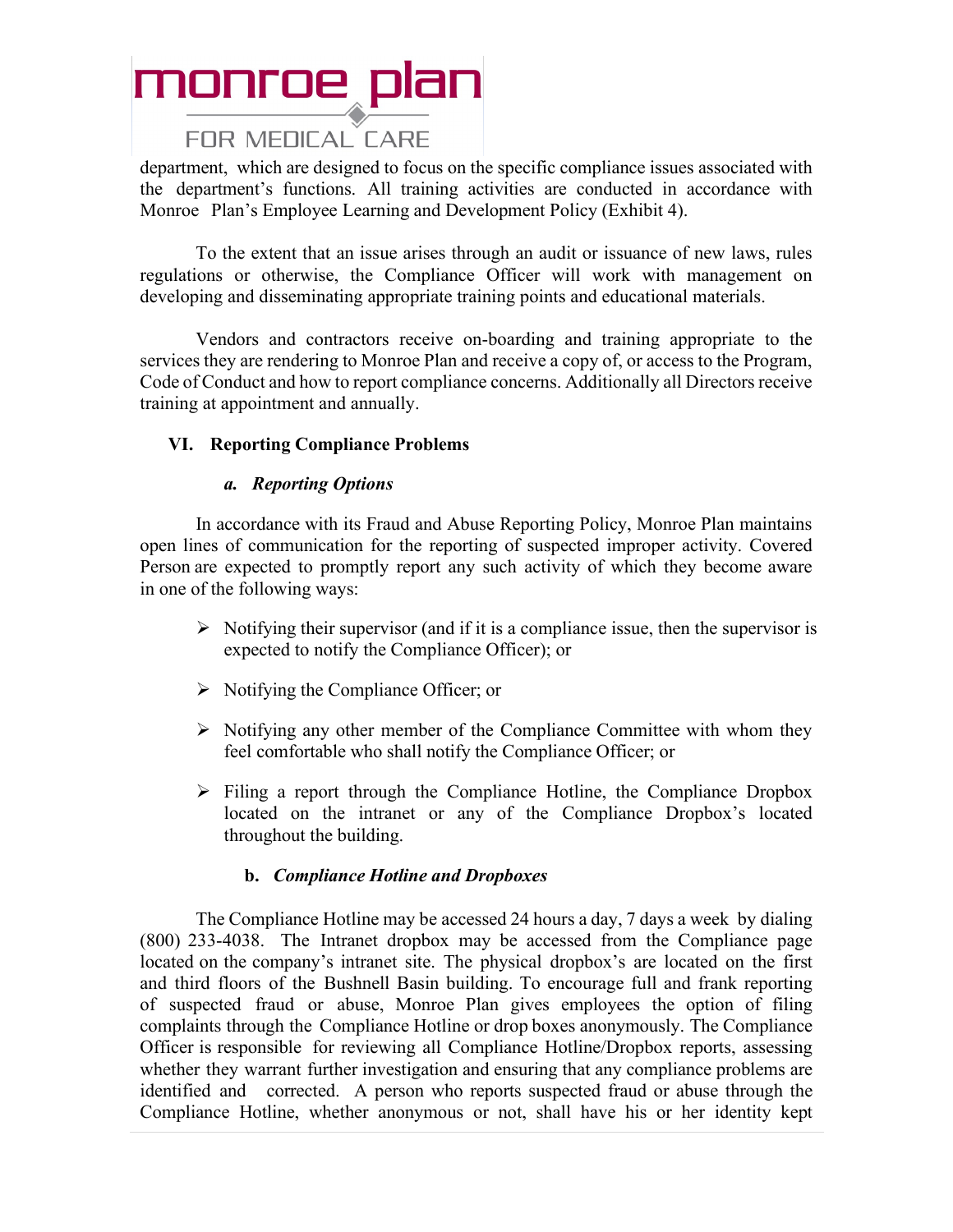#### **FOR MEDICAL CARE**

confidential unless the matter is turned over to law enforcement.

Employees should understand that the Compliance Hotline/Dropboxes are designed solely for the reporting of fraud, abuse and other compliance problems; they are not intended for complaints relating to the terms and conditions of an employee's employment. Any such complaints should be directed to the Director of Human Resources.

#### *c. Non-Retaliation*

Under Monroe Plan's Whistleblower Policy (Exhibit 5), no Covered Person who files a report of suspected fraud, abuse or other improper activity in good faith will be subject to retaliation by Monroe Plan in any form. Prohibited retaliation includes, but is not limited to, terminating, suspending, demoting, failing to consider for promotion, harassing or reducing the compensation of any person due to the person's intended or actual filing of a report. In the event that any Covered Person believes he or she is being retaliated against, the individual should immediately report any such retaliation to the Compliance Officer.

#### **VII. Investigations**

#### *a. Internal Investigations*

All reports of fraudulent, abusive or other improper conduct, whether made through the Compliance Hotline or otherwise, are promptly reviewed and evaluated by the Compliance Officer. The Compliance Officer determines, in consultation with the legal counsel and other Monroe Plan personnel as necessary, whether the report warrants an investigation. If so, the Compliance Officer coordinates the investigation, issues a written report of its findings and proposes any corrective action that may be appropriate. The Compliance Officer shall maintain a log of all such reports including the disposition of such reports. All reports of non-compliance will be reported to the CEO and Board of Directors.

#### *b. Government Audits and Investigations*

In accordance with Monroe Plan's Government Investigations Policy (Exhibit 6), employees and contractors are expected to fully cooperate in all government audits and investigations. Any staff member who fails to provide such cooperation will be subject to termination of his or her relationship with Monroe Plan.

All subpoenas and other governmental requests for Monroe Plan documents will be forwarded to legal counsel, who is responsible for reviewing and responding to such requests. Covered Persons are strictly prohibited from destroying, improperly modifying or otherwise making inaccessible any documents that the employee knows are the subject of a pending government subpoena or document request. Covered Persons are also barred from directing or encouraging another person to take such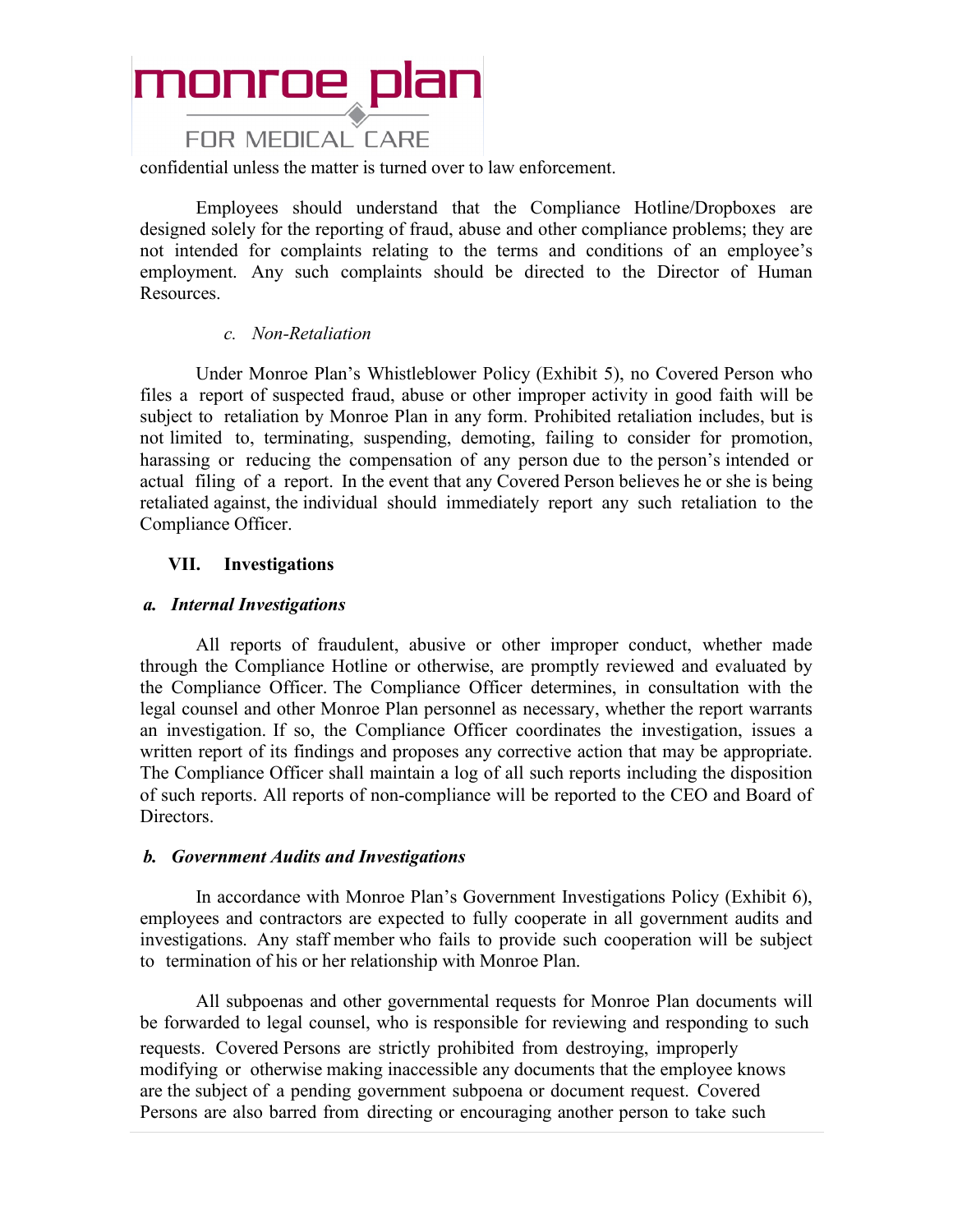### monroe plan FOR MEDICAL CARE

action. These obligations override any document destruction policies that would otherwise be applicable.

If an employee, contractor or Board member receives a request from a government investigator to provide an interview, such persons should immediately contact his or her supervisor ( a Board member should contact the CEO) and inform the Compliance Office. Monroe Plan's legal counsel will seek to coordinate and schedule all interview requests with the relevant government agency. All Covered Persons are expected to answer all questions posed by government investigators truthfully and completely.

#### **VIII. Compliance Audits and Reviews**

Monroe Plan seeks to identify compliance issues proactively. One of the key methods of achieving this goal is the performance of routine and periodic monitoring and audits and compliance reviews.

In accordance with Monroe Plan's Auditing Policy (Exhibit 7), at the beginning of each year, the Compliance Officer develops a work plan setting forth a schedule of internal and external monitoring and audits activities and compliance reviews. The work plan is approved by the Compliance Committee. The audits cover aspects of Monroe Plan's operations that pose a heightened risk of non-compliance, including, but not limited to, provider credentialing, provider billing, and cost reporting and ensuring access to necessary medical care. When determining audit areas, the following will be considered:

- $\triangleright$  the OMIG and OIG work plans;
- $\triangleright$  Monroe Plan's history of non-compliance in certain areas;
- $\triangleright$  results of previous government and internal audits;
- $\triangleright$  changes in laws and regulations;
- $\triangleright$  issues identified by the Corporate Compliance Committee; and
- $\triangleright$  issues identified by regulatory bodies pursuant to audits, pronouncement or otherwise.

Risk will be prioritized according to the following: (i) the frequency of each risk; (ii) the likelihood that a negative outcome will result; (iii) impact on the delivery of services; (iv) impact on other contracts and operations; or (v) financial impact.

The Compliance Officer serves as a resource to all of the departments in the development of the work plan. A written report is prepared summarizing the findings of each audit, and recommending any appropriate corrective action. These written reports are provided to the Finance, Audit and Compliance Committee of the Board.

All employees and contractors, and where key functions are delegated to other Covered Persons, then such Covered Persons, are required to participate in and cooperate with internal audits as requested by the Compliance Officer. This includes assisting in the production of documents, explaining program operations or rules to auditors and implementing any corrective action plans.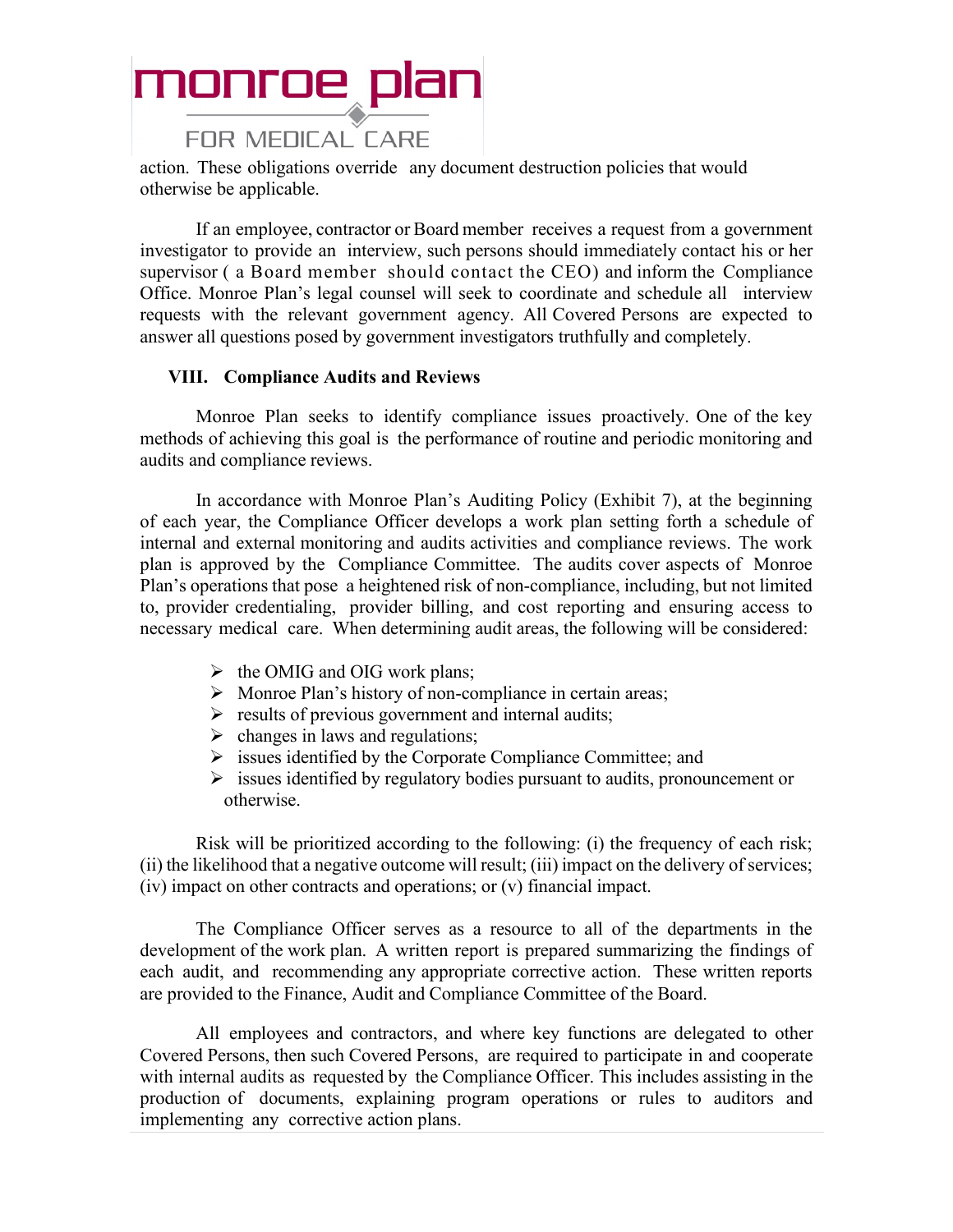

#### **IX. Corrective Action**

Monroe Plan is committed to taking prompt corrective action to address any non-compliance and fraud, abuse or other improper activity identified through audits, investigations, and reports by Covered Perons or other means. The Chief Executive Officer is generally responsible for reviewing and approving all corrective action plans. However, the Compliance Officer is authorized to recommend corrective action directly to the Finance, Audit and Compliance Committee of the Board of Directors if the Compliance Officer believes, in good faith, that the Chief Executive Officer is not promptly acting upon such a recommendation. In cases involving clear fraud or illegality, the Compliance Officer also has the authority to order interim measures, such as a suspension of billing, while a recommendation of corrective action is pending.

Corrective action may include, but not be limited to, any of the following steps:

- $\triangleright$  Modifying existing policies, procedures or business practices;
- $\triangleright$  Providing additional training or other guidance to Covered Persons;
- $\triangleright$  Seeking interpretive guidance of applicable laws and regulations from government agencies;
- $\triangleright$  Disciplining employees (see Section X below), terminating contractors, or removing Directors;
- $\triangleright$  Notifying law enforcement authorities of criminal activity by employees, contractors or others;
- $\triangleright$  Returning overpayments or other funds to which Monroe Plan is not entitled to the appropriate government agency or program; or
- $\triangleright$  Self-disclosing through established state and federal self-disclosure protocols.

#### **X. Discipline**

It is expected that Covered Persons will report compliance issues immediately. If it is found that Covered Persons did not report compliance issues that they were aware of, they will be subject to discipline. The imposition of discipline may be based on, among other things, the person's unlawful or unethical actions, negligent or reckless conduct, deliberate ignorance of the rules that govern their job (including the applicable Code, compliance policies and procedures and applicable laws, rules and regulations), encouraging, directing, facilitating or permitting noncompliant behavior, condoning or not reporting unlawful actions by others, or retaliation or intimidation against those who report suspected wrongdoing, or other violations.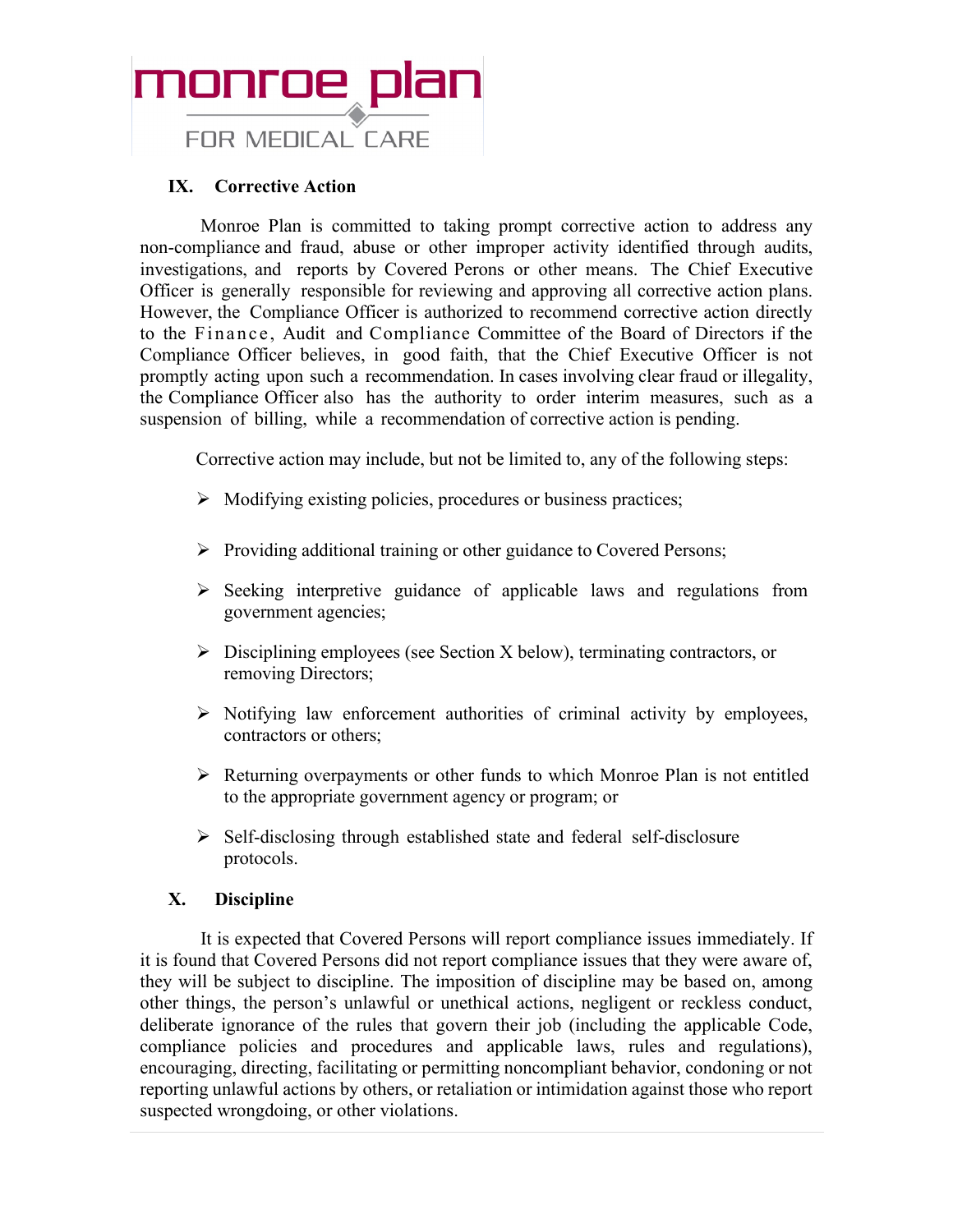### monroe plan **FOR MEDICAL CARE**

Such discipline may range from oral warnings to suspension, privilege revocation (subject to applicable peer review procedures), or termination or financial penalties, as appropriate, and may require reporting to federal and/or state oversight bodies. Disciplinary action will be taken on a fair and equitable basis. Staff who engage in noncompliance, fraud, abuse or other misconduct are subject to disciplinary action in accordance with Monroe Plan's Employee Discipline Policy (Exhibit 8). Any such sanctions will be carried out by the Human Resources Department in consultation with the Compliance Officer.

No Staff member shall be disciplined on the basis that he or she reported, in goodfaith, what was reasonably believed to be an act of wrongdoing or a violation of the Program or Code.

#### **XI. Non-Retaliation/Non-Intimidation**

A key element of the Program is the ability of Staff members and Directors to express problems, concerns or opinions, and participate in and cooperate in a compliance investigation, without fear of retaliation or intimidation, in full compliance, with among other laws and regulation, New York State Labor Law Sections 740 and 741 (A copy of which is attached to Whistleblower Policy). Monroe Plan will not tolerate any retaliation or intimidation against any staff member or Director for complying with any aspect of the Program and/or who in good faith raises a compliance concern, otherwise participates in the Program, including, but not limited to, reporting and/or investigating compliance issues, engaging in self-evaluations, audits or remedial actions, or for reporting to appropriate officials as defined in New York State Labor Law Sections 740 and 741.

Retaliation or intimidation in any form taken against an individual for raising a compliance concern or fraud, waste and abuse concern by any Covered Person is strictly prohibited and is itself a serious violation of the Code.

Managers have the responsibility to maintain an environment whereby employees and contractors feel comfortable raising issues or asking questions. Managers should also take appropriate steps to address concerns that are raised and communicate the results of corrective action whenever possible or appropriate. Any Staff member who commits or condones any form of retaliation will be subject to discipline up to, and including, termination.

#### **XII . False Claims**

Employees are expected to report any suspected False Claims to the compliance Officer in accordance with Monroe Plan's DRA Policy (Exhibit 9).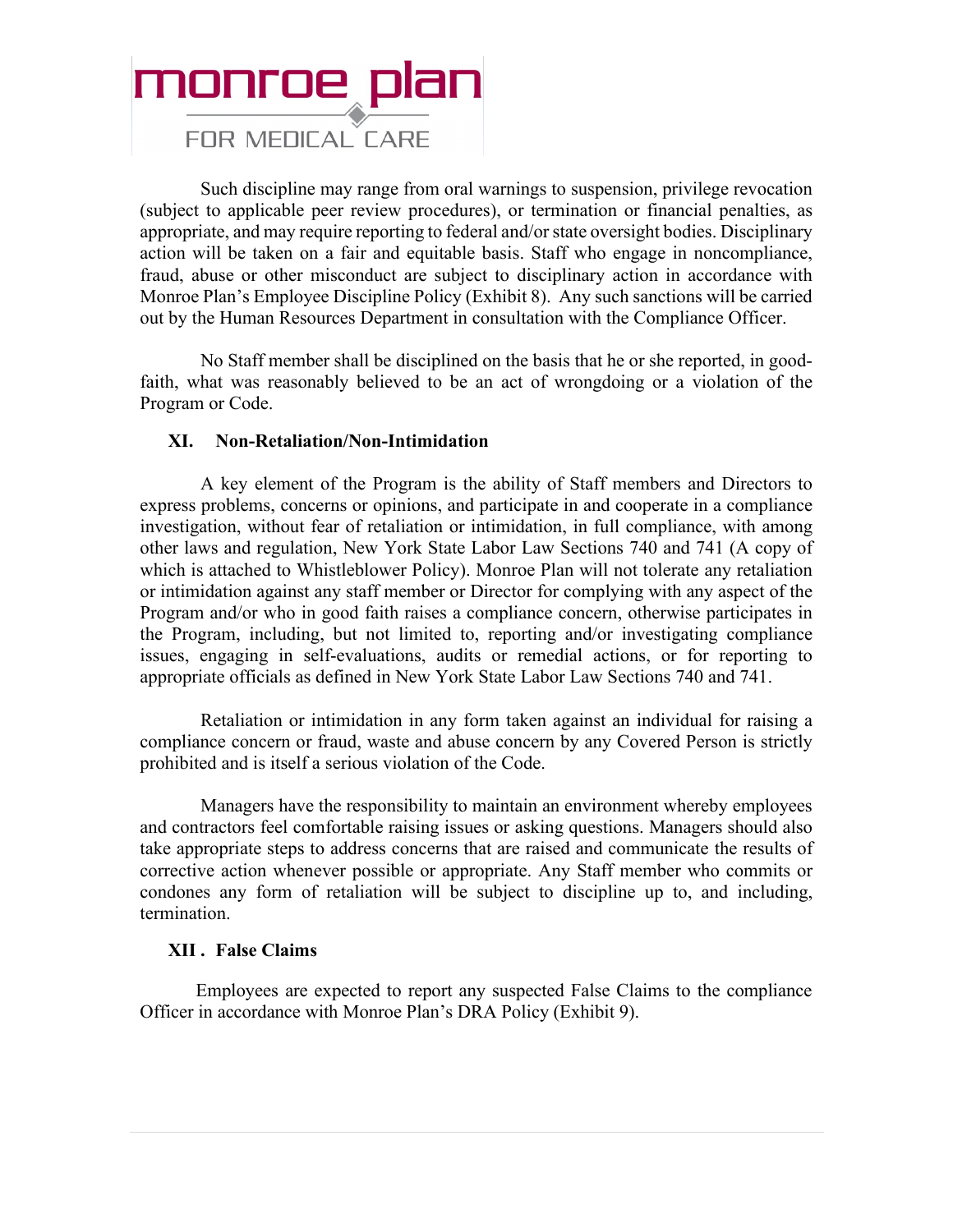

\* \* \* \*

**How to Contact the Compliance Officer?** You may contact the Compliance Officer by emailing [Compliancedepartment@monroeplan.com](mailto:Compliancedepartment@monroeplan.com) or calling 1-585-256-8473.

\* \* \* \*

Monroe Plan has adopted the Program with the goal of carrying out all of its activities in accordance with law and the highest ethical standards. The effectiveness of the Program hinges on the active participation of all employees in preventing, detecting and appropriately responding to fraud, abuse or other misconduct. Working together, we can make Monroe Plan a model of excellence and integrity in the community.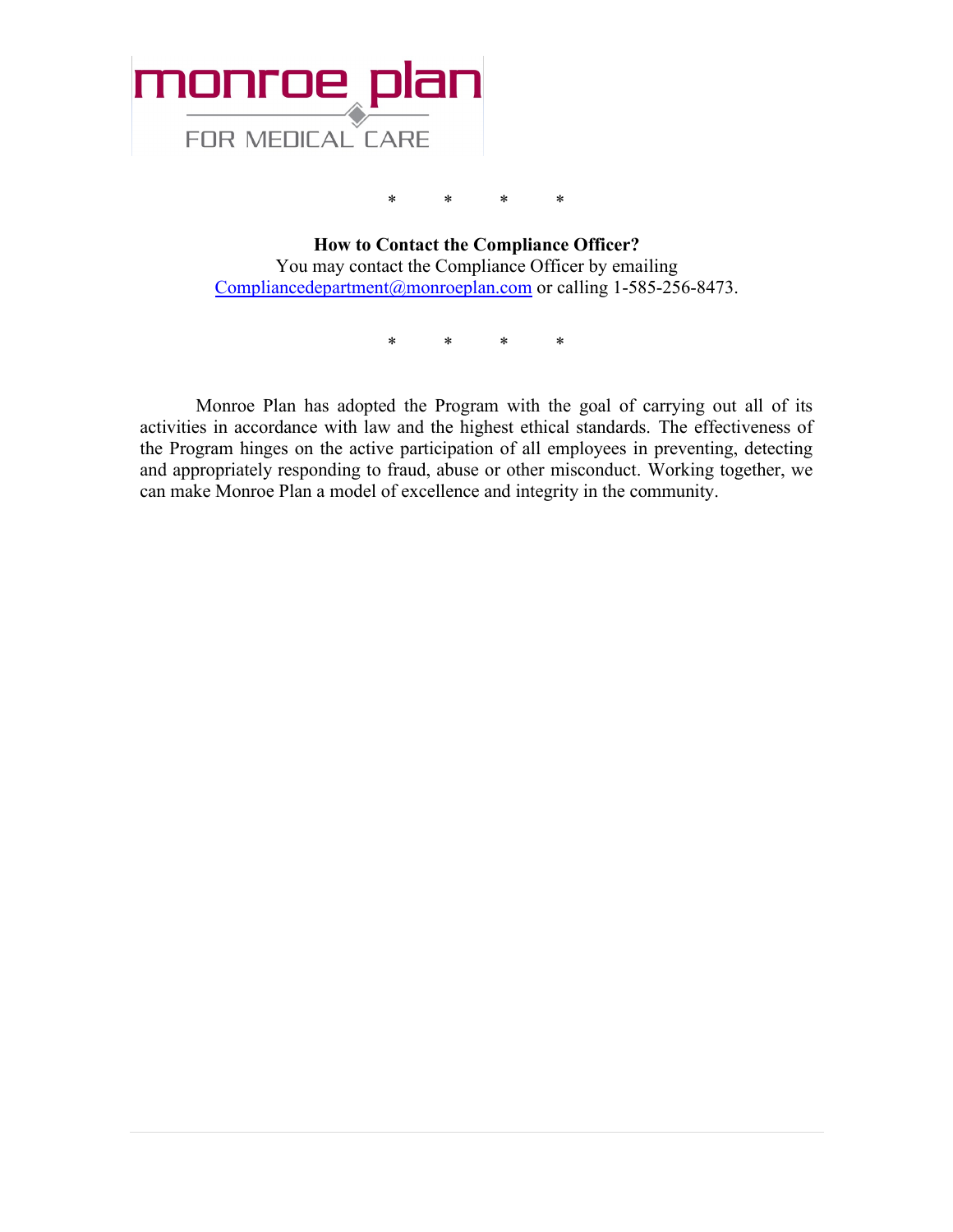

# EXHIBIT 1

ANTI-KICKBACK POLICY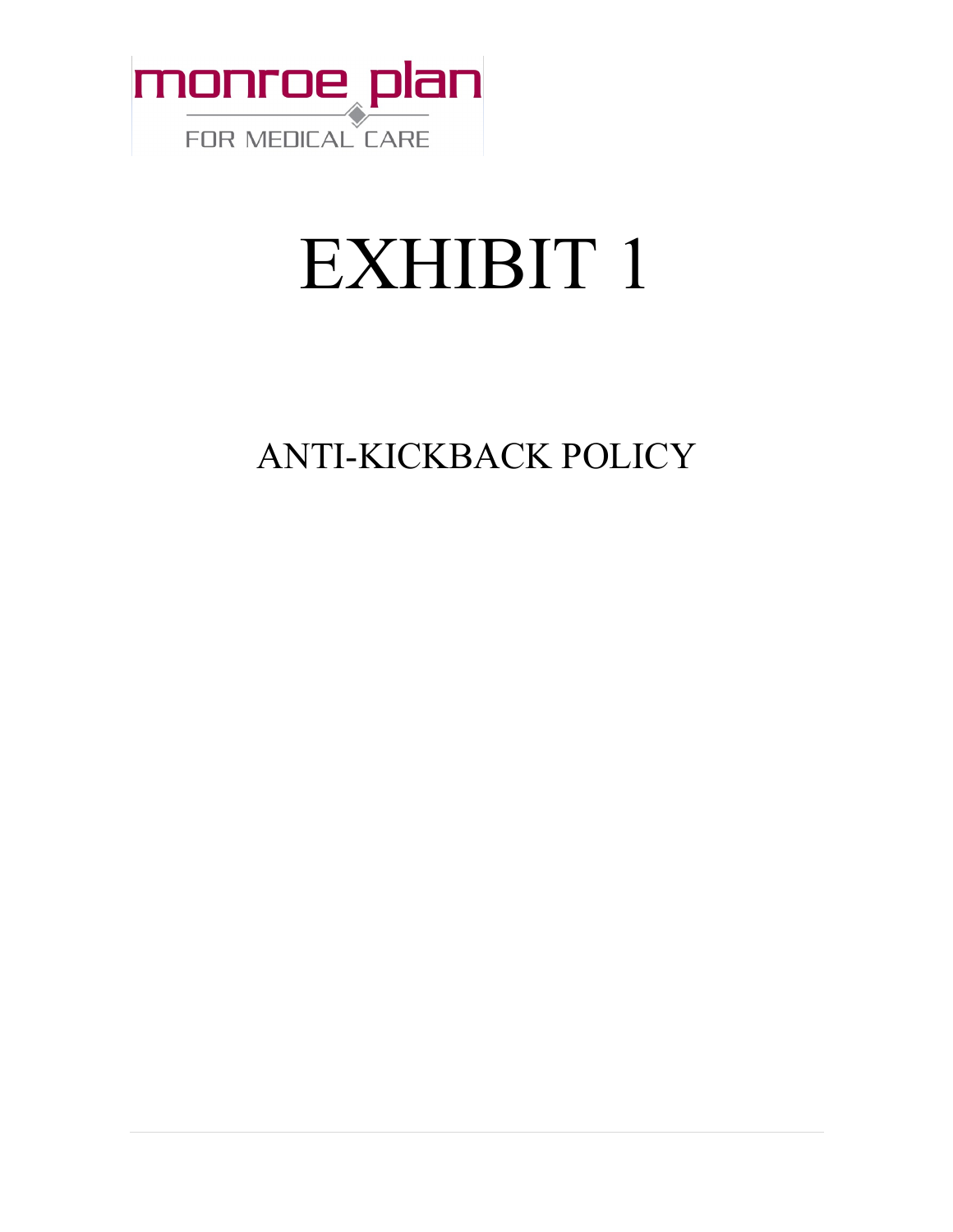

#### **Purpose of Policy**

The purpose of this policy is to ensure compliance by Monroe Plan with the federal and state anti-kickback statutes.

#### **Applicable Law**

The federal anti-kickback statute prohibits any person from knowingly and willfully soliciting, receiving, offering or paying anything of value to another person in return for the referral of a patient, or in return for the purchasing, leasing, ordering, or arranging for any item or service, reimbursed by a federal health care program such as Medicare or Medicaid (42 U.S.C. § 1320a-7b). Penalties for violating the statute include imprisonment, criminal fines, exclusion from government health care programs and civil monetary penalties. A similar New York law prohibits the exchange of remuneration for referrals for items or services covered by the state's Medicaid program (N.Y. Social Services Law § 366-d).

#### **Statement of Policy**

#### *Prohibition on Exchange of Remuneration for Member Referrals*

Employees are prohibited from offering or paying anything of value, whether in cash or in kind, to another party in return for the referral of a member to Monroe Plan. Likewise, employees are prohibited from soliciting or receiving anything of value, whether in cash or in kind, from another party in return for the referral of a member by Monroe Plan to another health care provider.

#### *Acceptance of Gifts from Vendors*

The acceptance of gifts from current or prospective vendors of Monroe Plan may also constitute an improper kickback under state and federal law. Accordingly, employees may not solicit or receive any such gifts except as permitted by Monroe Plan's Employee Conflict of Interest Policy.

#### *Examples of Potential Kickbacks*

Examples of conduct that violates this policy include, but are not limited to, the following:

 $\triangleright$  An employee accepts free meals or tickets to a cultural event from a vendor in return for entering into a contract with the vendor. An employee conditions a participating provider's contract and reimbursement rate on the referral of patients by the provider to Monroe Plan or the performance of other marketing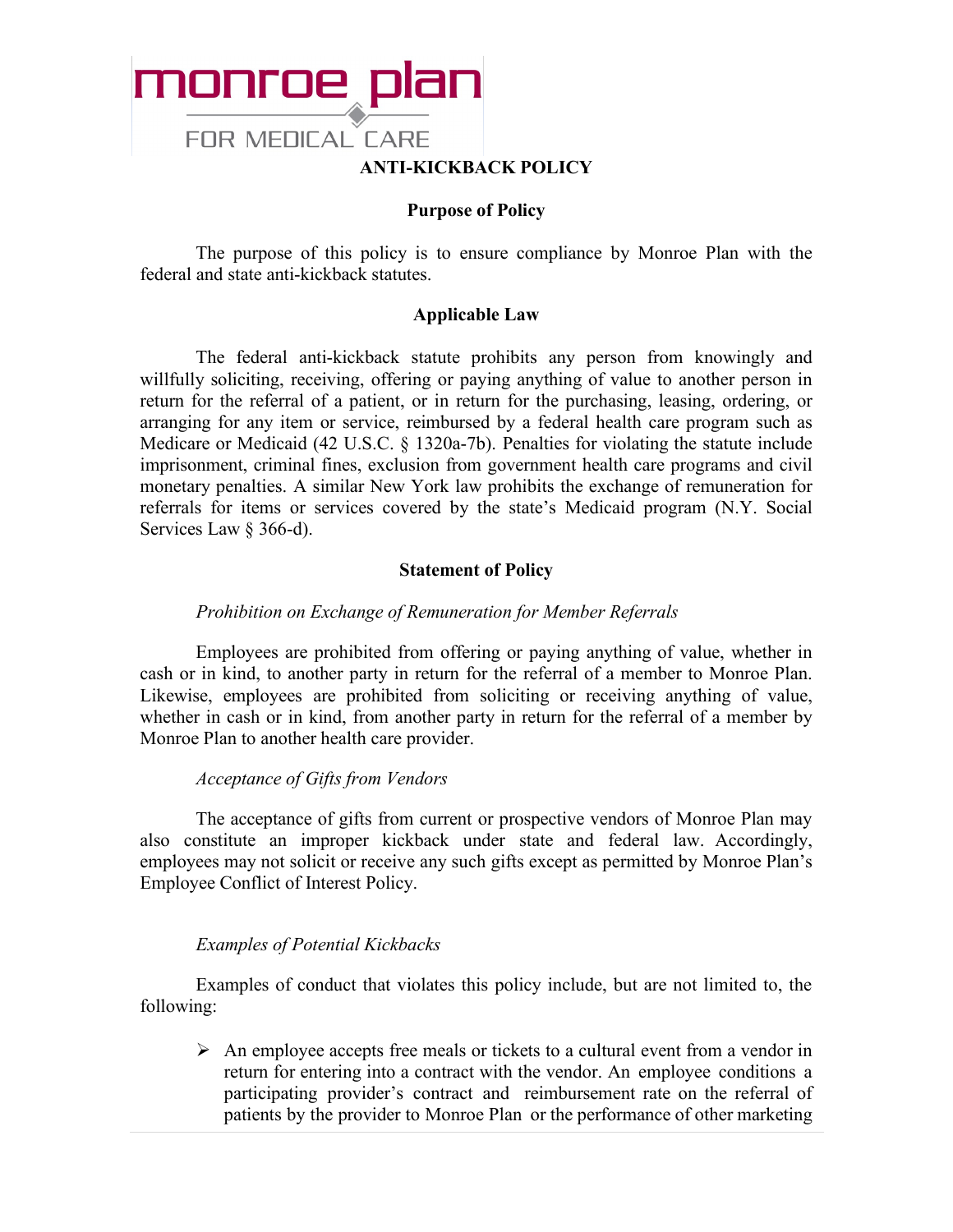

- $\triangleright$  An employee accepts something of value from a provider in exchange for being granted a contract.
- $\triangleright$  An employee provides free space, free services or other items of value to a community-based organization in return for the referral of potential members to Monroe Plan.

#### *Structuring Business Arrangements to Comply with Safe Harbors*

Certain common business arrangements between parties exchanging referrals may be structured to fit within "safe harbors" to the anti-kickback statute. Complying with a safe harbor ensures that no portion of the compensation flowing under the arrangement may be characterized as an improper inducement for referrals. Although compliance with a safe harbor is not legally required, Monroe Plan seeks to fit business arrangements with vendors and member referral sources into a safe harbor whenever feasible.

In particular, Monroe Plan generally requires that any financial concessions offered by vendors or providers in return for business be in the form of discounted prices or rebates rather than separate remuneration paid to Monroe Plan outside the negotiating pricing. In addition, any lease with a source or recipient of member referrals should be reflected in a written agreement that provides for aggregate rent that is fixed in advance for a period of at least one year and is consistent with fair market value. Service agreements should be structured in a similar manner.

Monroe Plan may enter into a financial arrangement with a vendor or a source or recipient of member referrals that does not satisfy a safe harbor only with the approval of the Compliance Officer, who shall consult with counsel as necessary. Oral agreements with vendors or sources or recipients of member referrals for space or services, including oral supplements to or amendments of existing written agreements are strictly prohibited. Whenever feasible, Monroe Plan will seek to verify the fair market value of space or services through a third party expert or data source. This process may include a review of comparable real estate listings in the community, the purchase of proprietary databases or the retention of an independent valuation expert.

#### **Handling Questions and Concerns**

The anti-kickback statute is complex and Monroe Plan expects that, from time to time, employees may have questions as to whether a particular activity or arrangement is consistent with this policy. Employees are encouraged to ask their supervisors for guidance in this area. In addition, employees may directly contact the Compliance Officer for assistance in interpreting this policy.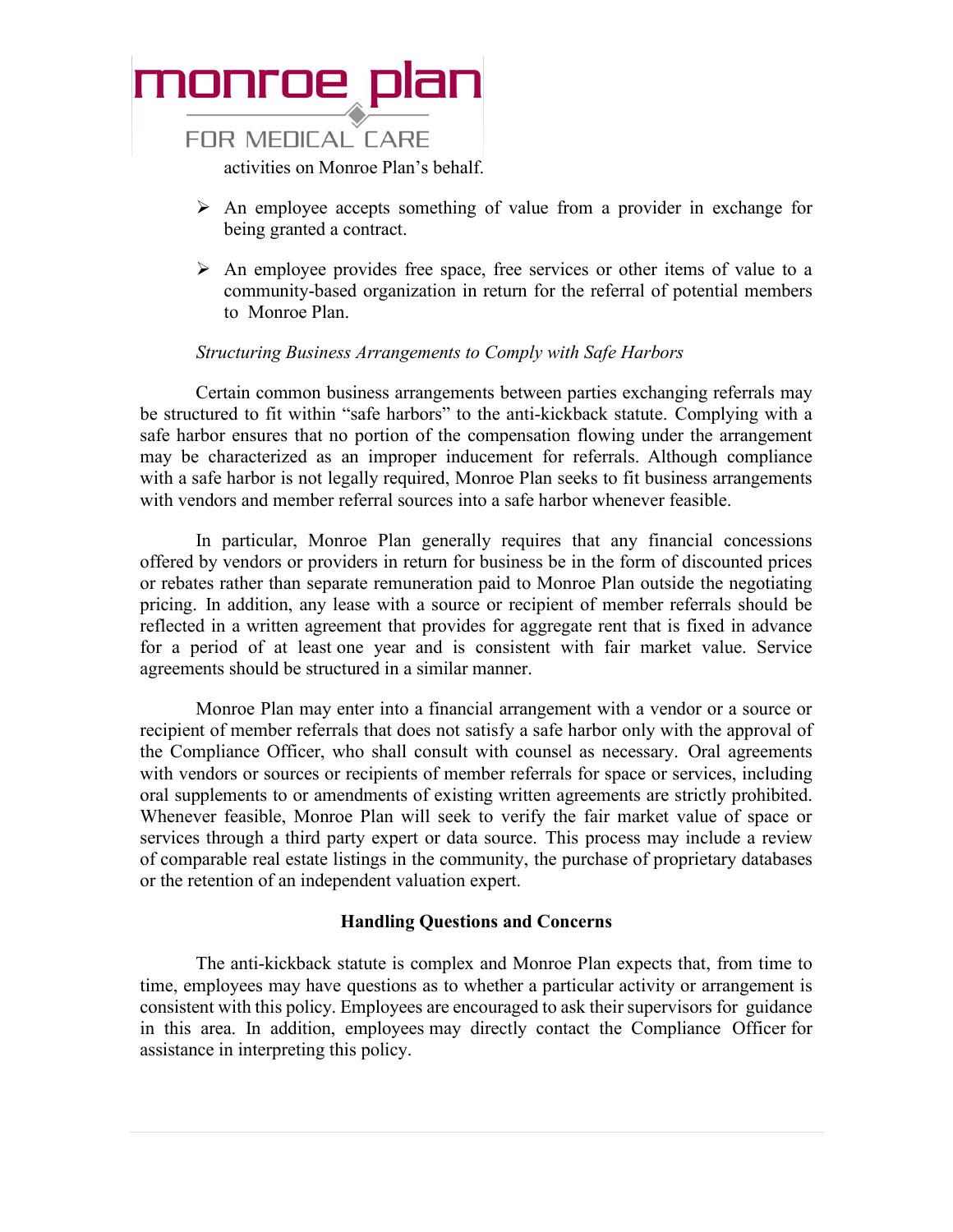

**Enforcement**

Employees who do not comply with this policy will be subject to disciplinary action by Monroe Plan. Depending on the facts and circumstances of each case, Monroe Plan may reprimand, suspend or dismiss any employee who fails to comply with this policy.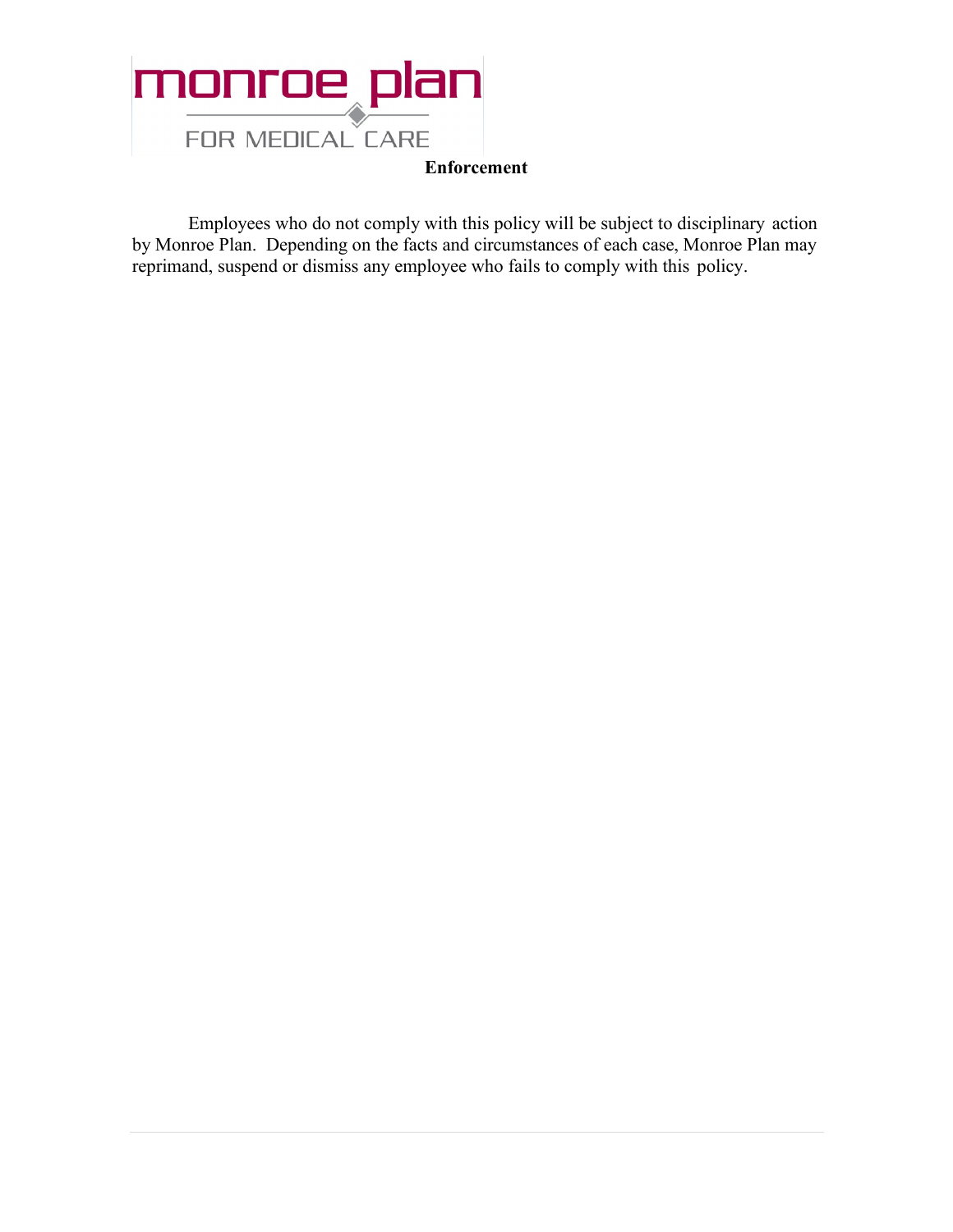

# EXHIBIT 2

### **EMPLOYEE CONFLICT OF INTEREST POLICY**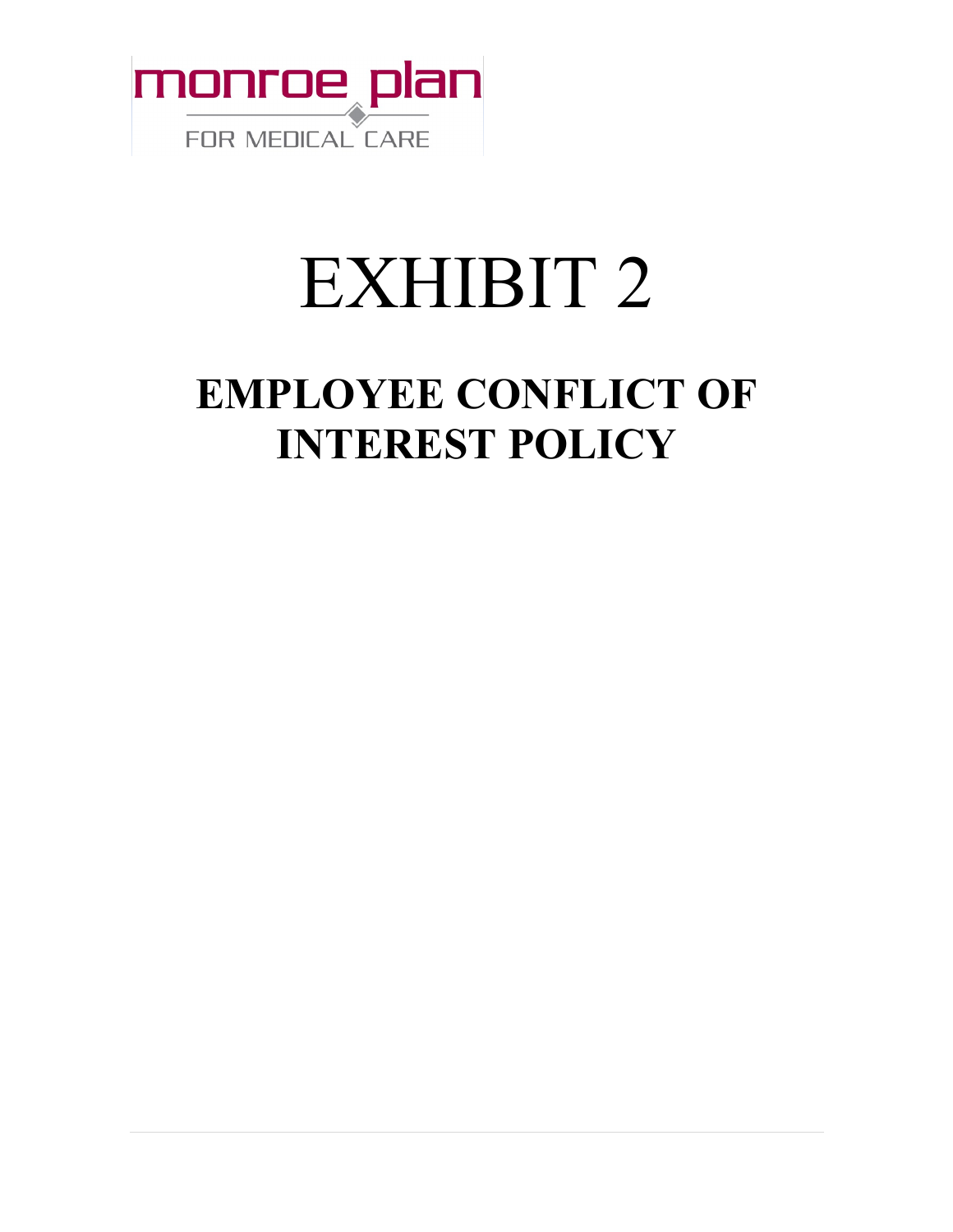

#### **Purpose of Policy**

The purpose of this policy is to ensure the integrity of decisions made on behalf of Monroe Plan. Business decisions should be free of personal bias, interest or gain. The intent of this policy will be met when decisions are made fairly and objectively, with the interests of the organization in mind.

Personal interests will be disclosed when they present actual or potential conflicts with the interests of the organization, or appear to conflict with the objectivity and integrity of professional roles and responsibilities.

#### **Definitions**

Conflict of Interest - Competing personal and professional interests whereby personal interests may be in conflict with professional roles and responsibilities.

Personal Interest - Motivated by personal gain, which may involve financial interests, personal relationships or activities outside of work.

Financial Interest - Driven by the potential for personal financial gain. Financial interests may include stocks, bonds, securities, and other investments in which an individual, or someone with whom they have a personal relationship, has a financial stake.

Personal Relationship - Any relationship other than a professional one. Personal relationships have the potential to impact professional objectivity. Examples are the relationship you have with a spouse, relative, friend, romantic partner, someone who lives in your household or with whom you have a financial connection.

Outside Activities - Engaging in activities outside work that appear to be in conflict with professional roles. Examples include serving on the board of a competitor, working for a competitor or having financial interest (ownership or investment) in a competitor.

#### **Statement of Polic**y

Employees must refrain from participating in any activity or business venture that could conflict with the interests of Monroe Plan. Specifically, you may not accept personal payment or other benefits from any supplier, provider or enrollee of the organization, nor should you take any action as a representative of the organization for personal gain. Outside employment may constitute a conflict of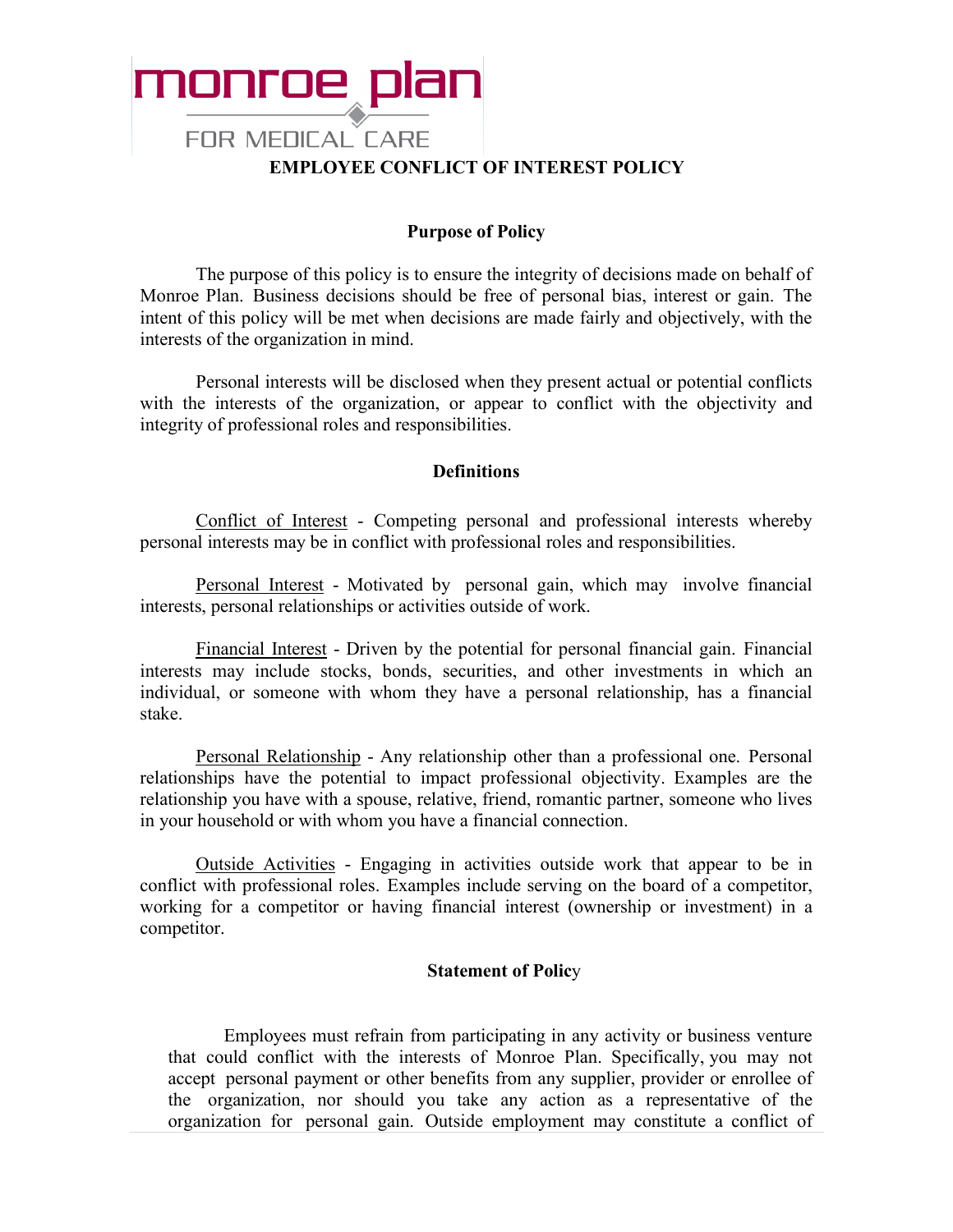

interest; therefore your employment with any provider, enrollee or similar entity must be approved in writing in advance by your manager and the Human Resources Department.

#### *Disclosure and Assessment*

When a conflict of interest is identified, there will be self-disclosure or disclosure by others aware of the situation. Disclosure should be to a member of management or the Compliance Officer who can objectively assess the situation. Each situation will be assessed on a case-by-case basis to determine if personal interests are compromising, or have the potential to compromise, professional integrity.

#### **Common Examples for Potential Conflicts of Interest**

#### *Purchasing and Contracting*

Contracting decisions should be based on vendor history, quality, service, price and other factors necessary to advance the interests of the organization. Individuals who have the ability to make or influence a purchasing or contracting decision should be free of personal bias or gain. Personal relationships with a potential vendor or contractor, financial interests, gifts or favors received and other forms of influence should be disclosed. When a potential conflict of interest exists, there may be exclusion from the selection, negotiation, purchasing and contracting process.

#### *Staffing*

Staffing decisions should be based on academic credentials, skills, experience, professional qualifications and achievements and other factors necessary to excel in the role. Individuals who have the ability to make or influence staffing decisions should be free of personal bias or gain. Staffing decisions involving immediate family members, relatives and other individuals where a personal relationship exists should be disclosed. When a potential conflict of interest exists, there may be exclusion from the screening, selection or hiring process, career development, advancement and other staffing decisions.

#### *Gifts and Gratuities*

Substantial gifts, favors or excessive business entertainment from providers and enrollees or suppliers are strictly prohibited. A gift, favor or entertainment is considered substantial or excessive if it might influence your business relationship with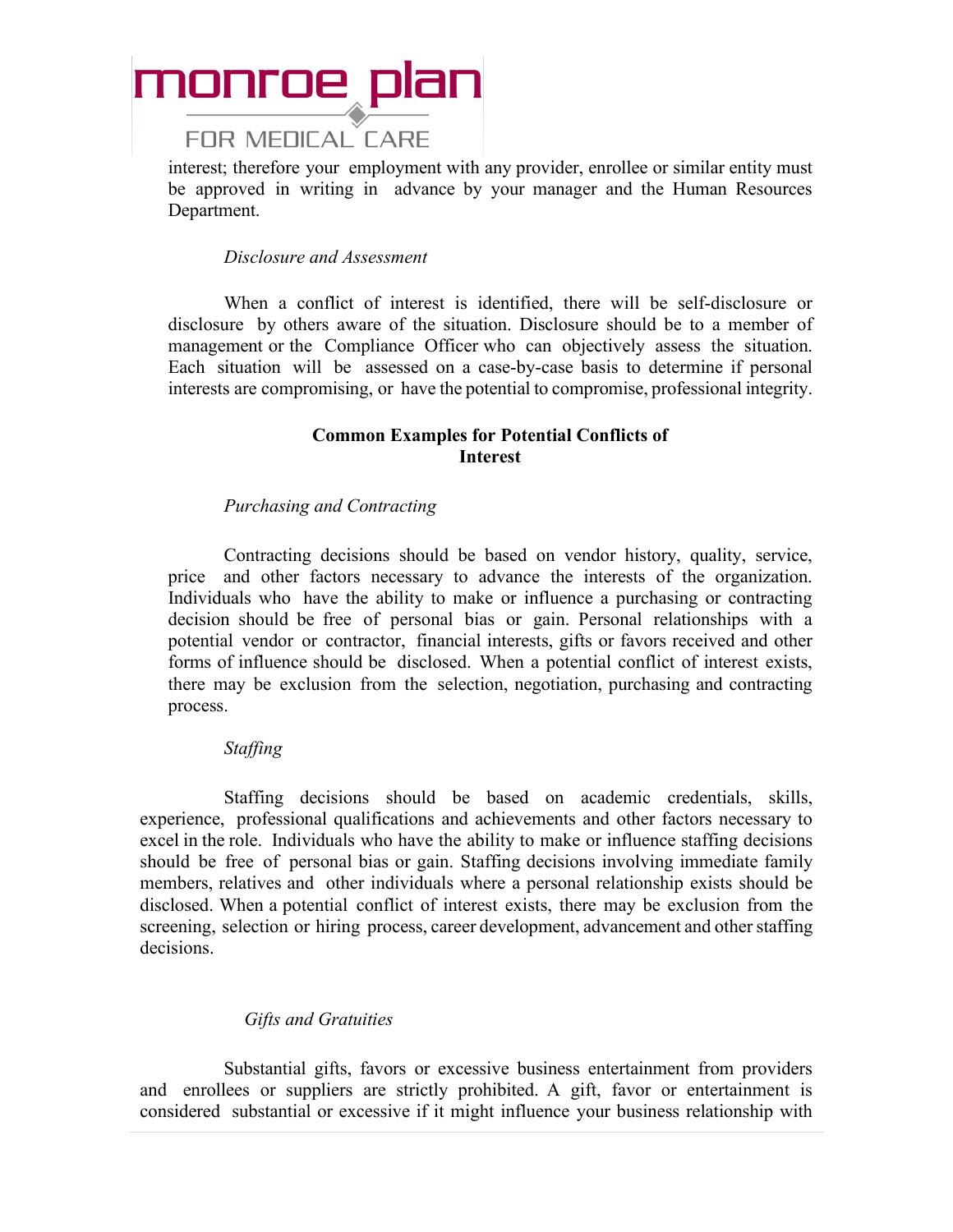#### **FOR MEDICAL CARE**

the donor. Cash should never be accepted. Substantial gifts and gratuities could include, but are not limited to, loans, tuition, seminars and conferences. When a potential conflict of interest exists, there may be exclusion from the process and decision that is subject to influence by the acceptance of such gifts and gratuities.

#### *Corporate Assets*

The privilege to access and use corporate assets is granted to advance the interests of the organization and should not be abused for personal gain. Financial, personal and other incentives to misuse cash, property, equipment, supplies and other company resources should be disclosed. Waste and abuse of corporate assets may result in disciplinary action.

#### *Information Integrity*

The management and communication of information should be free of personal bias or gain. Financial, personal and other incentives that may compromise the integrity of information documentation and reporting should be disclosed. When a potential conflict of interest exists, there may be exclusion from access, analysis and presentation of information.

#### *Outside Activities*

Outside activities that may conflict with professional roles and responsibilities should be disclosed and include, but are not limited to, serving on competitor boards, working for competitors, ownership in a competing business, investments in competitors, political activities, contributions, or activities that go against the core values of the organization.

#### **Procedure**

Monroe Plan Human Resources in conjunction with the Monroe Plan Compliance Officer require all employees on an annual basis to read the Conflict of Interest Policy and sign that they have read the policy and understand the policy. If an employee has other employment they will also be required to complete a conflict of Interest form.

Upon the form completion the Monroe Plan Compliance Officer and Human Resources will review potential Conflict of Interests.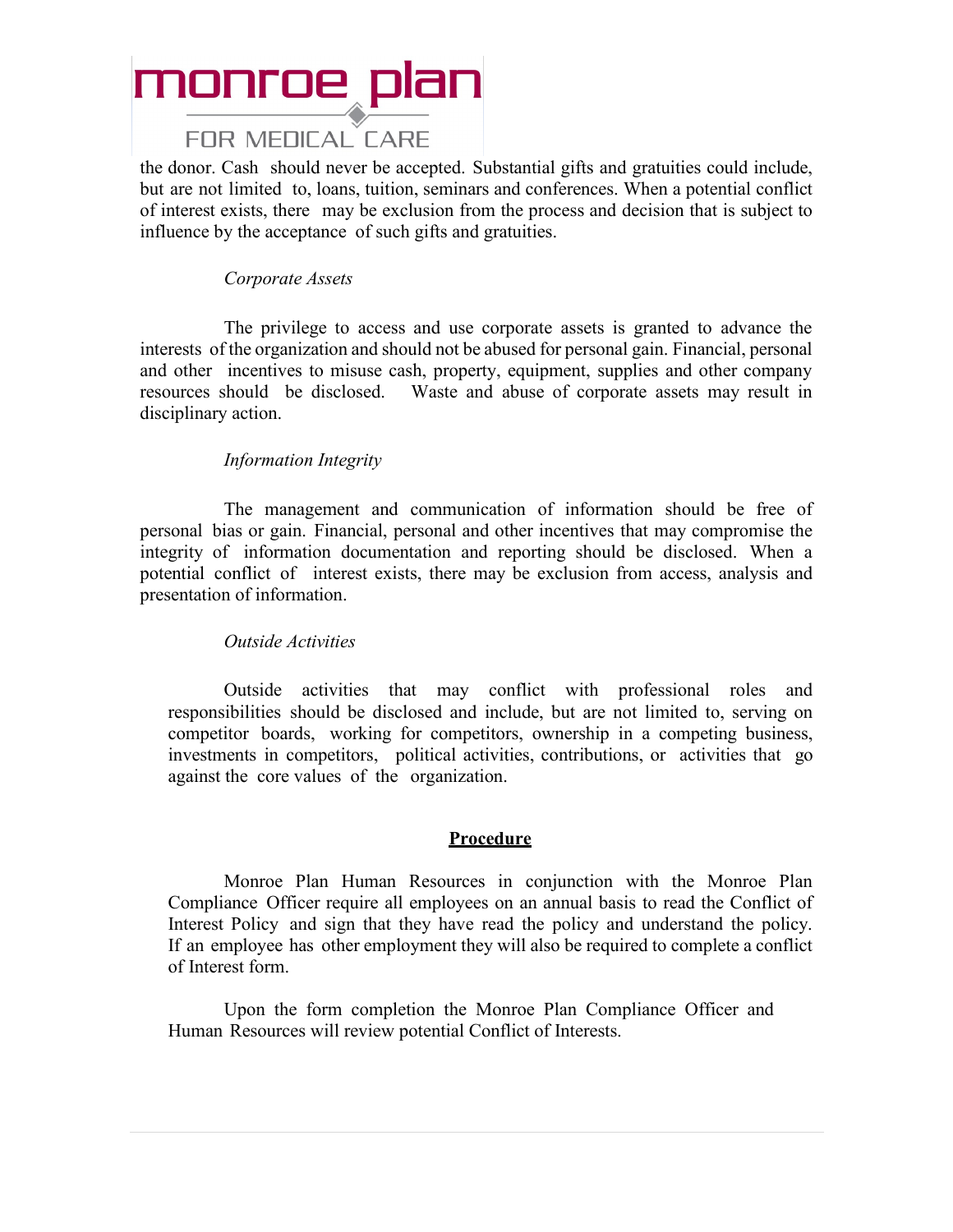

Violation of this policy may result in disciplinary action, up to and including termination for employees, termination of vendor, contractors or consultant contracts, or dismissal for interns and volunteers. Additionally individuals may be subject to loss of access privileges and/or civil or criminal prosecution.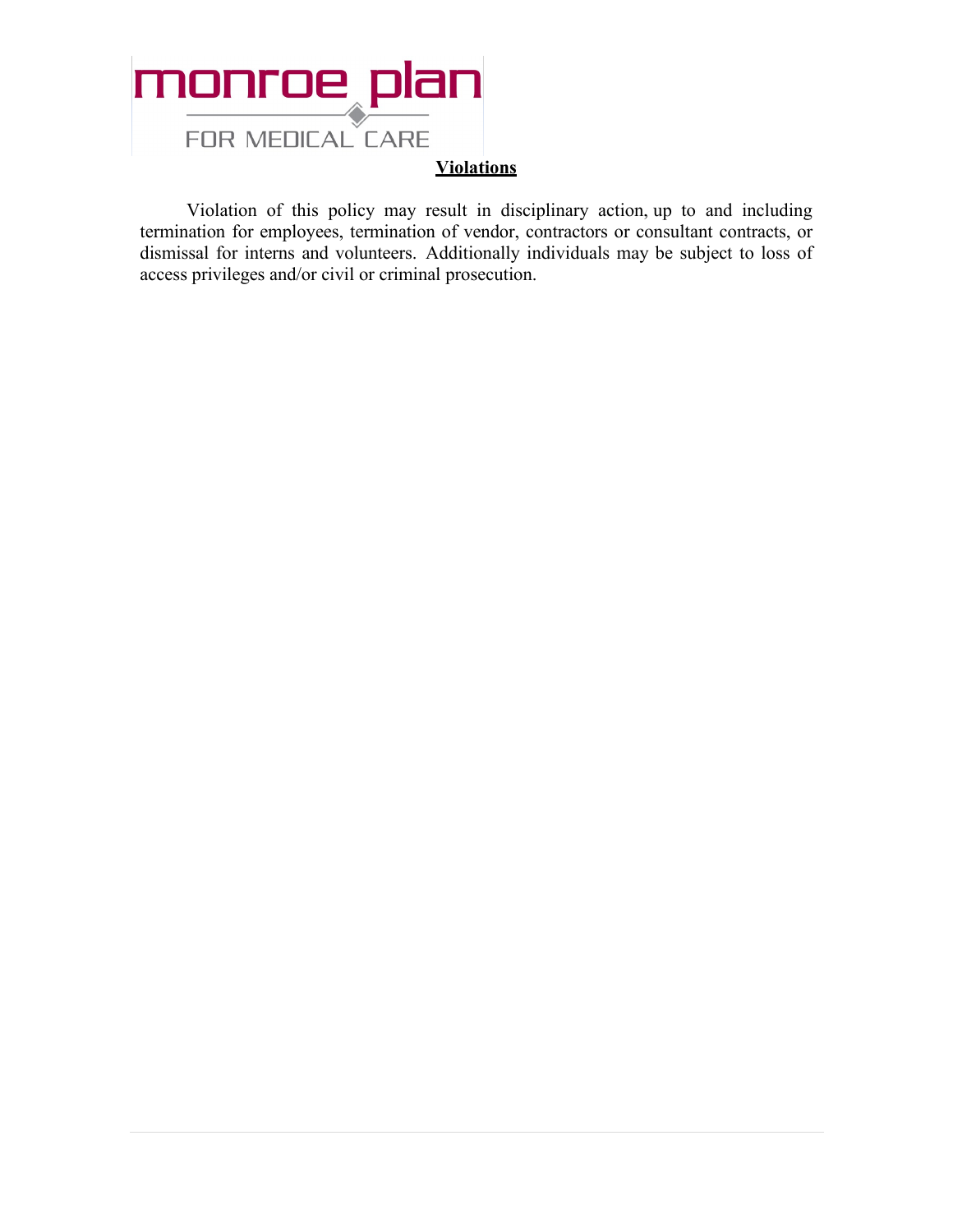

# EXHIBIT 3

### DIRECTORS AND OFFICERS CONFLICT OF INTEREST POLICY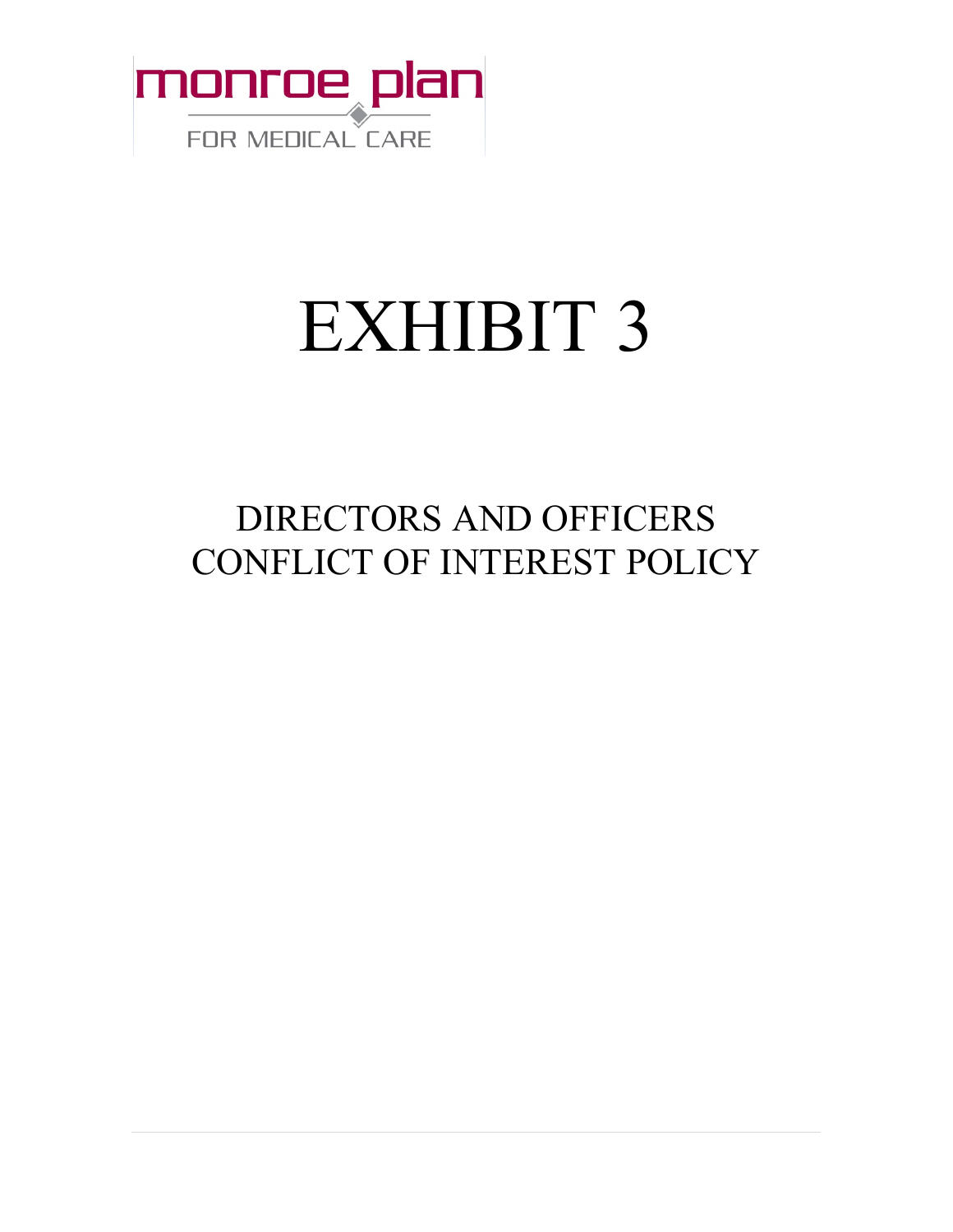

#### **DIRECTORS AND OFFICERS CONFLICT OF INTEREST POLICY**

#### **Purpose of Policy**

The purpose of this policy is to protect the interests of Monroe Plan when it is contemplating entering into a transaction or other business relationship that might, directly or indirectly, benefit the private or outside interests of one of Monroe Plan's directors or officers.

Conflicts of interest potentially place personal or outside interests at odds with the fundamental duty of loyalty owed by Monroe Plan's officers and directors as fiduciaries of Monroe Plan. The appearance of a conflict of interest can also damage Monroe Plan's institutional credibility and Monroe Plan's ability to fulfill its mission and programmatic goals. The Board of Directors expects that directors and officers will respect their obligations to act in the best interests of Monroe Plan in fulfilling its non-profit mission.

#### **Definitions**

Conflict of Interest. "Conflict of Interest" means any Transaction involving Monroe Plan and an Interested Person.

Interested Person. "Interested Person" means, with respect to any Transaction to which Monroe Plan is a party, any of Monroe Plan's directors or officers if such person:

Is a party to the Transaction;

Is a director or officer of any other corporation, firm, association or other entity that is a party to the Transaction (or holds a position in such corporation, firm, association or other entity with responsibilities or powers similar to those of a director or officer); or

Has a direct or indirect Substantial Financial Interest in such Transaction.

Substantial Financial Interest. A person has a "Substantial Financial Interest" in any corporation, firm, association or other entity if such person receives compensation (i.e., wages, fees, other direct or indirect remuneration, gifts or favors that are substantial in nature, etc.) from or has, directly or indirectly, through business, investment or Family, an aggregate beneficial equity interest of 10 percent or more in such corporation, firm, association or other entity.

Family. The "Family" of an individual shall include (i) such individual's parents, spouse, children, brothers and sisters, (ii) the parents, brothers and sisters of the individual's spouse and (iii) the spouses of the individual's parents, children, brothers and sisters.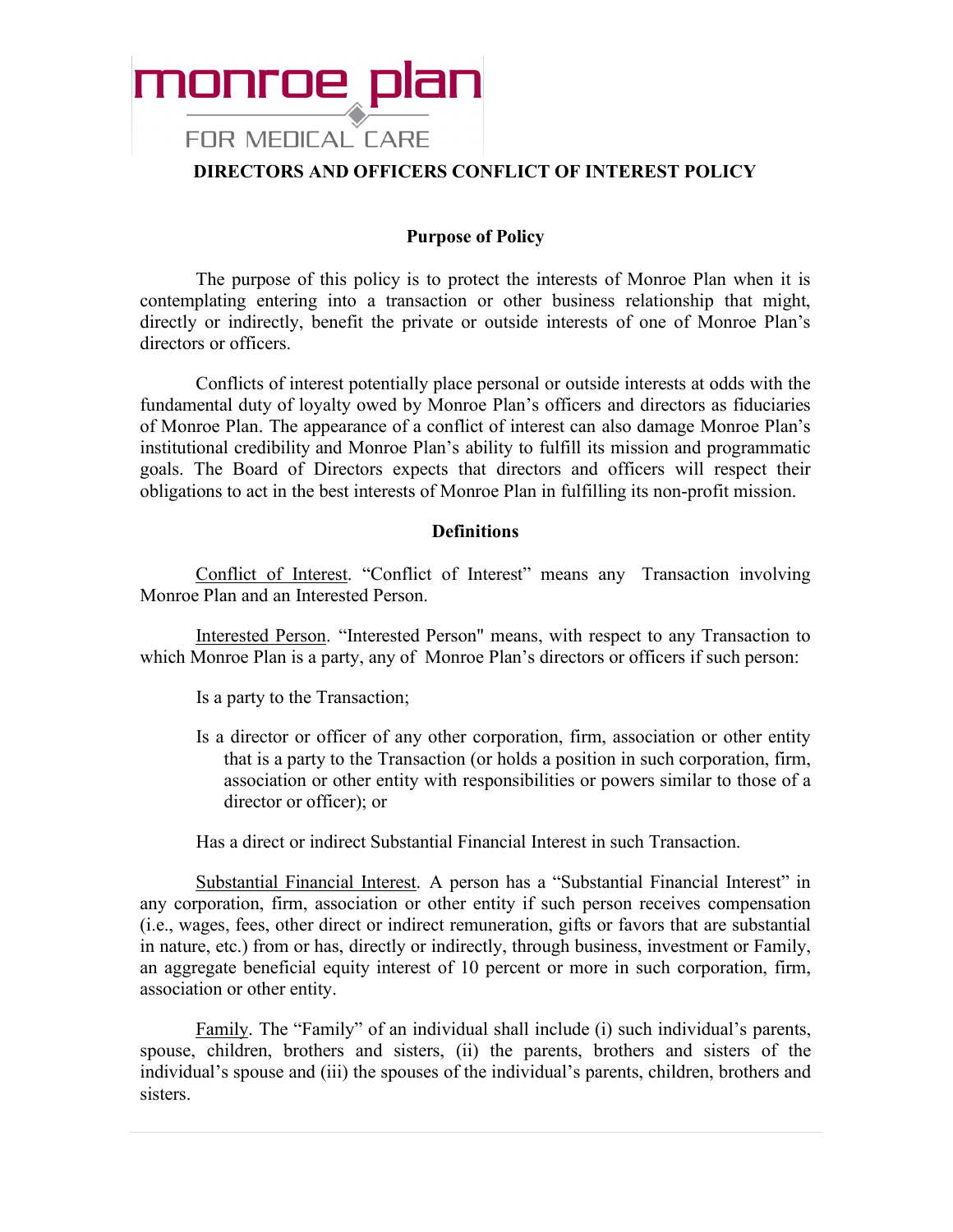

#### **FOR MEDICAL CARE**

Transaction. The term "Transaction" means any contract, investment, loan, lease, joint venture, or other busin**ess** or financial arrangement, whether direct or indirect.

#### **Statement of Policy**

#### *Per Se Conflicts of Interest*

Monroe Plan shall not make a loan to (i) any of Monroe Plan's current directors or officers; (ii) any corporation, firm, association or other entity in which any current director or officer is a director, officer or employee (or holds a position in such corporation, firm, association or other entity with the responsibilities or powers similar to those of a director or officer); or (iii) any corporation, firm, association or other entity in which any director or officer has a direct or indirect Substantial Financial Interest.

The ordinary deposit of funds in a bank or the purchase by Monroe Plan of bonds, debentures, or similar obligations of a type customarily sold in public offerings shall not be considered loans for purposes of this policy. In addition, notwithstanding the above prohibition, Monroe Plan may make a loan to another not-for-profit corporation that is a "Type B" corporation under applicable New York State law, subject to the disclosure and approval requirements of this policy if such loan represents a Conflict of Interest.

#### *Compensation Decisions*

No director who receives compensation from Monroe Plan for services shall vote on matters pertaining to such director's compensation; provided, however, this prohibition shall not include determinations regarding the fee schedule established by Monroe Plan for all participating physicians, even if the director is paid under such fee schedule. Compensation to officers shall require the affirmative vote of a majority of the Board of Directors, unless a higher proportion is set in the Certificate of Incorporation or By-laws.

#### *Procedures in Other Conflict of Interest Cases*

If any director or officer is an Interested Person in connection with any Transaction to which Monroe Plan is a party, the director or officer must disclose in good faith to the Board or the Board Committee that is considering the Transaction any material facts relevant to why such Transaction may present a Conflict of Interest.

If the Board or Committee that is considering a Transaction has been informed or is otherwise aware of a potential Conflict of Interest:

Any Interested Person may make a presentation to the Board or Committee regarding the Transaction, but after making such presentation he or she shall leave the Board or Committee meeting while the remaining Board or Committee members discuss the Transaction and the possible existence of a Conflict of Interest; and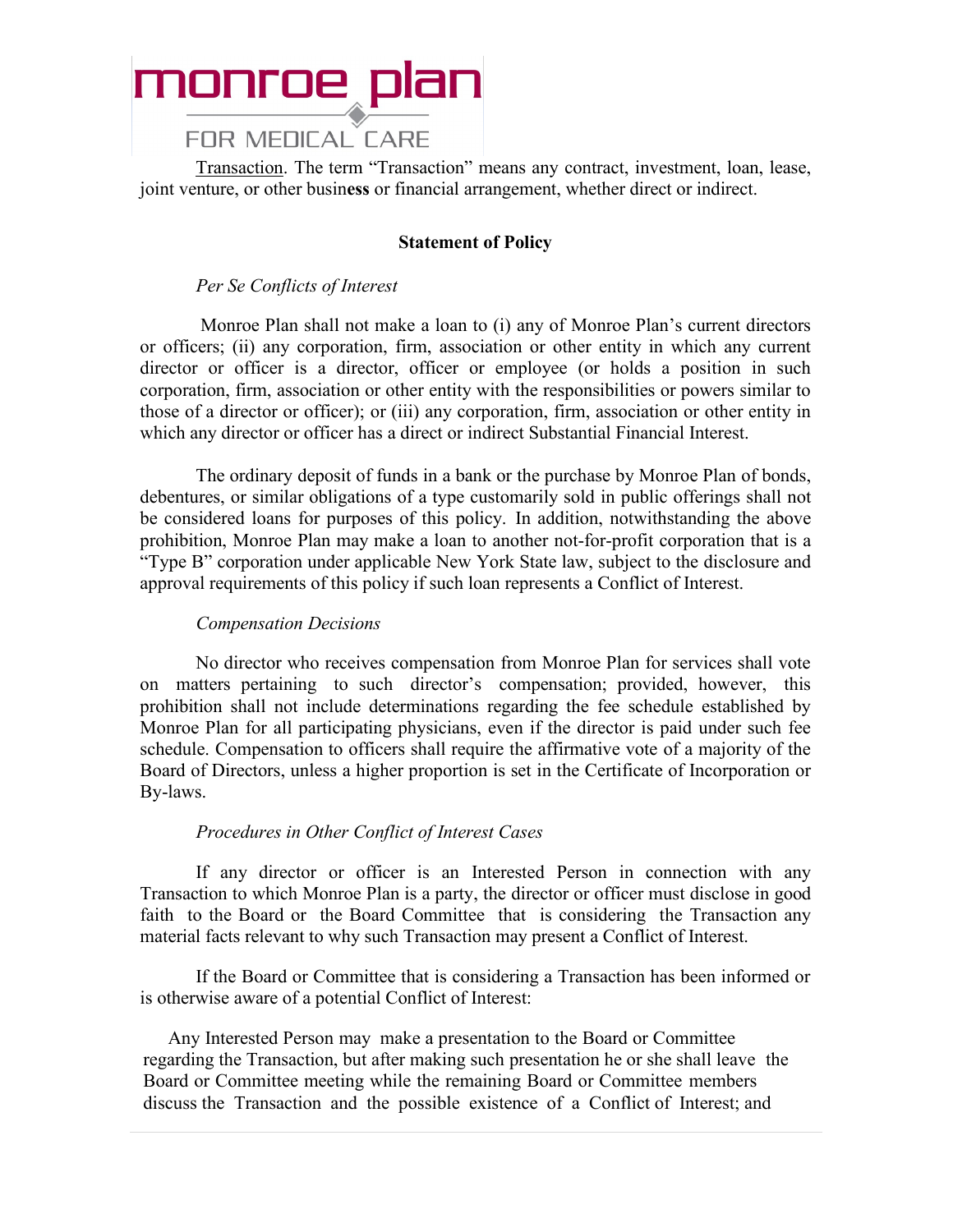

the remaining Board or Committee members shall decide if the Transaction presents a Conflict of Interest.

If the Interested Person is a director, such person may not be counted in determining the presence of a quorum for any vote concerning the existence of a Conflict of Interest. No Interested Person shall participate in, or use personal influence with regard to, the deliberations concerning the existence of a Conflict of Interest.

Following due deliberation pursuant to this policy, the Board or Committee may determine that a Transaction does not present a Conflict of Interest. In such cases the Board or Committee need take no further action prior to approving the Transaction, other than its usual procedures for approving Transactions.

If the Board or Committee determines that a Conflict of Interest exists, the Transaction may be authorized (a) by the Board of Directors, but only by a vote sufficient to approve the Transaction without including the vote of any director that is an Interested Person; or (b) by the members of Monroe Plan that are entitled to vote thereon, if any, by a vote sufficient to approve the Transaction.

#### *Additional Guidelines for Officers, Directors and Committee Members*

Officers and directors shall not use their position with Monroe Plan to benefit the interests of a particular organization, constituency, or special interest group by any means, including but not limited to, providing information not available to potential transaction partners or grantees, lobbying on behalf of or serving as spokesperson to Monroe Plan for an organization or interest group with which he or she is affiliated, or attempting to effect a positive decision for such organization or interest group through his or her position within Monroe Plan.

Officers and directors will maintain the confidentiality of all non-public information about Monroe Plan of which they become aware. Officers and directors shall not use confidential information for any purpose other than as required to carry out their duties on behalf of Monroe Plan.

#### *Records of Proceedings*

The minutes of the Board and all Committee meetings shall contain:

- The names and positions of directors and officers who disclosed that they were Interested Persons or otherwise were found to be Interested Persons, a description of the nature of the relationship and/or Substantial Financial Interest which gave rise to such disclosure or identification, and a description of the Transaction at issue;
- $\triangleright$  The names of the directors who were present during the taking of the action to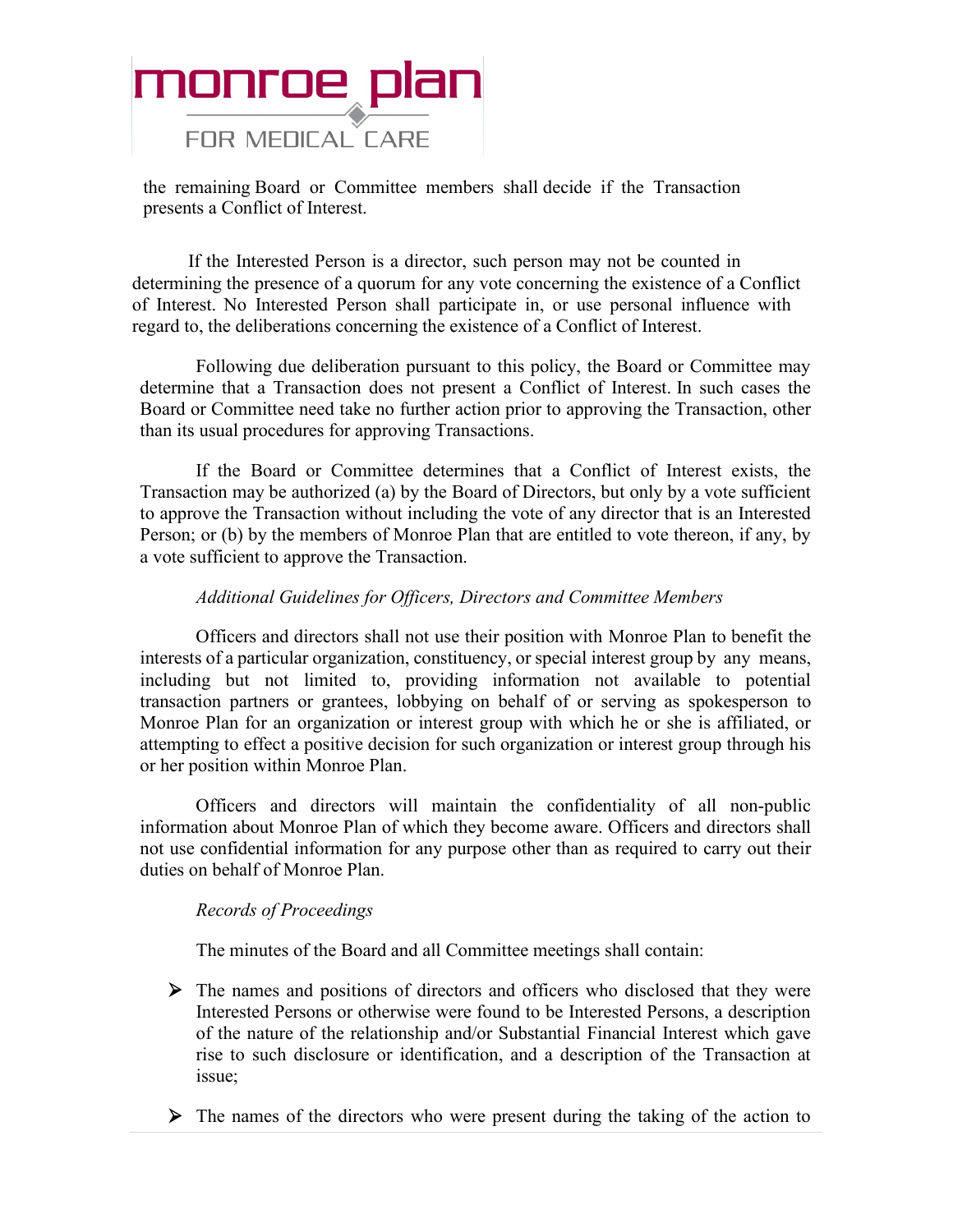#### **FOR MEDICAL CARE**

determine whether a Conflict of Interest was present, and the basis for there being a quorum for the taking of such action;

- The steps taken by the Board or Committee to determine whether a Conflict of Interest was present. The Board's or Committee's decision as to whether a Conflict of Interest was present and the basis for such decision; and
- The Board's or Committee's decision as to whether to proceed with the Transaction and the names of the persons who voted to approve the Transaction.

#### *Annual Statements*

Each director and officer shall annually sign a Disclosure and Affirmation Statement describing their relationships with outside parties.

#### *Referral to Counsel*

Questions regarding interpretation or application of this policy should be referred to Monroe Plan's counsel for clarification.

#### **Enforcement of Policy**

If the Board or a Committee has reasonable cause to believe that a director or officer has failed to make disclosure when there was a Conflict of Interest and such director or officer knew or should have known that there was a Conflict of Interest, the Board or Committee shall inform such director or officer of the basis for such belief and afford such director or officer an opportunity to explain the alleged failure to disclose. If, after receiving the response of such director or officer and making such further investigation as may be warranted in the circumstances, the Board or Committee determines that such director or officer has in fact failed to disclose a Conflict of Interest, it shall take appropriate disciplinary and corrective action. Failure to disclose a Conflict of Interest may constitute grounds for the director or officer's removal from his or her position for cause.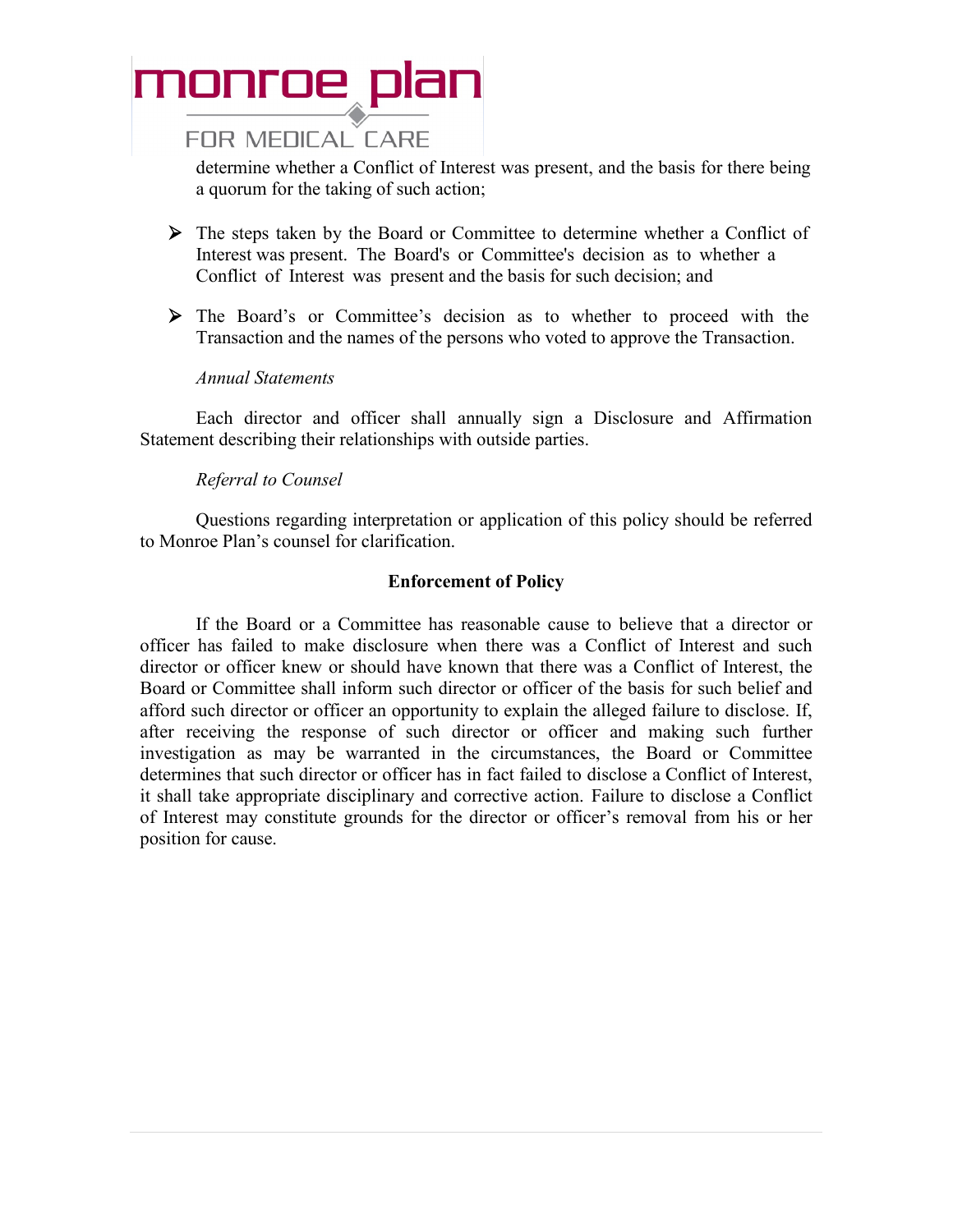

# EXHIBIT 4

### EMPLOYEE LEARNING AND DEVELOPMENT POLICY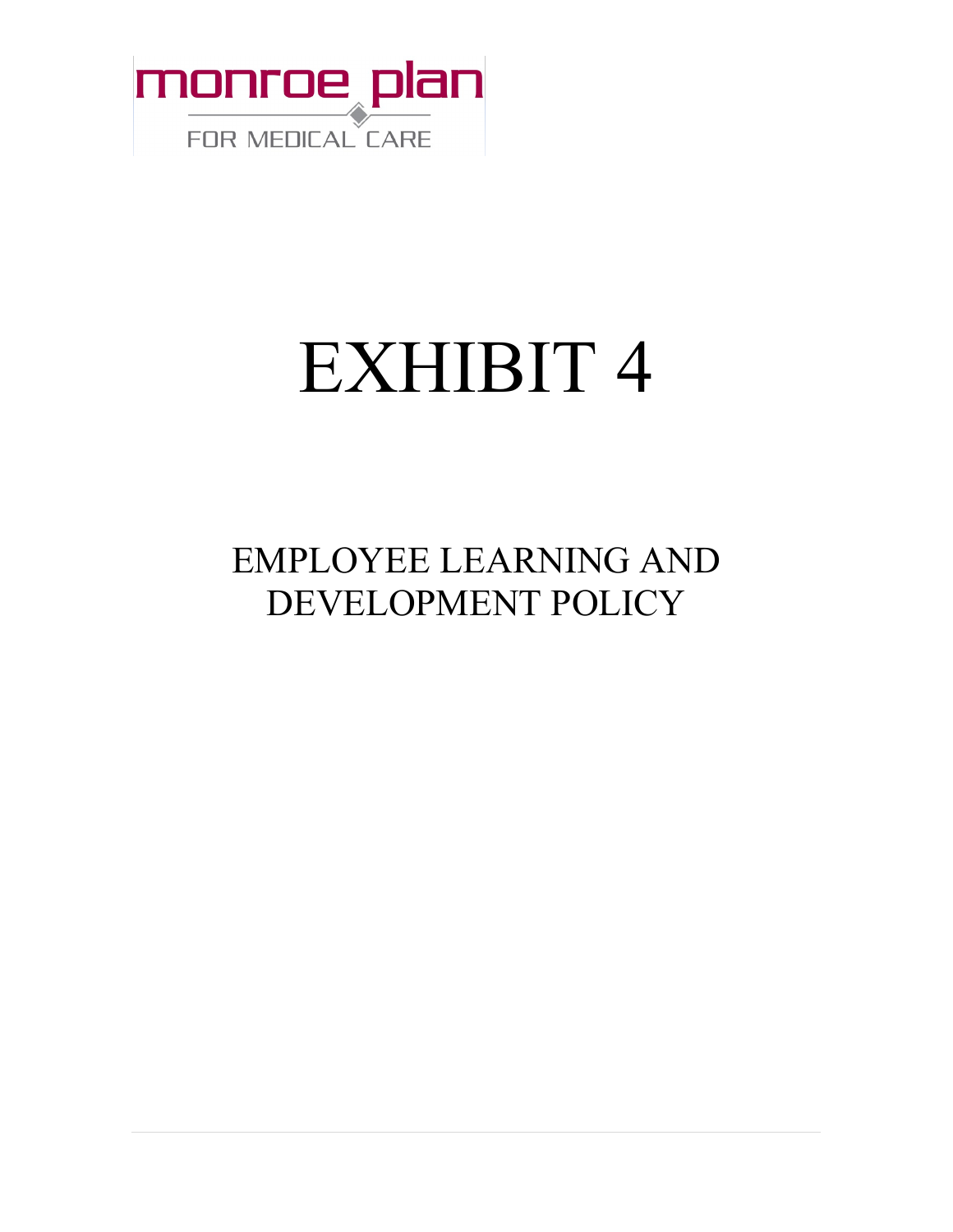

#### **Purpose of Policy**

The purpose of this policy is to insure that each employee has the skills, knowledge and abilities necessary to be a productive and satisfied member of the Company's team and readily meet the objectives of their current role. In addition, Monroe Plan wants employees to have access to the resources and developmental experiences that can help prepare them for future roles.

#### **Applicability of Policy**

This policy is applicable to all Monroe Plan employees.

#### **Statement of Policy**

Learning and Development is a competitive tool that organizations individuals can use to improve their financial viability, their position in the market place and ultimately their ability to optimize the product, services, and value they bring to their customers.

#### *Orientation*

Each new hire is required to complete a series of on-the-job, classroom and online programs to assist them in learning about our Organization, their role, and provide the critical information needed regarding business conduct and regulatory compliance.

#### *Ongoing Staff Development*

Monroe Plan is committed to the training and development of each staff member. Annual career planning, training and development assessments are conducted as a key component of our Performance Planning and Appraisal System. Detailed training and development plans are developed and incorporated into our performance review process. Periodic reviews are conducted to review and provide feedback on the staff member's performance versus plan. Training includes formal classes, seminars, conferences, inservices, and on-the-job training. The staff member is ultimately responsible for his or her growth and development however, managers are responsible for ensuring that a formal plan is developed and implemented. Managers are also responsible to provide ongoing mentoring and feedback during the year. The effectiveness of the training program is evaluated annually.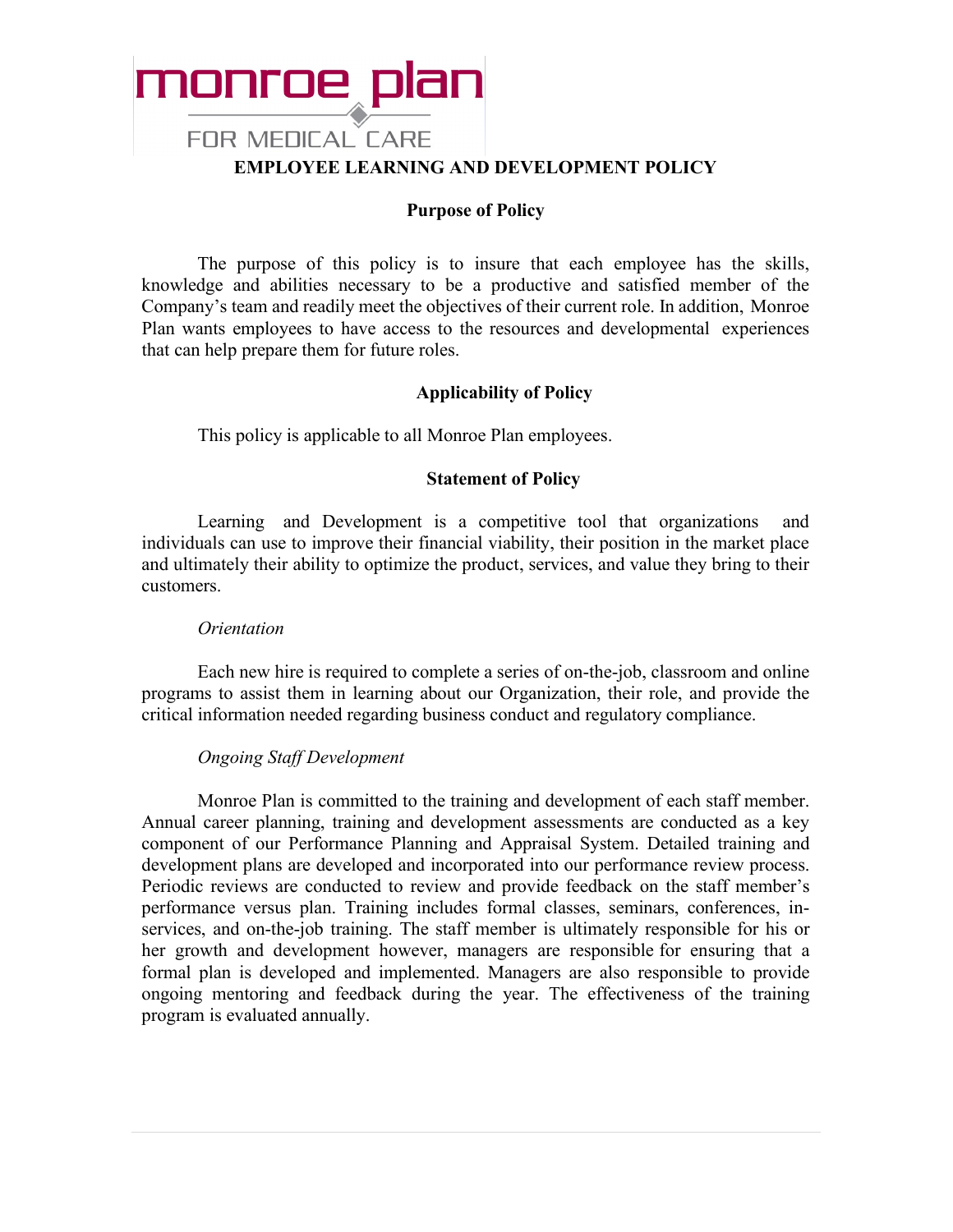

*Tuition Assistance*

Tuition assistance is available for employees who are approved to attend accredited courses and programs. Each employee has access to up to \$3000 a calendar year for tuition assistance. Allocated tuition amounts are subject to change by the Company.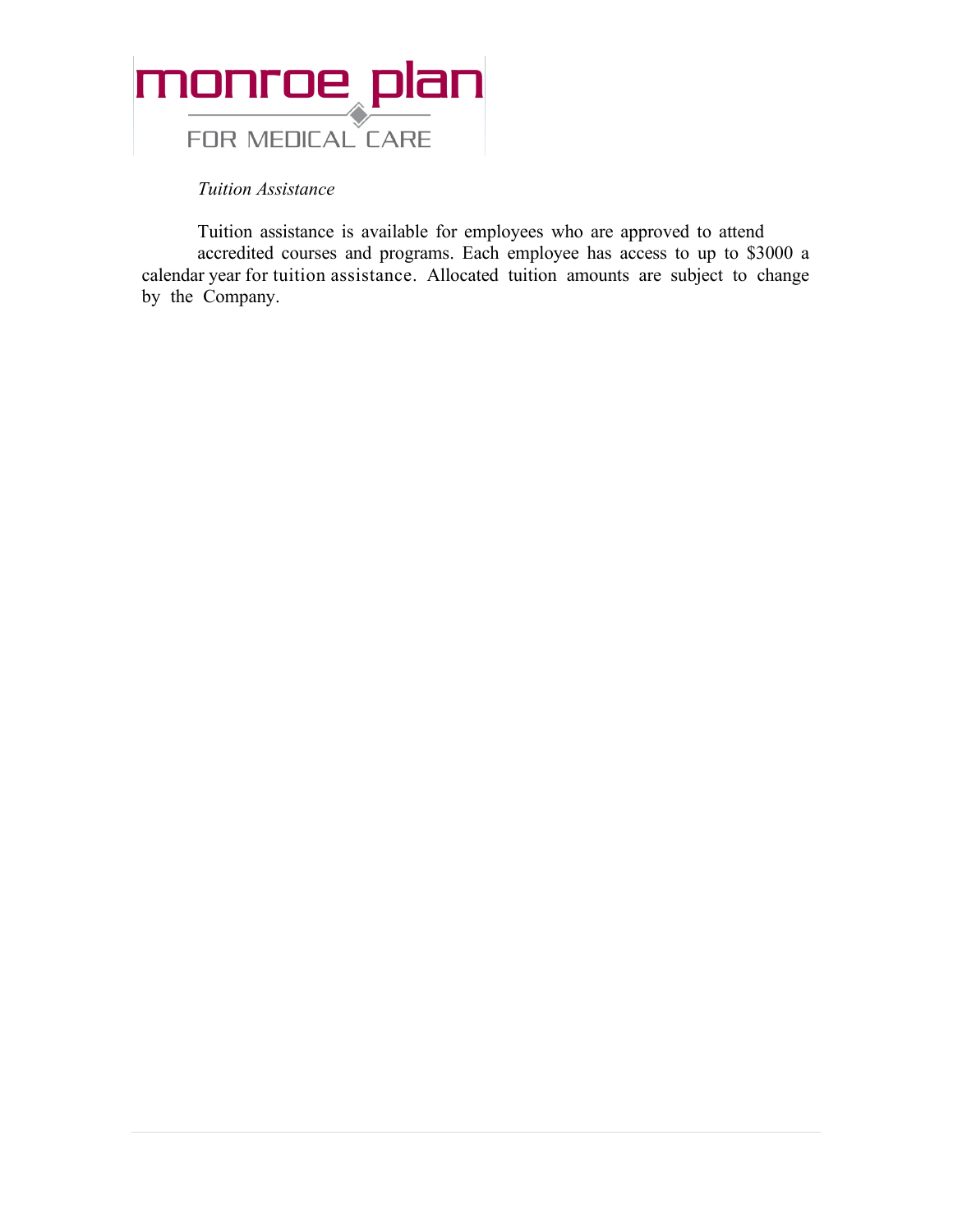

# EXHIBIT 5

### WHISTLEBLOWER POLICY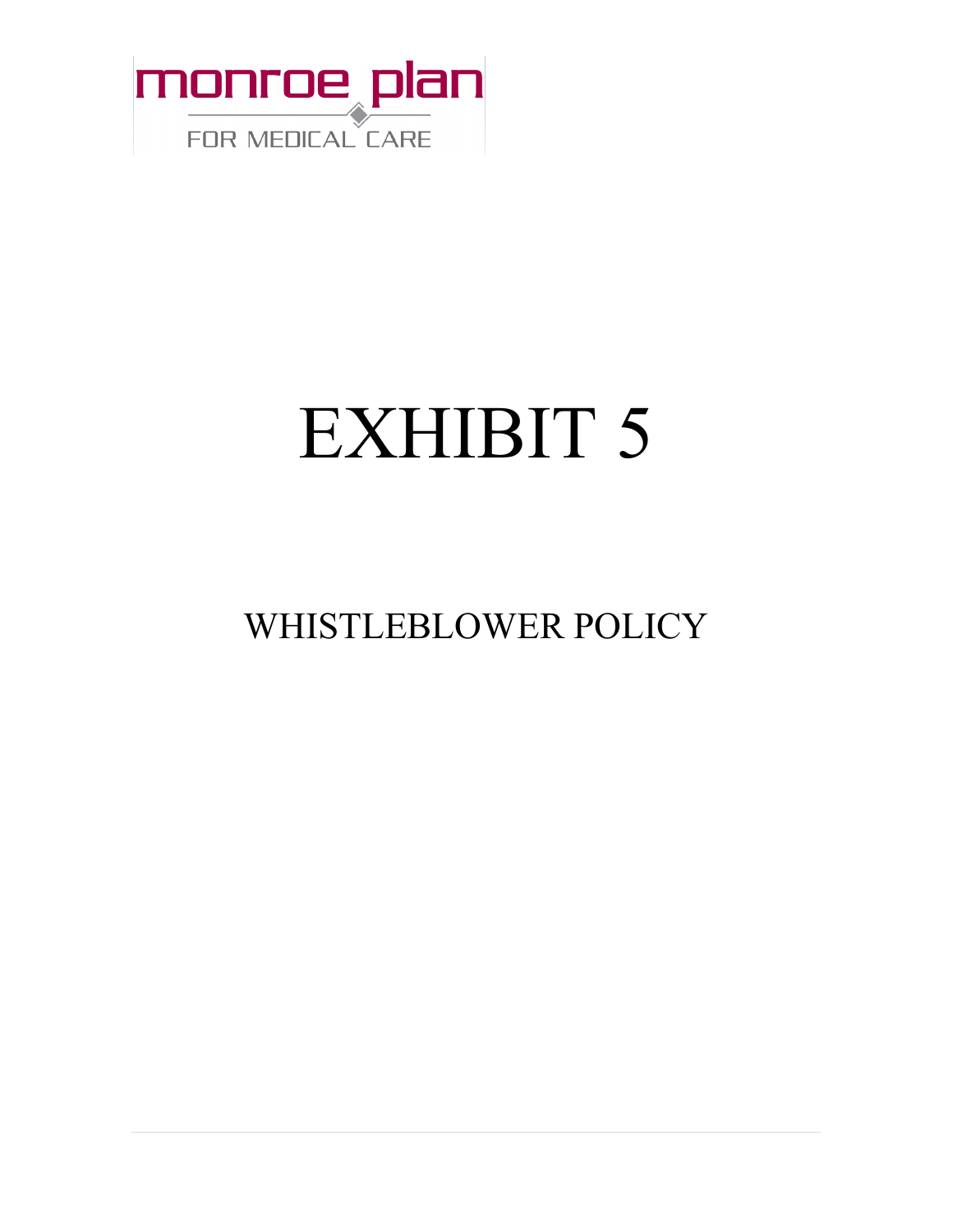

#### **WHISTLEBLOWER POLICY**

#### **Purpose of Policy**

The purpose of this policy is to promote Monroe Plan's compliance with applicable laws and government standards by requiring all Monroe Plan members of Board of Directors (the "Directors"), officers, employees, contractors, volunteers and vendors (collectively "Covered Persons") to report non-compliance suspected fraud or abuse, and ensure that all reports are handled appropriately and Covered Persons filing such reports in good faith are not subject to retaliation.

This policy further ensures that Covered Persons are protected from intimidation or retaliation related to any instance in which the individual has, in good faith, participated in the Compliance Program, including but not limited to reporting potential issues, investigating issues, self-evaluations, audits and remedial actions, and reporting to appropriate officials as provided in Sections 740 and 741 of the New York Labor Law.

#### **Applicability of Policy**

This policy is applicable to all Covered Persons

#### **Statement of Policy**

#### *Reporting Responsibilities*

It is the responsibility of all Covered Persons to report observed or suspected noncompliance, violations of the Code of Conduct and fraud, abuse or other improper activity relating to the operation of Monroe Plan. For purposes of this policy, *fraud* means any type of intentional deception or misrepresentation made by a person with the knowledge that the deception could result in some unauthorized benefit to himself or herself or to Monroe Plan or another person. *Abuse* means practices that are inconsistent with sound fiscal, business or medical practices and result in an unnecessary cost to the state or federal government or Monroe Plan, or in reimbursement of services that are not medically necessary or fail to meet professionally recognized standards for health care. Fraud or abuse may be committed by Monroe Plan employees, contractors, patients or others.

Examples of the types of activities that must be reported by employees include, but are not limited to, the following:

- $\triangleright$  Billing the government for individuals who are not members.
- $\triangleright$  Duplicate billing.
- $\triangleright$  Failing to provide all medically necessary services for which the Monroe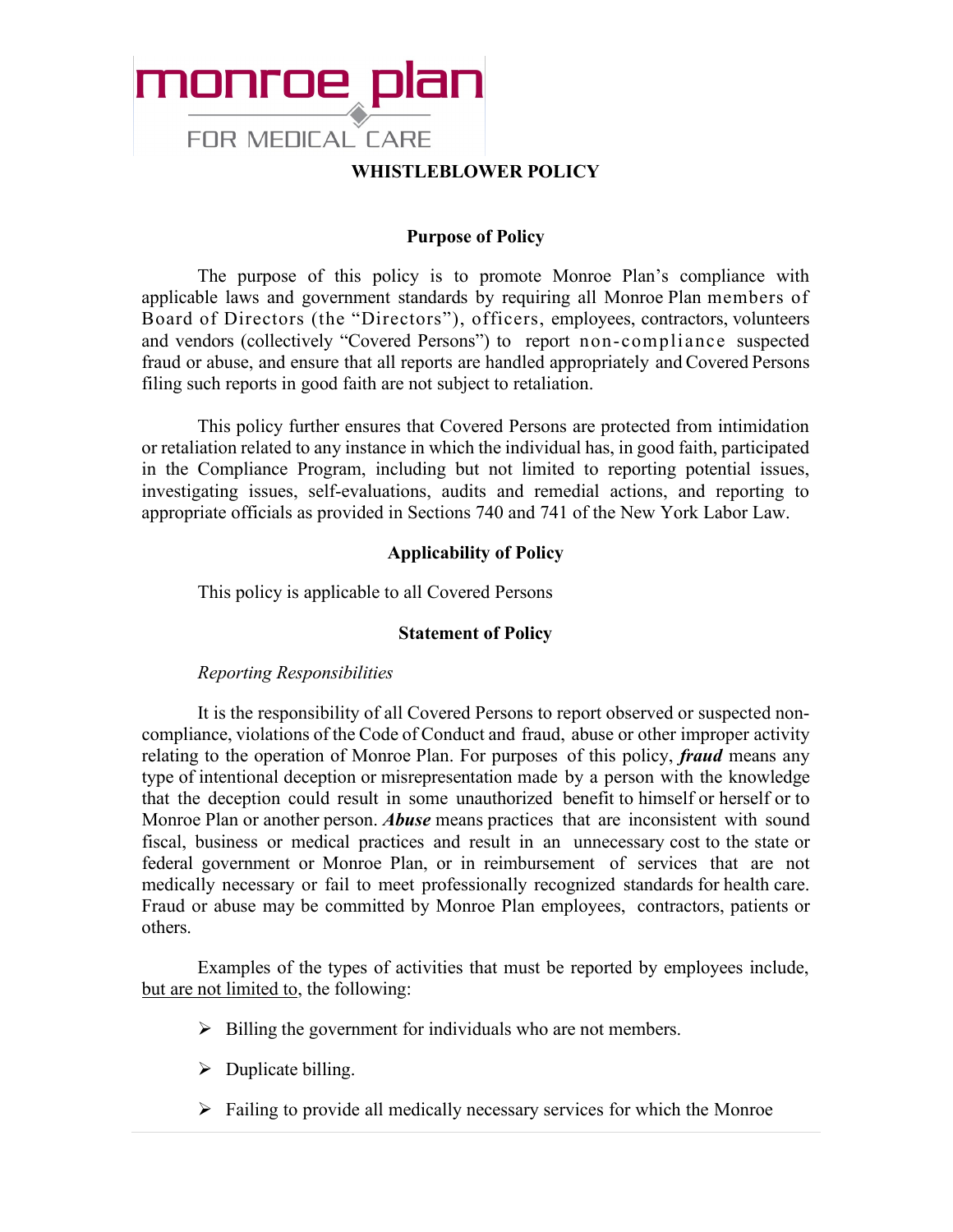

#### **FOR MEDICAL CARE**

Plan receives reimbursement.

- $\triangleright$  Inflating or otherwise misrepresenting the Monroe Plan's costs on cost reports filed with government agencies or private funders.
- $\triangleright$  Billing the government for a member if the employee is aware that the member or his or her family has obtained coverage fraudulently.
- $\triangleright$  Submitting inaccurate or misleading data or reports to government agencies. Theft or other misuse of Monroe Plan's funds or property by employees or contractors.
- $\triangleright$  Violations of Monroe Plan's compliance policies or other guidance.
- $\triangleright$  Violations of laws, regulations or government contracts.

#### *Reporting Mechanisms*

Covered Persons have several options for reporting fraudulent, abusive or other improper conduct. Employees may file reports with their supervisor or department director, the Compliance Officer or any other member of the Compliance Committee with whom the employee feels comfortable.

Monroe Plan has also established a toll-free telephone hotline, and drop boxes located on the Corporate Intranet Site and Bushnell Basin cafeteria that Covered Persons may call to file reports anonymously. The hotline may accessed by calling 1-800-233- 4038. The Compliance Officer will be responsible for overseeing the operation of the hotline, responding to complaints filed through the hotline or drop boxes and ensuring that all Covered Persons are aware of the hotline number and all employees are aware of drobox locations and understand that reports may be filed through the hotline/drop boxes on an anonymous basis. The Compliance Officer will also publicize the availability of the hotline/drop boxes through regular reminders, posters and organized compliance awareness events.

Employees may also exercise their rights under Sections 740 and 741 of the New York Labor Law (these provisions are summarized in our DRA Policy).

#### *Investigations*

All reports of fraudulent, abusive or other improper conduct, if not made to the Compliance Officer or through the hotline, will be promptly forwarded to the Compliance Officer for review. The Compliance Officer, in consultation with other Monroe Plan staff and counsel as appropriate, will determine whether the report warrants an investigation. If the Compliance Officer determines an investigation is warranted, he or she will promptly coordinate an investigation in accordance with counsel as may be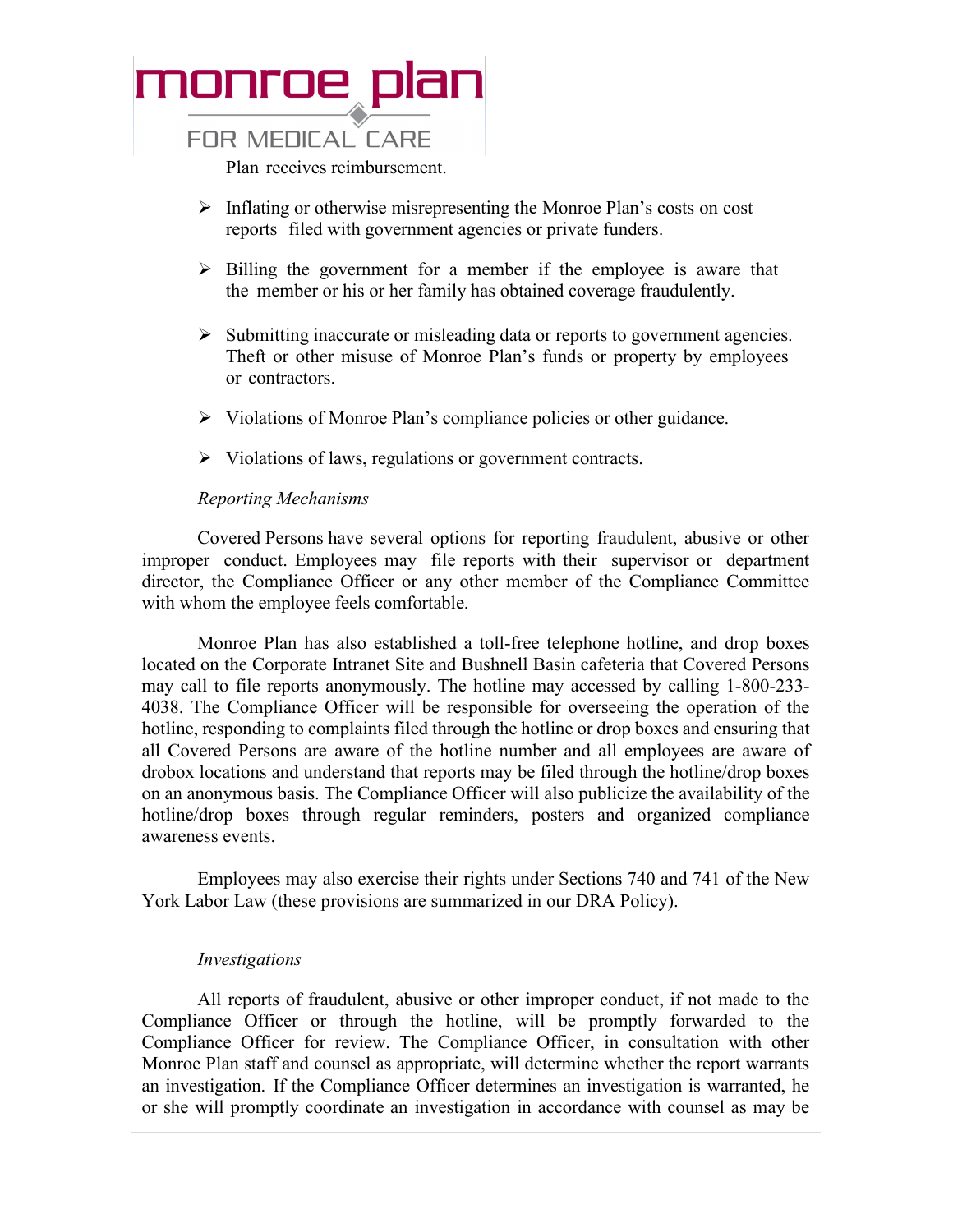

necessary.

#### *Non-Retaliation*

No individual who files a report under this policy in good faith may be subject to retaliation in any form. Retaliation is also prohibited against a Covered Person refusing to carry out any activity that is the subject of a report made under this policy in good faith. No Covered Person may threaten to retaliate against another Covered Person for filing a report. In addition, no retaliation may be taken against an employee for reporting to appropriate officials as provided in Sections 740 and 741 of the New York Labor Law.

Prohibited retaliation includes, but is not limited to, terminating, suspending, demoting, failing to consider for promotion, harassing or reducing the compensation of an employee due to the employee's intended or actual filing of a report under this policy. Retaliation is prohibited even if it is determined that the allegedly improper conduct was proper or did not occur, provided that the report was made in good faith. Monroe Plan reserves the right to take disciplinary action against any employee who maliciously files a report he or she knows to be untrue.

Any actual or threatened retaliation should be reported by the affected Covered Person or any other Covered Person to the Compliance Officer. The Compliance Officer will investigate such allegations in the same manner as other investigations carried out under this policy.

#### **Enforcement**

Employees who do not comply with this policy will be subject to disciplinary action by Monroe Plan. Depending on the facts and circumstances of each case, Monroe Plan may reprimand, suspend or dismiss any employee who fails to comply with this policy. For non-employed Covered Person, Monroe Plan reserves the right to take any and all actions necessary against a Covered Person who fails to comply with this policy.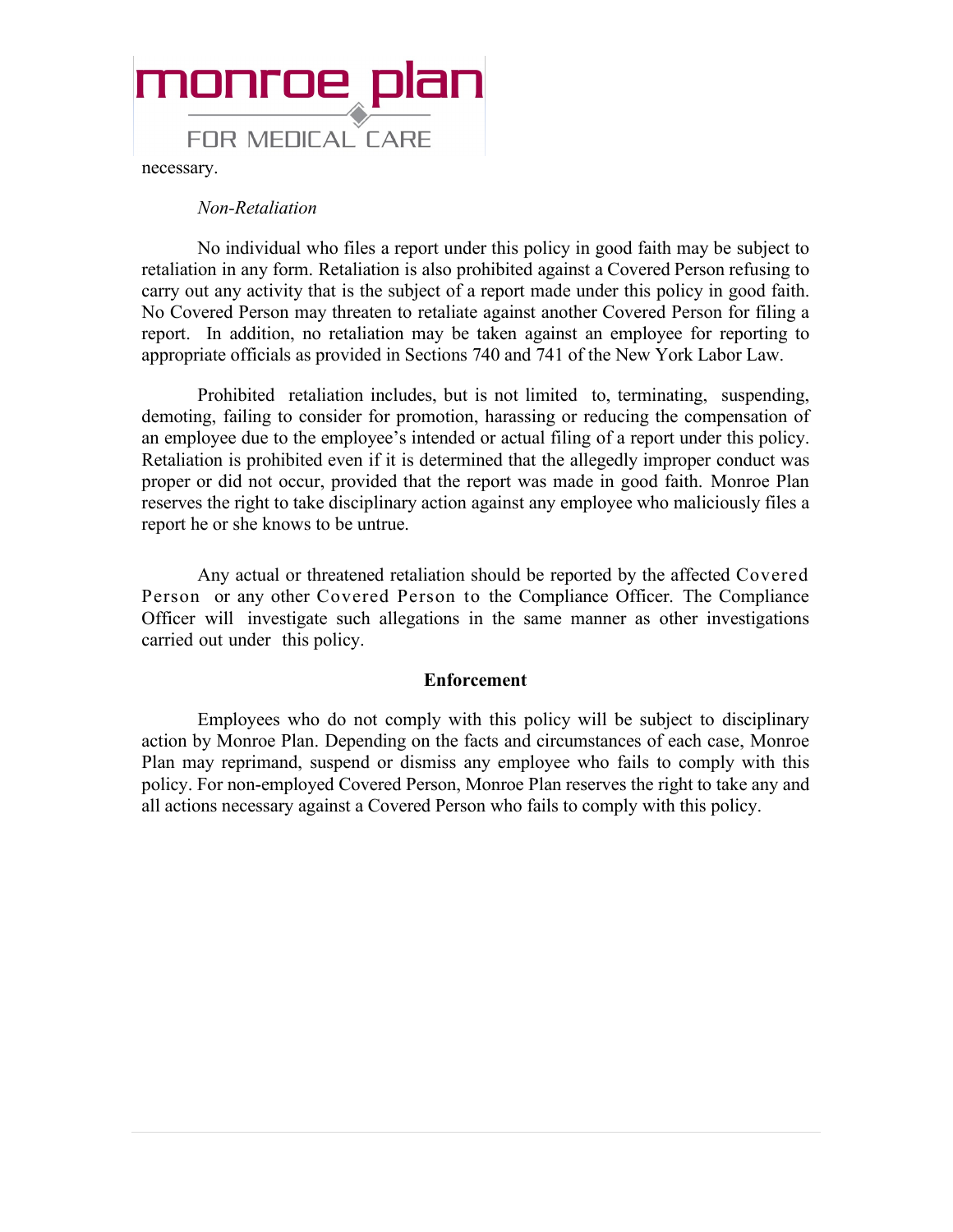

# EXHIBIT 6

### GOVERNMENT INVESTIGATIONS **POLICY**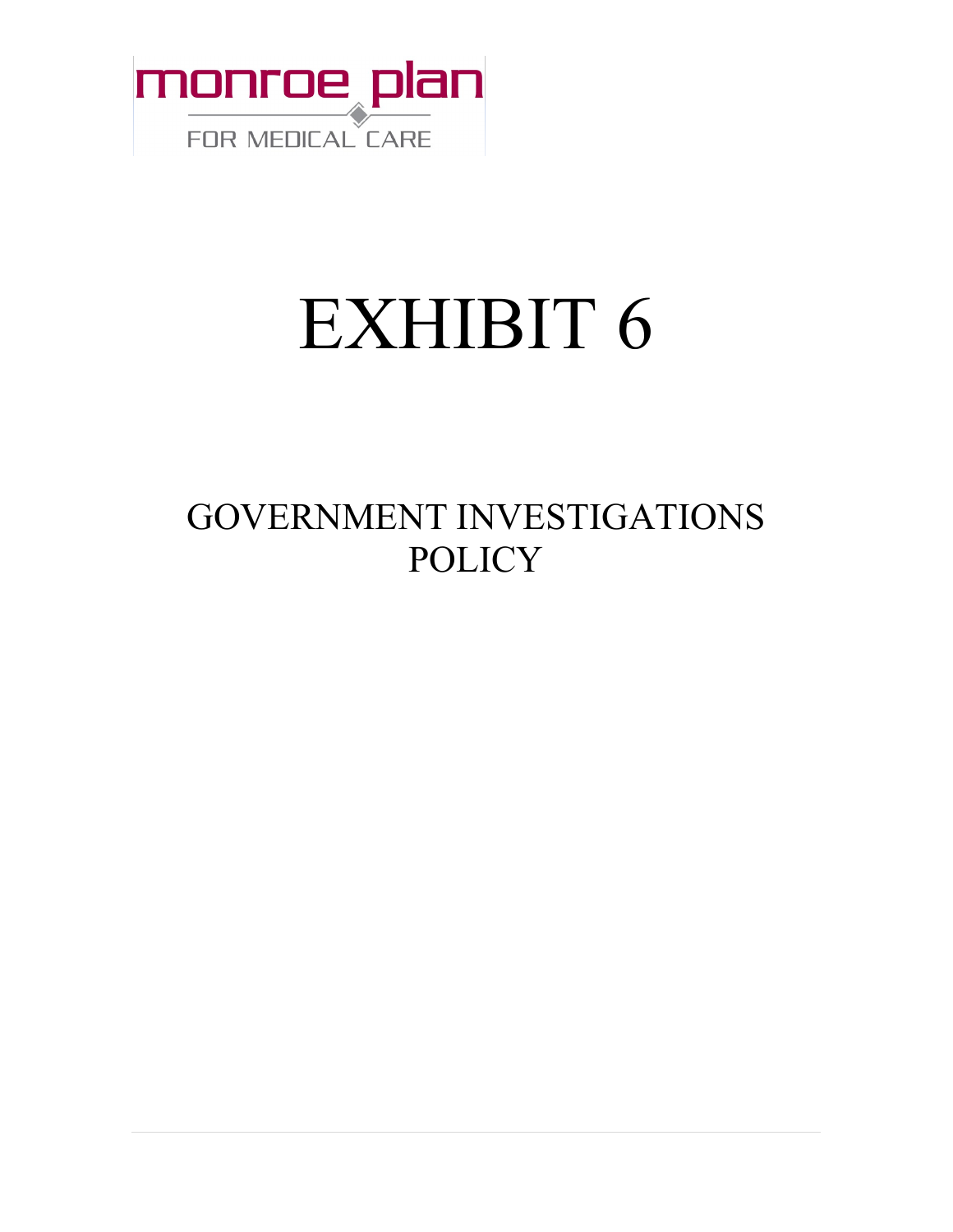

#### **GOVERNMENT INVESTIGATIONS POLICY**

#### **Purpose of Policy**

The purpose of this policy is to establish a mechanism for the orderly response to government investigations of Monroe Plan or its employees, and to ensure that all Monroe Plan personnel and contractors cooperate appropriately with such investigations.

#### **Applicability of Policy**

This policy is applicable to all Monroe Plan employees and contractors.

#### **Statement of Policy**

#### *Types of Government Agencies that May Investigate Monroe Plan*

A variety of federal, state and local government agencies may be involved in investigating Monroe Plan. These agencies include, but are not limited to, the U.S. Department of Health and Human Services' Office of Inspector General, Centers for Medicare and Medicaid Services, Federal Bureau of Investigation, United States Attorney's Office, New York State Attorney General's Medicaid Fraud Control Unit ("MFCU"), New York State Department of Health ("DOH"), New York State Insurance Department and District Attorneys' offices.

#### *General Guidelines for Responding to Government Investigators*

If contacted by government investigators, employees will be expected to be polite and to request the following information: (1) the name, agency affiliation, business telephone number and address of all investigators; (2) the reason for the contact; and (3) if the investigator visits in person, the investigator's identification and business card. Except as specified otherwise in this policy, employees will direct investigators to the Compliance Officer. If an employee is not contacted by an investigator but learns of a government investigation through other means, the employee will immediately notify the Compliance Officer.

#### *Subpoenas and Other Requests for Documents*

If an employee receives a subpoena or any other written request for documents from a government agency, the employee will immediately forward the request to the Compliance Officer who coordinates the request with Counsel. Legal counsel will be responsible for reviewing the request, verifying its authenticity and confirming that the production of documents or witnesses is not restricted by any applicable laws, including HIPAA or other confidentiality statutes. If there is no such restriction, counsel or his or her designee will coordinate the production of documents with the investigating agency. It is Monroe Plan's policy to fully cooperate with all appropriate requests for documents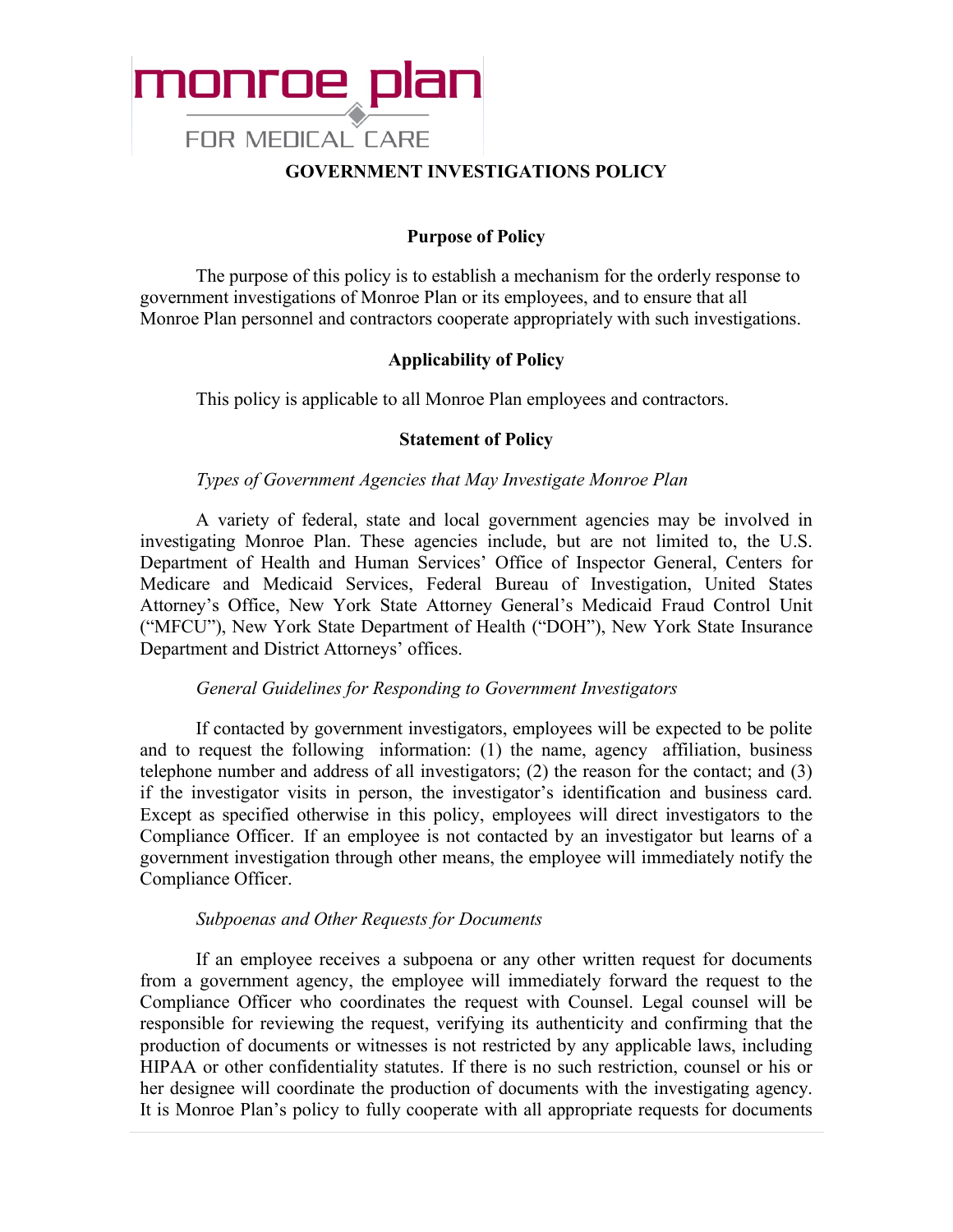### monroe plan **FOR MEDICAL CARE**

issued by government agencies. All documents will be provided by Monroe Plan without charge.

Government investigators may seek documents by contacting employees by telephone or in person at the Monroe Plan's offices. It is Monroe Plan's policy to cooperate with these requests in an orderly manner. Any employee who is contacted by a government investigator to provide documents will immediately notify the Compliance Officer who will coordinate with Counsel. Legal counsel or his or her designee will coordinate the provision of any requested information. It is Monroe Plan's general policy to provide documents to government investigators only in response to a written request. However, counsel, after verifying the authority of the requesting official, has the authority to waive this requirement on a case-by-case basis as appropriate and permitted by law.

#### *Requests for Interviews and Other Testimony*

Monroe Plan will cooperate fully with government investigators, including DOH and MFCU staff, in making its employees available in person for private interviews, consultations, grand jury proceedings, pre-trial conferences, hearings and trials. The Monroe Plan's contractors will be required to cooperate in the same manner by making their own employees available.

All employees are required to make themselves available for interviews requested by government investigators. Although individuals have a constitutional right not to incriminate themselves, any failure by an employee to provide an interview, testify or otherwise cooperate in a government investigation will constitute a violation of the employee's employment obligations and be grounds for termination.

All requests by government agencies to interview employees, whether by a subpoena or in any other written or oral form, will be directed to the Compliance Officer who will coordinate the request with counsel. Legal counsel or his or her designee will be responsible for scheduling all such interviews at appropriate times and locations.

In some cases, investigators may contact employees at their homes or other locations off Monroe Plan's premises, in person or by telephone, to request an interview. Employees are encouraged in such circumstances to advise the investigator of their willingness to cooperate in an interview scheduled by counsel during normal business hours at Monroe Plan's offices or another appropriate location. Employees should request the investigator's business card and promptly report the contact to their supervisor, who will inform the Compliance Officer. Counsel or his or her designee will be responsible for coordinating the scheduling of interviews with investigators.

Monroe Plan will generally seek to have counsel attend an employee's interview to the extent permitted by the investigating agency. Monroe Plan's counsel will represent the interests of Monroe Plan and not the individual employee. Any privilege attaching to information provided to Monroe Plan's counsel belongs to Monroe Plan and not to the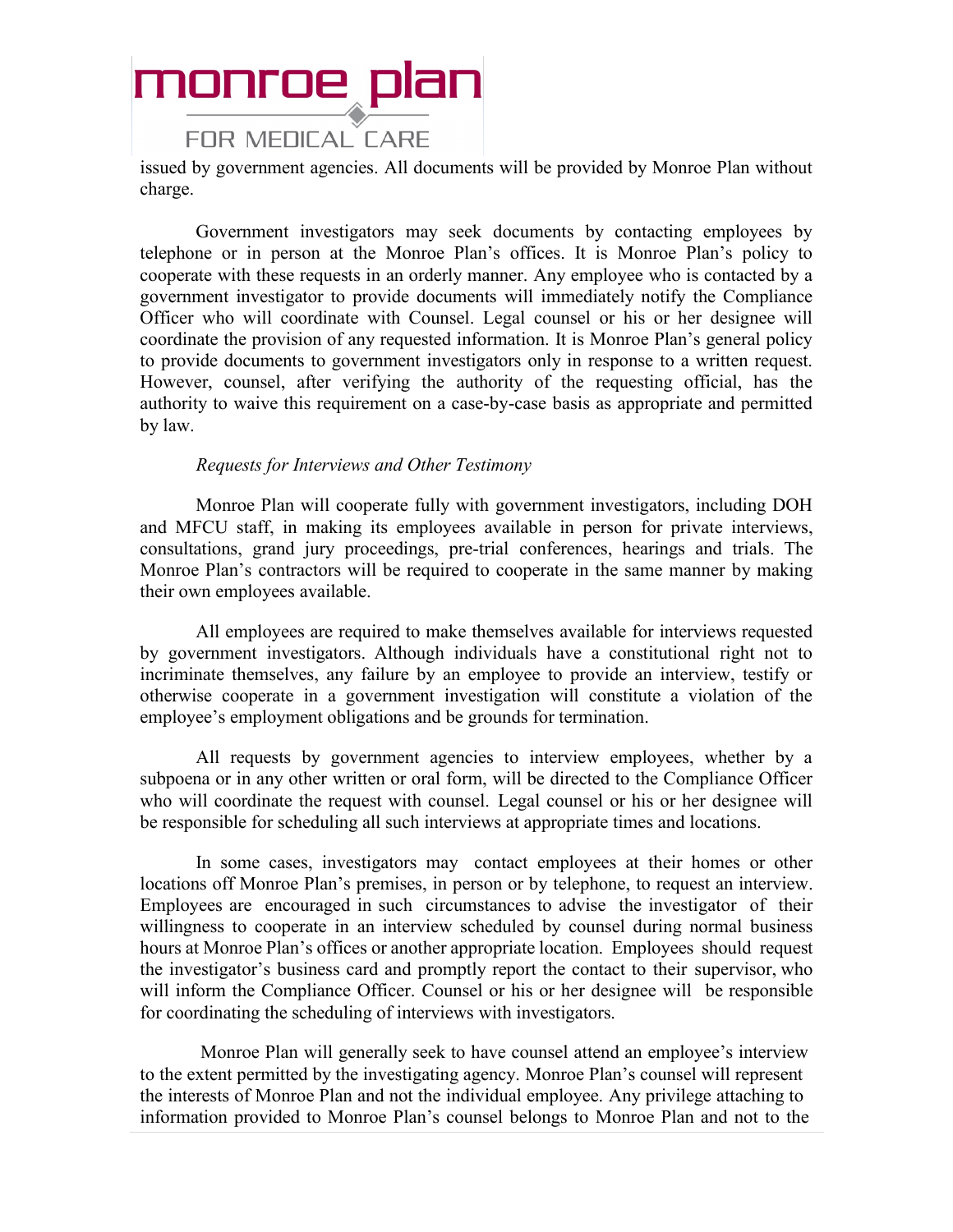#### **FOR MEDICAL CARE**

employee. An employee may consult with an attorney of his or her own choosing to represent his or her individual interests. Employees may request reimbursement of attorneys' fees by Monroe Plan. Counsel will evaluate such requests for reimbursement on a case-by-case basis in accordance with the indemnification provisions of Monroe Plan's Bylaws.

During the interview, employees will be expected to adhere to the following guidelines:

- $\triangleright$  Always tell the truth. It is a crime to lie under oath or obstruct a government criminal investigation.
- $\triangleright$  In talking with the government investigator, employees should be very careful to answer questions completely, accurately and concisely so that there will be no misunderstanding as to what is said.
- $\triangleright$  It is important for employees to make clear to the government representative whether the information he or she is providing is first-hand knowledge, or information that the employee has heard or otherwise obtained from another individual.
- $\triangleright$  Do not speculate. If employees do not recall something or have no knowledge or insufficient knowledge about the topic, they should say so.

If, during the course of the interview, the investigator requests copies of any Monroe Plan documents, the employee will forward the request to counsel, who will handle all requests for documentation. It is essential that counsel review all documents prior to submission to government investigators to ensure that they are fully responsive to the investigator's request and that they are not protected by the attorney-client or any other legal privilege.

If the Monroe Plan counsel is not present during the interview, the employee should contact counsel promptly after the interview to conduct a debriefing. Employees are encouraged to make detailed notes during the interview.

#### *Searches of the Monroe Plan's Premises*

If DOH, its authorized representatives or the MFCU appear at the Monroe Plan's offices and request to search the premises, the employee receiving the request will immediately contact the Compliance Officer and request that the investigator wait in the reception area for counsel to appear. Counsel or his or her designee will immediately appear in person or direct other staff on the premises as to how to handle the request. If the investigator refuses to wait for counsel, the employee will not deny admission to the premises.

Counsel or his or her designee will accompany the investigator on the search.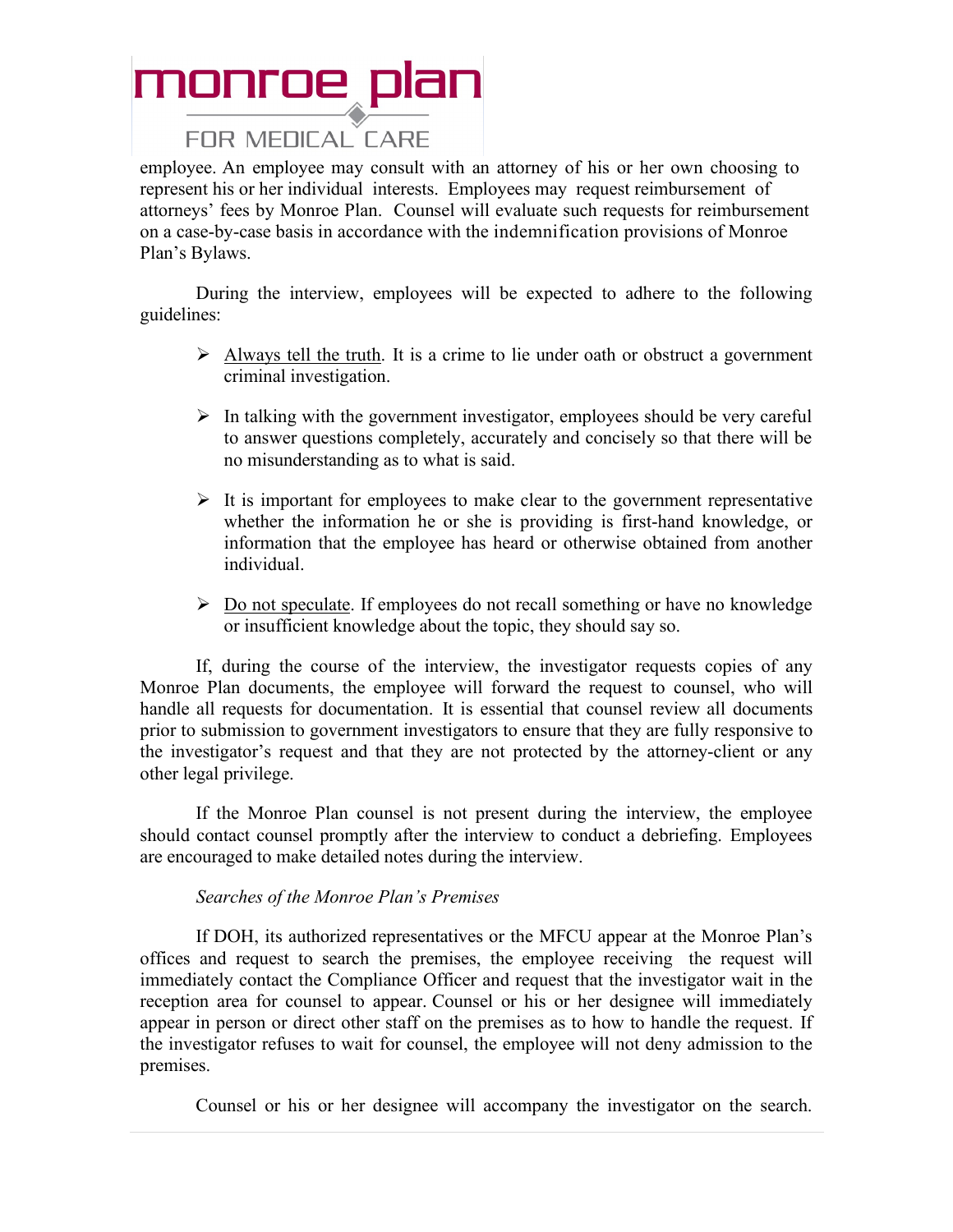#### **FOR MEDICAL CARE**

Counsel or his or her designee will keep a record of the search, including, but not limited to: (1) the date and time period of the search; (2) the names and positions of all the investigators; (3) the areas and files searched; (4) which files were seized; (5) the names of any employees questioned by the investigators and (6) the subjects covered by any questioning.

If permitted by the investigator, a copy will be made of all documents that are seized. If this is not permitted, an inventory of the seized documents will be requested from the investigator. Any requests during the search to speak with employees will be handled in accordance with the provisions of this policy governing employee interviews.

If any government investigators other than those representing DOH or the MCFU request to search the Monroe Plan's offices, the same policy as referenced above will be followed, except that counsel or his or her designee will not be required to permit the search unless a duly authorized search warrant is presented. Counsel will request to see a copy of the warrant and any supporting affidavit, and confirm that the search and any documents seized are within the scope of the warrant. If no search warrant is presented, counsel may determine, in his or her discretion, whether to permit the search.

#### *Record Retention*

Once counsel becomes aware of a government investigation, he or she or his designee will ensure that all relevant Monroe Plan employees are promptly notified, and that, until further notice is issued, they are prohibited from altering, removing or destroying any paper or electronic documents or records of Monroe Plan relating to the subject matter of the investigation. Counsel will define with sufficient specificity the range of documents subject to the notice. The provision of notice by counsel will supersede any record destruction that would otherwise be carried out under Monroe Plan's ordinary record retention policies. Counsel will ensure notification of all relevant employees upon completion of the investigation and direct how records relating to the investigation should be handled.

#### **Enforcement**

Employees who do not comply with this policy will be subject to disciplinary action by Monroe Plan. Depending on the facts and circumstances of each case, Monroe Plan may reprimand, suspend or dismiss any employee who fails to comply with this policy.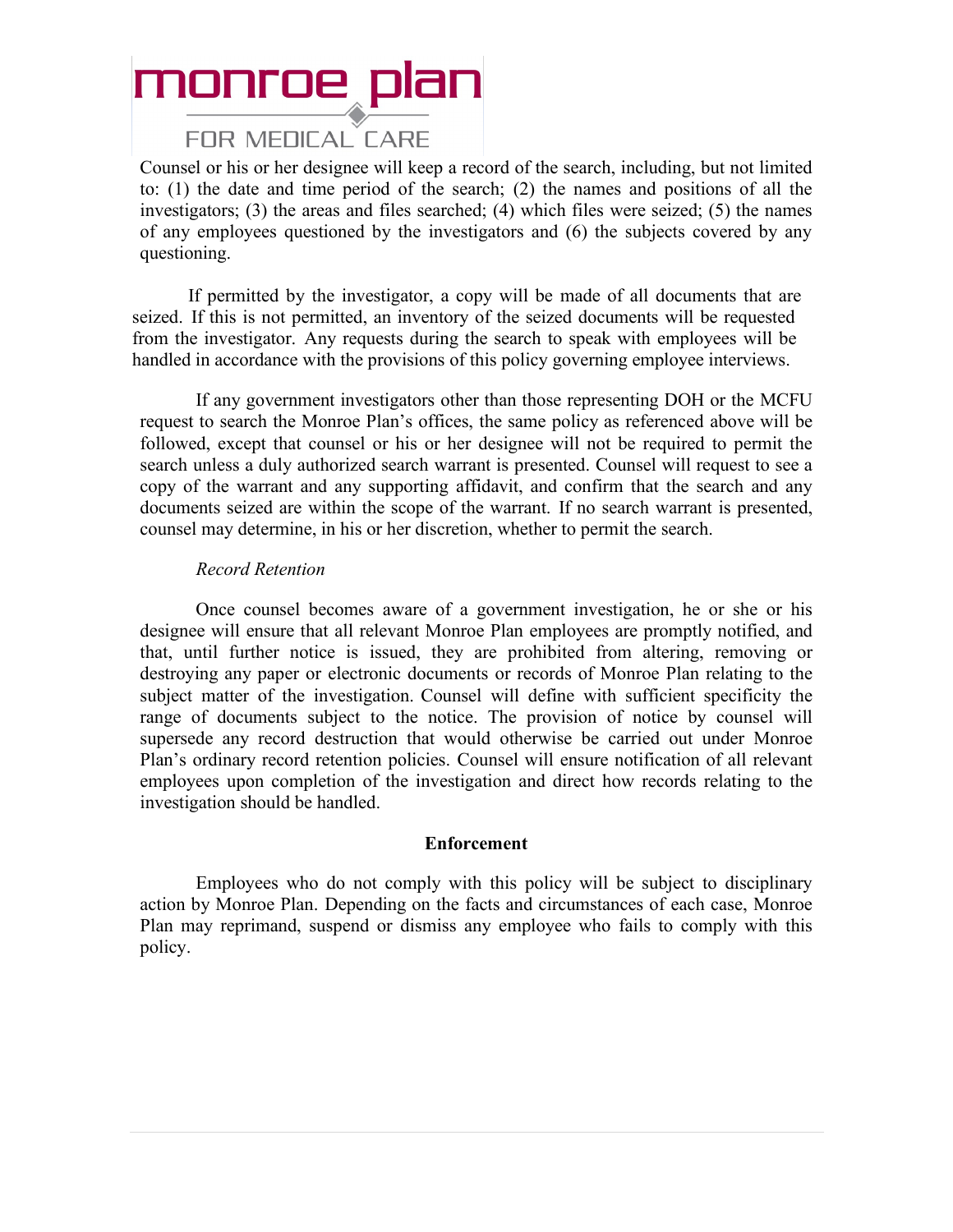

# EXHIBIT 7

AUDITING POLICY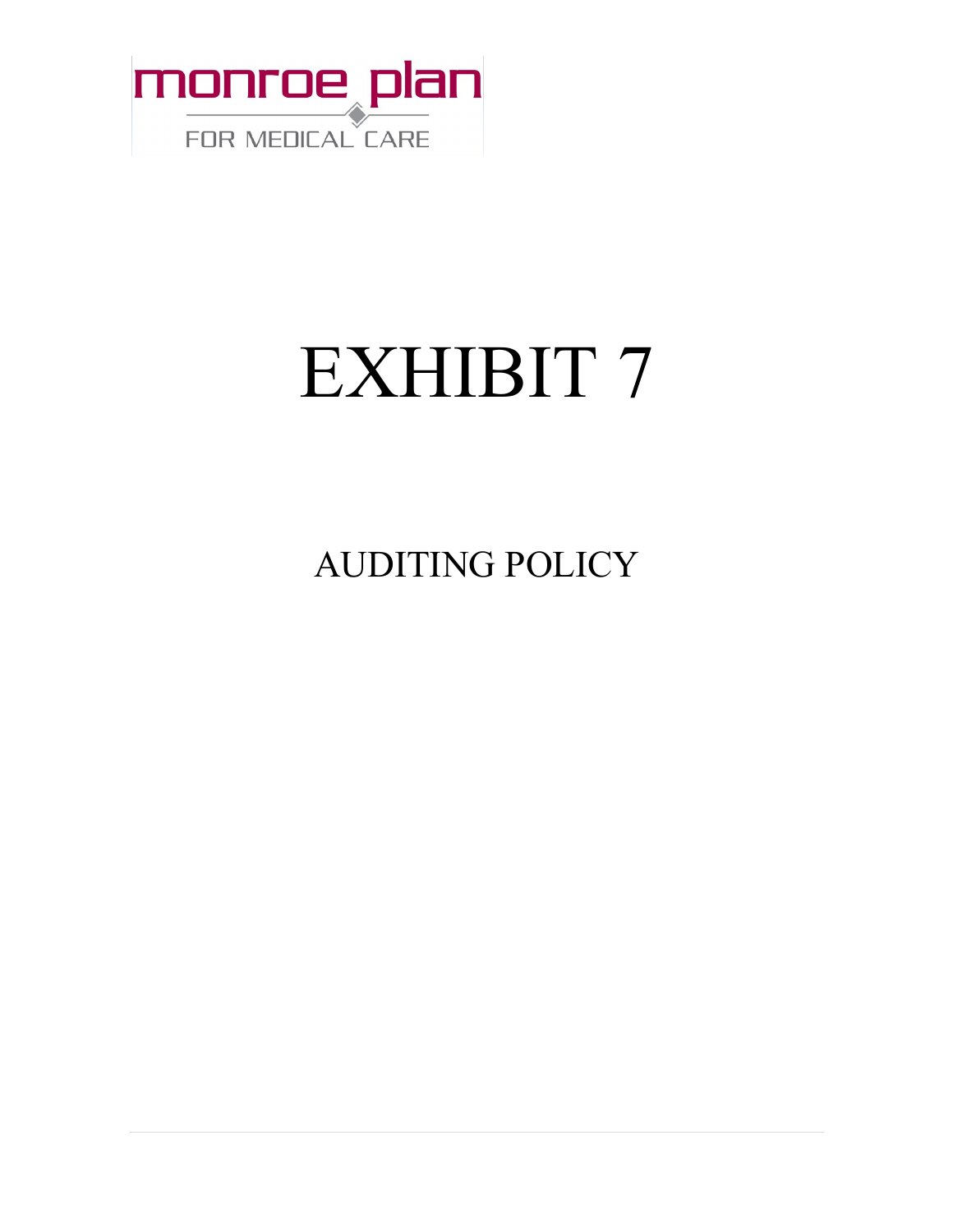

#### **INTERNAL AUDITING POLICY**

#### **Purpose of Policy**

The purpose of this policy is to prevent fraud, abuse and other illegal activity by establishing a framework for regular internal audits of Monroe Plan's operations.

#### **Applicability of Policy**

This policy is applicable to all Monroe Plan employees.

#### **Statement of Policy**

#### *Oversight of Internal Auditing Process*

The Compliance Officer will be responsible for overseeing Monroe Plan's internal auditing system. The Compliance Officer is authorized to delegate auditing duties to other Monroe Plan personnel as well as outside attorneys, accountants and vendors as necessary and appropriate.

#### *Subjects for Auditing*

Internal audits will cover at least the following subjects:

- $\triangleright$  Provision of accurate and complete information by Customer services staff to individuals contacting Monroe Plan's Customer services call center.
- $\triangleright$  Compliance with utilization reviews time frames and notice requirements set forth in Monroe Plan's contracts and applicable law.
- $\triangleright$  Appropriate utilization of health care services (including preventive care) and the approval of all medically necessary covered services.

#### *Audit Procedures*

The Compliance Officer will develop audit tools and procedures for carrying out the audits required by this policy. The Compliance Officer, with the approval of the Chief Executive Officer, may contract with outside companies to conduct audits as appropriate. The Compliance Officer will oversee the services provided by any outside vendors.

The Compliance Officer will, whenever feasible, utilize separate audit staff to carry out internal audits. It is understood, however, that it may be appropriate or necessary for staff to perform audits of their own department's activities. If a department audits its own activities, the Compliance Officer will design audit procedures that minimize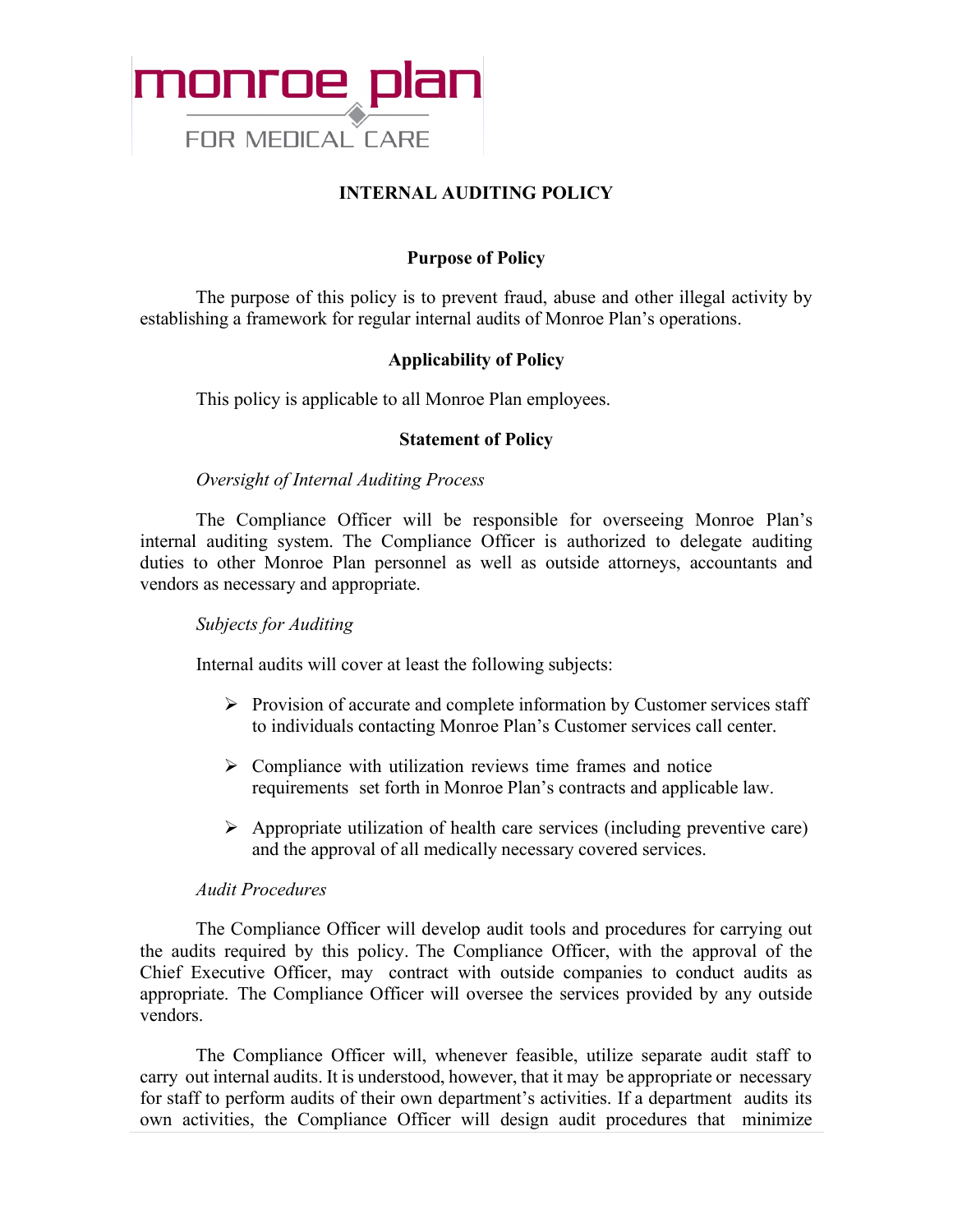### monroe plan **FOR MEDICAL CARE** auditing by employees of their own work.

In the event the Compliance Officer determines it is in the best interests of Monroe Plan to keep the contents and/or findings of any audit confidential, the Compliance Officer will arrange for counsel to conduct the audit. In such event, employees will be advised that the audit is being conducted under the attorney-client privilege and the audit report will indicate that such privilege is applicable.

#### *Audit Schedule*

On an annual basis, the Compliance Officer will develop a schedule for internal audits for the upcoming year, which will be approved by the Compliance Committee. The schedule will specify the subject of each audit, the audit methodology, the time period during which the audit will be carried out and the personnel or contractors to be used to perform the audit. Audit subjects will be selected from among the topics specified in this policy and will include any other topics deemed appropriate by the Compliance Officer. The Compliance Officer will select audit subjects based on the level of risk associated with the subject, any prior history of violations, and the length of time that has passed since the most recent audit on the same subject and the cost of performing the audit. The Compliance Officer will ensure that any internal audits mandated by law or contract be carried out on a schedule consistent with such requirements. Nothing in this policy is intended to require internal auditing on all of the matters specified herein each year or on any other specific schedule. The Compliance Officer will use best efforts to minimize any disruption of Monroe Plan's business activities caused by internal audits.

#### *Audit Reports*

Upon completion of an audit, the Compliance Officer will arrange for the preparation of an audit report. The report will set forth the subject of the audit, the audit methodology, the audit findings and any recommended corrective action. The report will be provided to the Compliance Committee, the Chief Executive Officer and any appropriate Department Heads. The Compliance Officer will work with the relevant Department Head to ensure that all recommended corrective action is taken and will require the Department Head to report to the Compliance Officer when implementation is completed. All audit reports will be maintained by Monroe Plan for six years.

#### **Enforcement**

Employees who do not comply with this policy will be subject to disciplinary action by Monroe Plan. Depending on the facts and circumstances of each case, Monroe Plan may reprimand, suspend or dismiss any employee who fails to comply with this policy.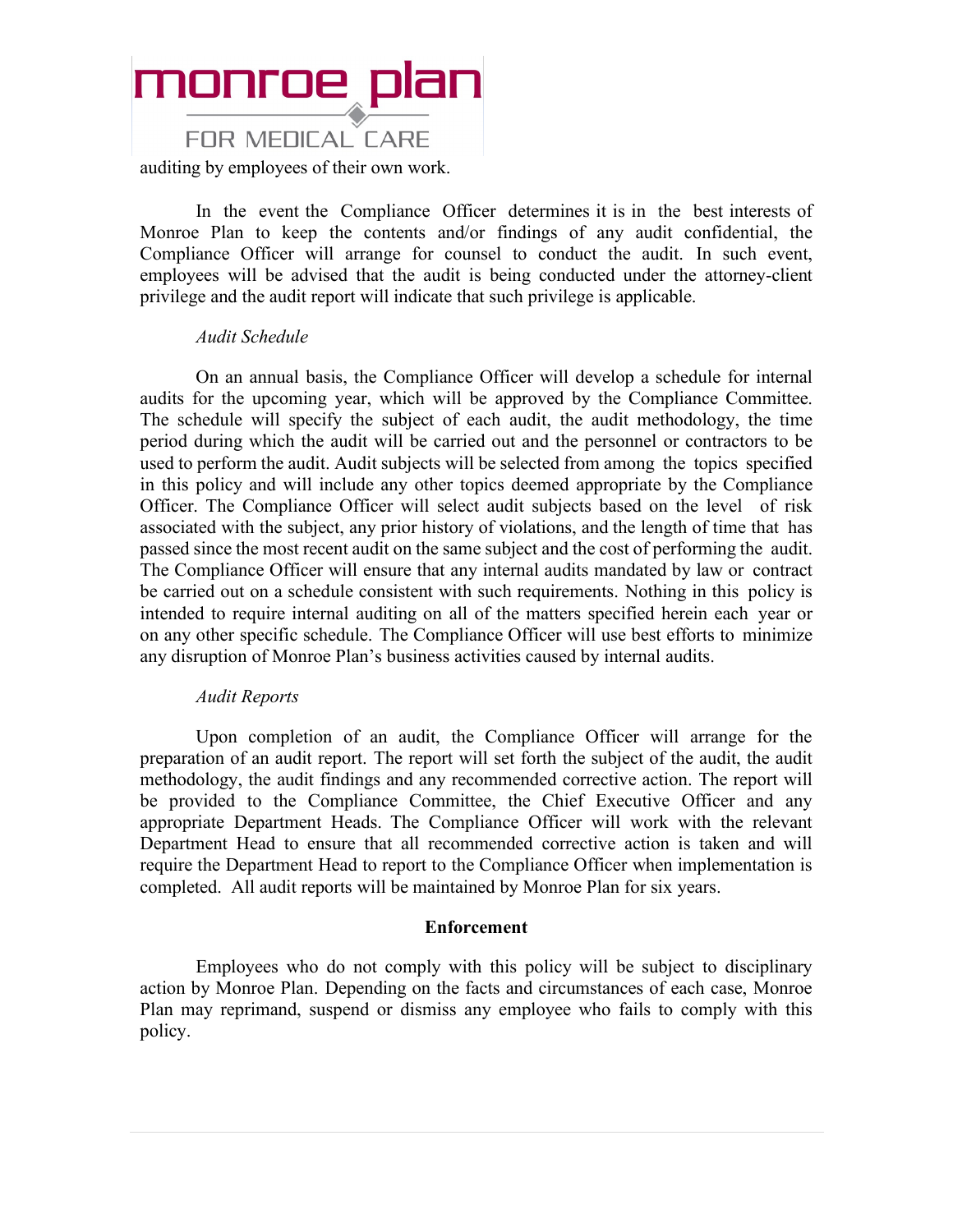

# EXHIBIT 8

### EMPLOYEE DISCIPLINE POLICY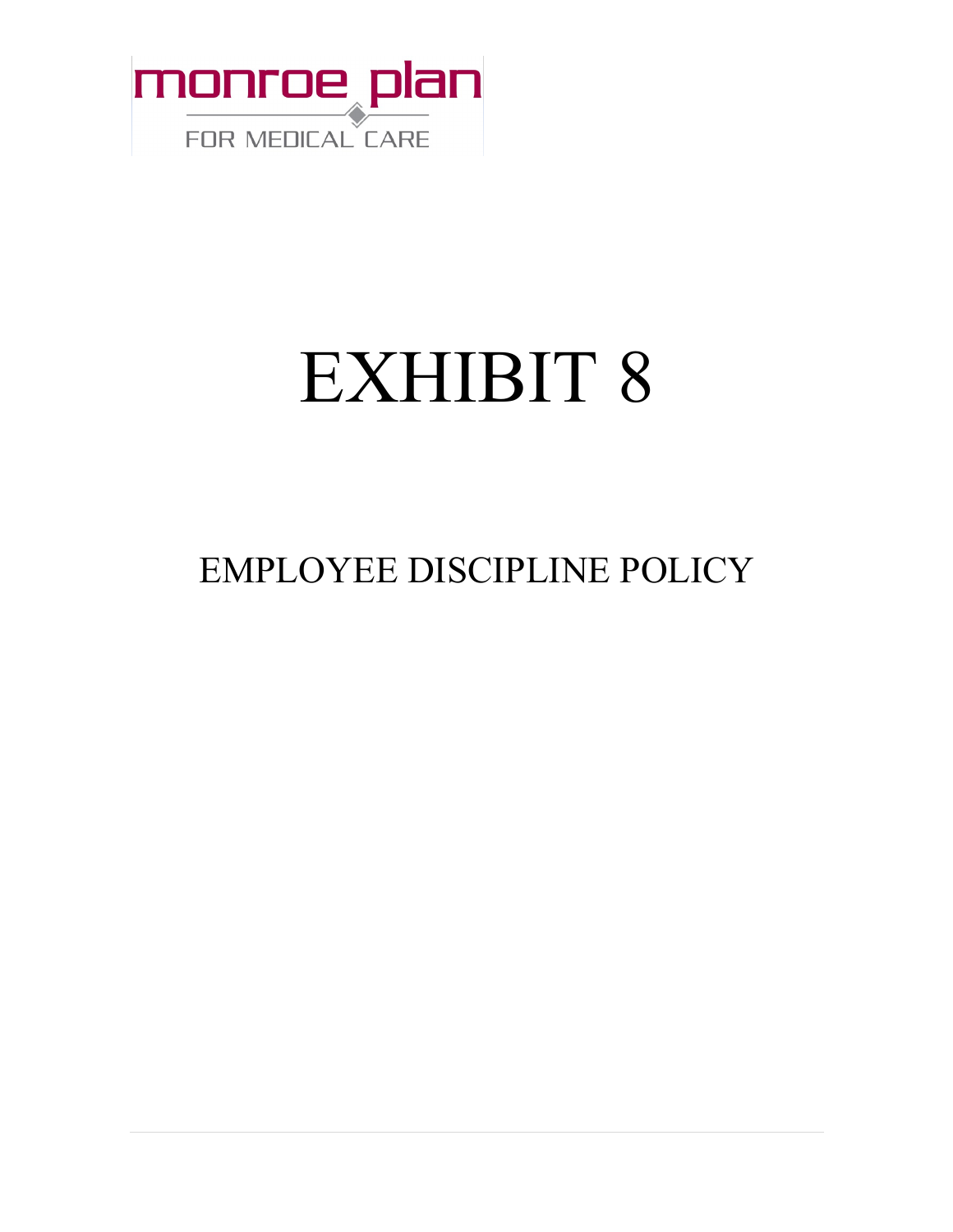

#### **EMPLOYEES DISCIPLINARY POLICY**

#### **Purpose of this Policy**

In order for our organization to operate efficiently and safely, it is necessary for all personnel to observe the policies and procedures governing our work environment. If an employee's conduct interferes with the orderly and efficient operations of a department, disciplinary measures will be taken.

#### **Initial Discussions**

Before taking corrective action, the supervisor will meet with the employee to explain why the need for corrective action is warranted.

Grounds for corrective discipline, up to and including immediate discharge, may include but are not limited to: violation of organization policies, confidentiality or safety rules; insubordination; poor performance; excessive absenteeism and/or tardiness; possession of firearms; theft or dishonesty; willful destruction of organization property; physical, verbal or sexual harassment of employees, suppliers or providers and enrollees; possession, use or sale of illicit drugs on organization property; possession, use or sale of alcohol unless for or at an authorized event; reporting to work under the influence of drugs or alcohol, fraud or abuse, falsifying company records or documents (e.g. time sheet, expense report, etc.) or other misconduct.

#### **Corrective Action**

Depending upon the severity of the matter, disciplinary measures may include a verbal warning, written warning, suspension, or discharge. The appropriate corrective action will be determined by the organization. The organization does not guarantee that one form of action will necessarily precede another.

While on corrective action a staff member may not apply for another position. The individual also will not be eligible to receive a salary increase. After successfully completing the corrective period the manager will establish the next performance review date at which time the staff member may become eligible to receive an increase. All increases will be based on the individual's job performance.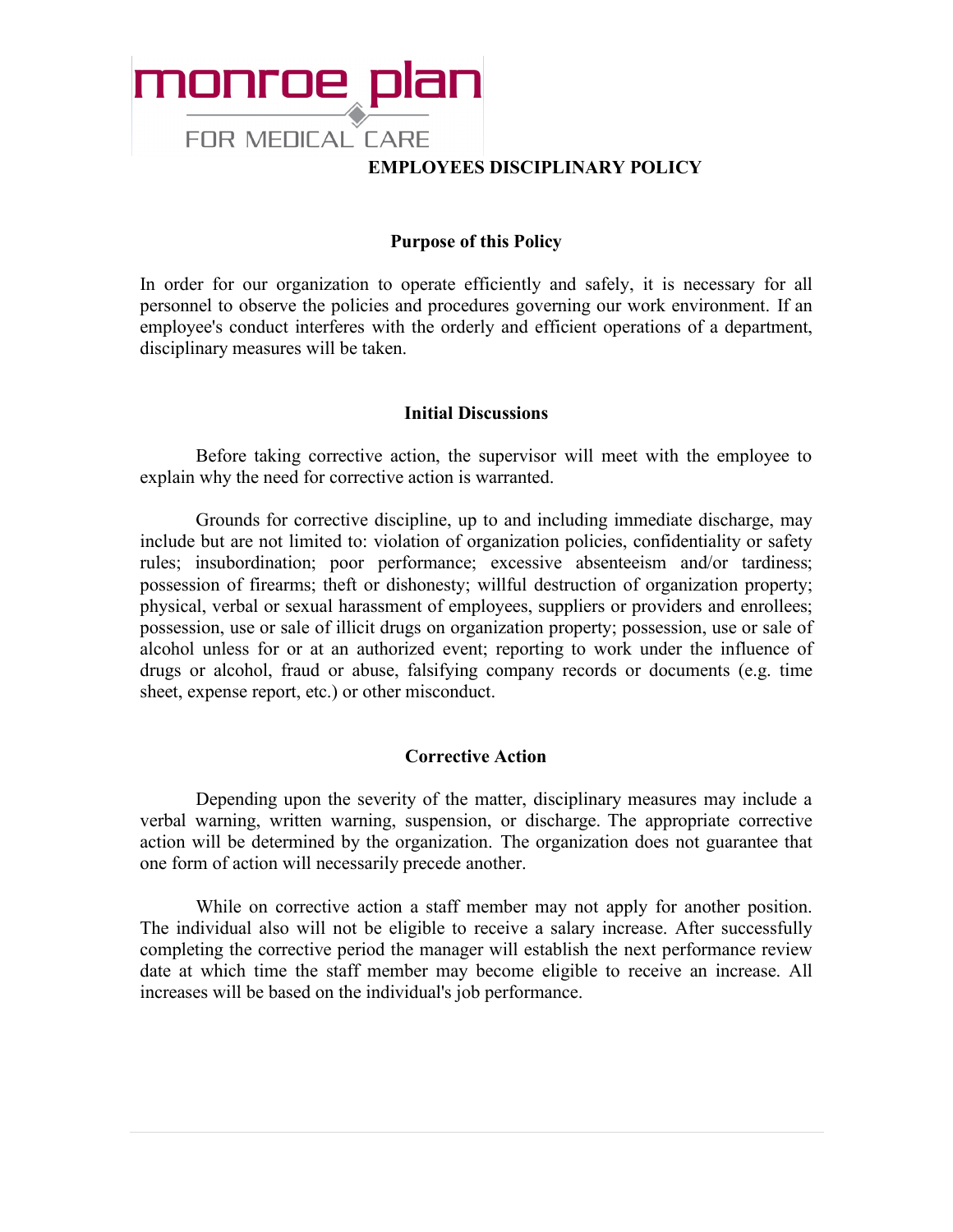

# Exhibit 9

DRA POLICY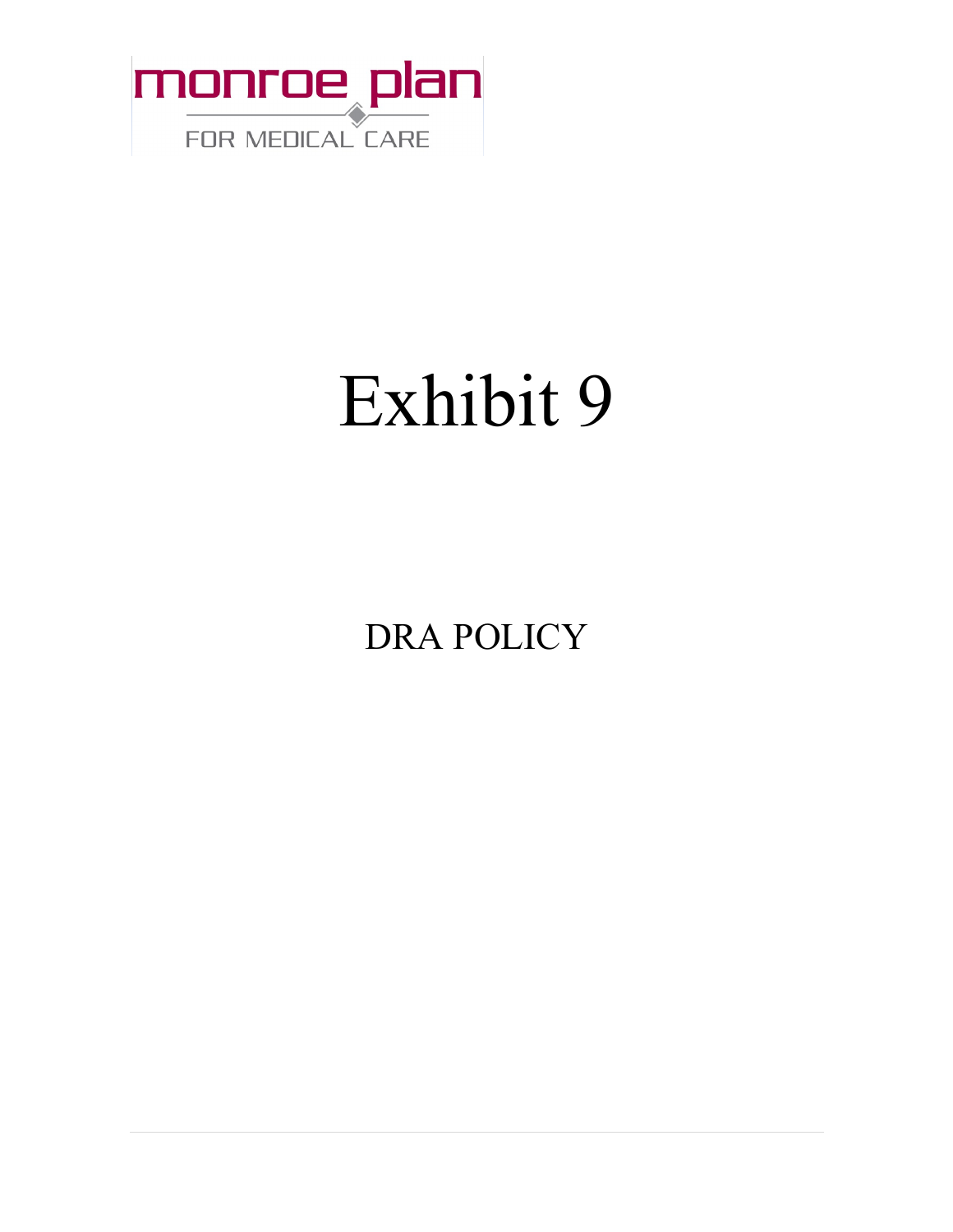

#### **Federal Deficit Reduction Act of 2005: Policy Regarding the Detection & Prevention of Fraud, Waste and Abuse and Applicable Federal and State Laws (DRA)**

#### **Purpose of Policy**

Monroe Plan is committed to complying with the requirements of Section 6032 of the Federal Deficit Reduction Act of 2005, and to detecting and preventing any fraud, waste and abuse in the services that it provides. In furtherance of this policy and to promote compliance with the Deficit Reduction Act, Monroe Plan disseminates this policy to all personnel (including management, contractors and other agents) to ensure that such persons are aware of relevant federal and state laws regarding the submission of false claims. A summary of the relevant federal and state laws are on Appendix A.

#### **Applicability of Policy**

This policy is applicable to all Covered Persons.

#### **Statement of Policy**

Monroe Plan prohibits the submission of a false claim for payment from a federal or state funded health care program or any federal or state funded contractors, such as a Medicaid managed care plan. The submission of a false claim (i) violates federal and state law; (ii) may result in significant administrative and civil penalties under the federal False Claims Act and/or New York State False Claims Act, respectively; and (iii) may also violate federal and state criminal laws. A summary of these laws are attached as Appendix A.

To assist Monroe Plan in meeting its legal and ethical obligations, any individual who reasonably suspects or is aware of the preparation or submission of a false claim or report, or any other potential fraud, waste or abuse related to a federal or state funded health care program, is required to report such information to the Monroe Plan's Compliance Officer.

Any individual who reports such information will have the right and opportunity to do so anonymously, and will be protected against retaliation and intimidation for reporting such information under our internal compliance policies and procedures, as well as federal and state law. However, Monroe Plan retains the right to take appropriate action against an individual who has participated in a violation of federal or state law or Monroe Plan policy.

Monroe Plan is committed to the prompt and thorough investigation of actual or potential fraud, waste and/or abuse, and requires all personnel to assist in such investigations. If an individual believes that Monroe Plan is not responding to his or her report within a reasonable period of time, he or she is required to bring the matter to the attention of the Compliance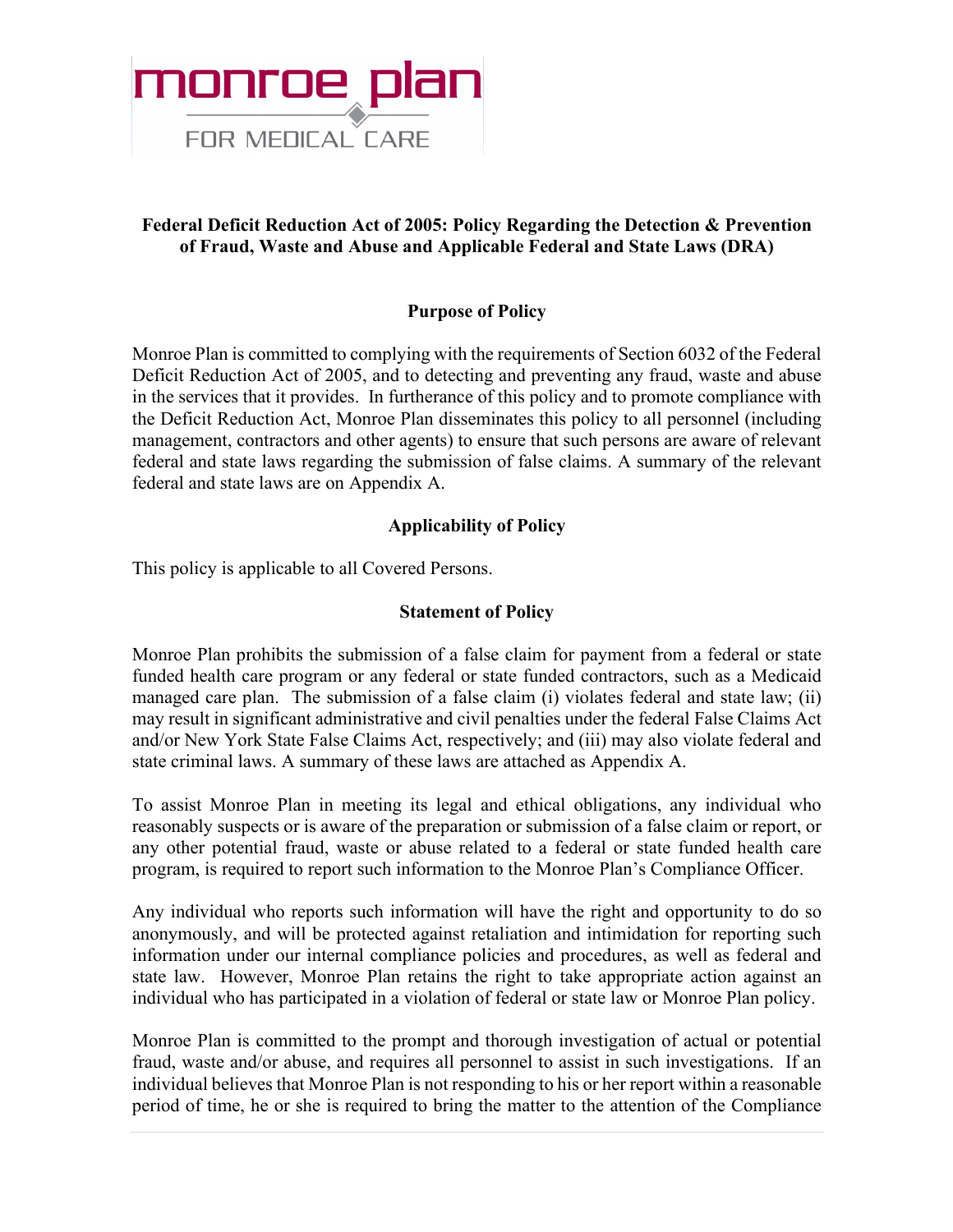### monroe plan **FOR MEDICAL CARE**

### Officer or if the matter involves the Compliance Officer, then to the CEO. Failure to report

and disclose, or assist, in an investigation of fraud, waste and/or abuse is a breach of the duty that all personnel have to Monroe Plan and may result in disciplinary action, up to and including termination.

#### **Records**

The Monroe Plan Compliance Officer, coordinating with the General Counsel where necessary, shall be responsible for maintaining all records generated in connection with this policy. Documents created in connection with this policy will be maintained for at least ten (10) years from their date of creation, unless they are subject to a subpoena or other legal proceeding, or Monroe Plan is otherwise required by federal or state laws or regulations.

#### **Questions/Compliance**

If you are aware of a situation that you believe may violate this Policy, you must promptly contact your supervisor or the Monroe Plan Compliance Officer. In addition, if you have any questions or concerns about this Policy, you may raise them with any of the individuals identified above. Non-compliance with this Policy shall lead to disciplinary action.

**References:** 42 U.S.C. § 1396a(a)(68); 31 U.S.C. § 3729; 31 U.S.C. § 3730; 31 U.S.C. §§ 3801–3812; 42 U.S.C. 401.305; N.Y. State Fin. Law §§ 187-194; N.Y. Soc. Serv. Law §§ 145–145-C; N.Y. Soc. Serv. Law § 366-b; N.Y. Penal Law Art. 155; N.Y. Penal Law Arts. 175–177; N.Y. Lab. Law §§ 740, 741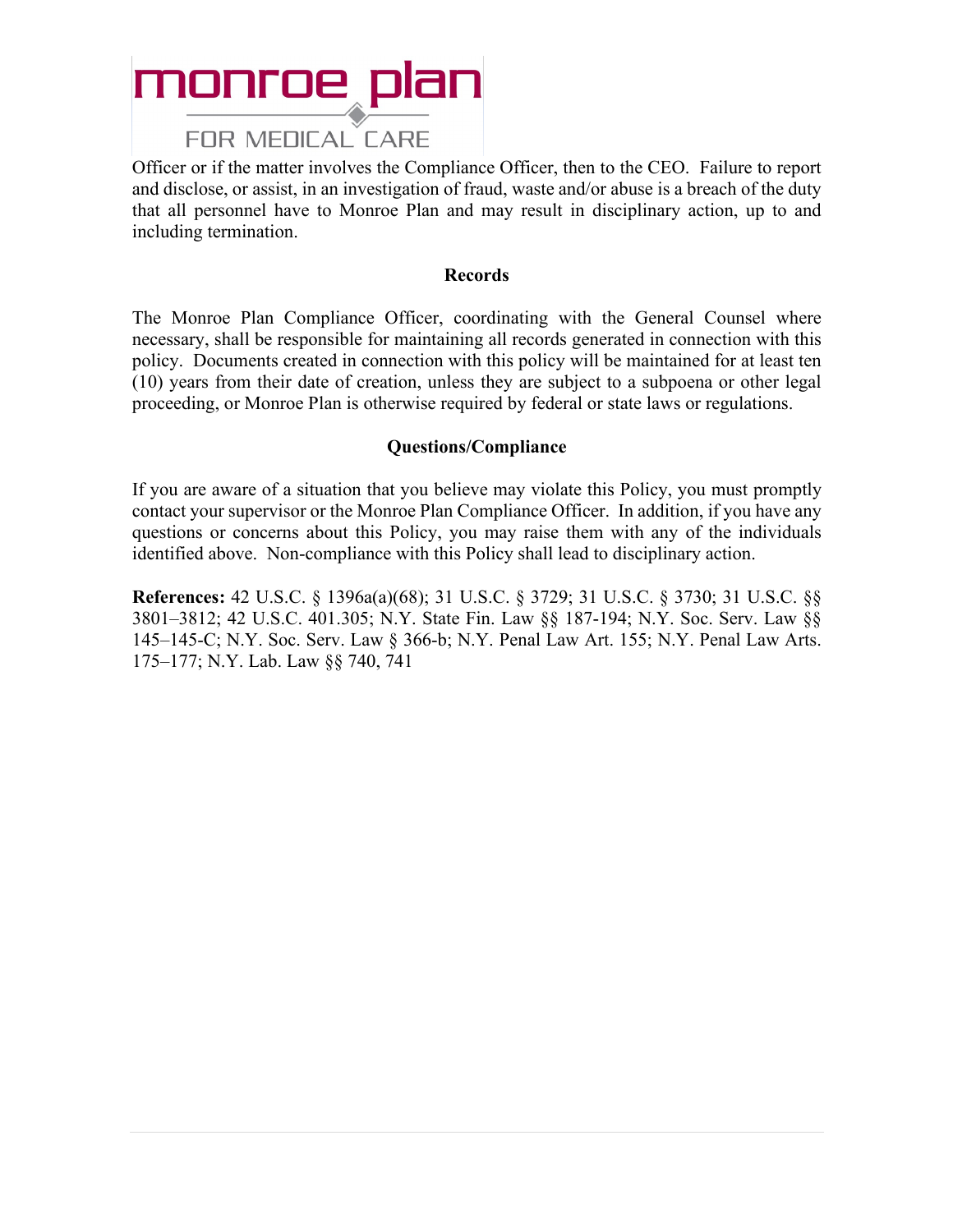

*Appendix A:* 

#### *Federal & New York State Statutes Relating To False Claims*

#### **Following is a brief summary of federal and New York State laws regarding false claims and whistleblower protections.**

1. Federal Laws

#### *a.* **The Federal False Claims Act (31 U.S.C. §§ 3729-3733)**

The federal False Claims Act ("FCA") provides, in pertinent part, that: (1) (a) In general. Subject to Paragraph  $(2)$ , any person who –

(A) knowingly presents, or causes to be presented, a false or fraudulent claim for payment or approval; (B) knowingly makes, uses, or causes to be made or used, a false record or statement material to a false or fraudulent claim; (C) conspires to commit a violation of subparagraphs  $(A)$ ,  $(B)$ ,  $(D)$ , ... or  $(G)$ ;  $(D)$ has possession, custody, or control of property or money used, or to be used, by the Government and knowingly delivers, or causes to be delivered, less than all of that money or property; ... or  $(G)$  knowingly makes, uses, or causes to be made or used, a false record or statement material to an obligation to pay or transmit money or property to the Government, or knowingly conceals or knowingly and improperly avoids or decreases an obligation to pay or transmit money or property to the Government, . . .

is liable to the United States Government for a civil penalty of not less than \$5,000 and not more than  $$10,000$  $$10,000$  $$10,000$ ,<sup>1</sup> ... plus 3 times the amount of damages which the Government sustains because of the act of that person.

(2) Reduced Damages.

If the court finds that  $-$  (A) the person committing the violation of this subsection furnished officials of the United States responsible for investigating false claims violations with all information known to such person about the violation within 30 days after the date on which the defendant first obtained the information; (B) such person fully cooperated with any Government investigation of such violation; and (C) at the time such person furnished the United States with the information about the violation, no criminal prosecution, civil action, or administrative action had commenced

<span id="page-50-0"></span><sup>&</sup>lt;sup>1</sup> Although the statutory provisions of the FCA authorize a range of penalties between \$5,000 and \$10,000, as of the effective date of this policy, those amounts have been adjusted for inflation and increased by regulation to not less than \$10,957 and not more than \$21,916. *28 CFR § 85.5*. The amounts of these penalties are subject to annual increases for inflation.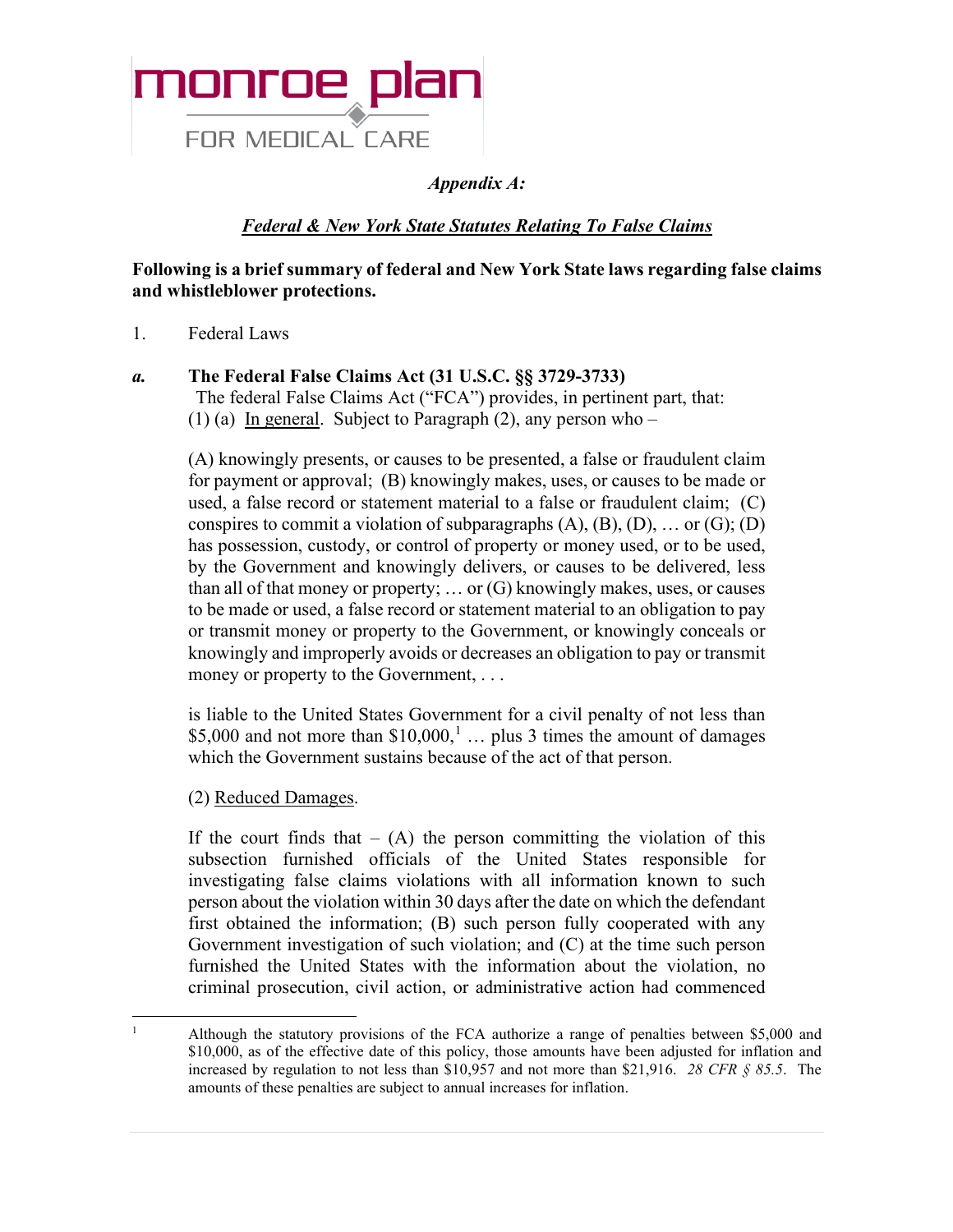#### **FOR MEDICAL CARE**

under this title with respect to such violation, and the person did not have actual knowledge of the existence of an investigation into such violation, the court may assess not less than 2 times the amount of damages which the Government sustains because of the act of that person.

#### (3) Costs of civil actions.

A person violating this subsection shall also be liable to the United States Government for the costs of a civil action brought to recover any such penalty or damages.

#### **(b) Definitions**.

For purposes of this section:

(1) the terms "knowing" and "knowingly" (A) mean that a person, with respect to information – (i) has actual knowledge of the information; (ii) acts in deliberate ignorance of the truth or falsity of the information; or (iii) acts in reckless disregard of the truth or falsity of the information; and (B) require no proof of specific intent to defraud;

(2) the term "claim" (A) means any request or demand, whether under a contract or otherwise, for money or property and whether or not the United States has title to the money or property, that  $-$  (i) is presented to an officer, employee, or agent of the United States; or (ii) is made to a contractor, grantee, or other recipient, if the money or property is to be spent or used on the Government's behalf or to advance a Government program or interest, and if the United States Government (I) provides or has provided any portion of the money or property requested or demanded; or (II) will reimburse such contractor, grantee, or other recipient for any portion of the money or property which is requested or demanded; …

(3) the term "obligation" means an established duty, whether or not fixed, arising from an express or implied contractual, grantor-grantee, or licensorlicensee relationship, from a fee-based or similar relationship, from statute or regulation, or from the retention of any overpayment; and

(4) the term "material" means having a natural tendency to influence, or be capable of influencing, the payment or receipt of money or property.

\* \* \*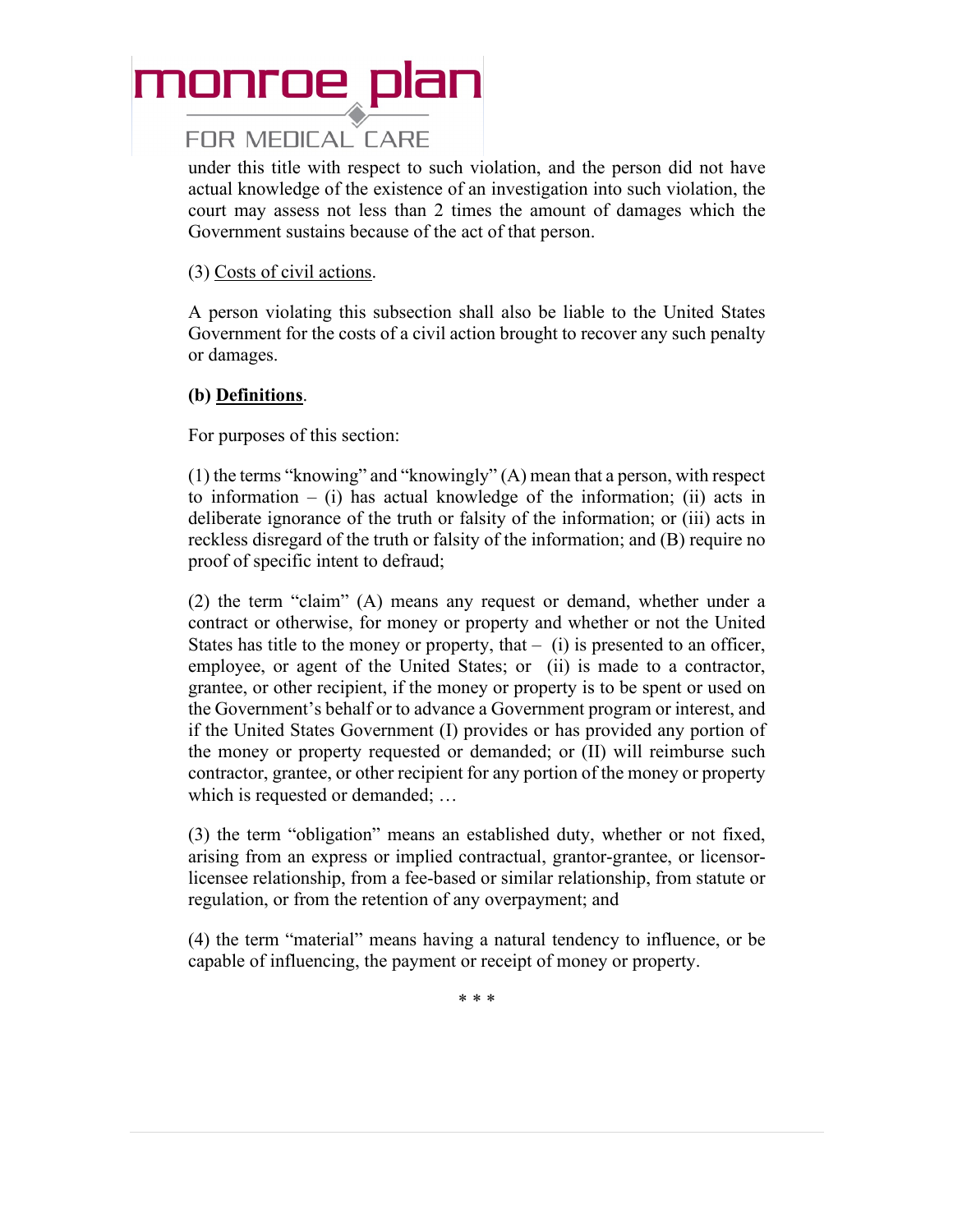**FOR MEDICAL CARE** 

#### **(d) Exclusion.**

This section does not apply to claims, records, or statements made under the Internal Revenue Code of 1986. *31 U.S.C. § 3729.*

While the FCA imposes liability only when the claimant acts "knowingly," it does not require that the person submitting the claim have actual knowledge that the claim is false. A person who acts in reckless disregard or in deliberate ignorance of the truth or falsity of the information also can be found liable under the Act. *31 U.S.C. § 3729(b).*

In sum, the FCA imposes liability on any person who submits a claim to the federal government, or submits a claim to entities administering government funds that he or she knows (or should know) is false. An example may be a physician who submits a bill to Medicare for medical services she knows she has not provided. The FCA also imposes liability on an individual who may knowingly submit a false record in order to obtain payment from the government. An example of this may include a government contractor who submits records that he knows (or should know) are false and that indicate compliance with certain contractual or regulatory requirements.

The third area of liability includes those instances in which someone may obtain money from the federal government to which he may not be entitled, and then uses false statements or records in order to retain the money. An example of this so-called "reverse false claim" may include a health care facility that obtains interim payments from Medicare or Medicaid throughout the year, and then knowingly files a false cost report at the end of the year in order to avoid making a refund to the Medicare or Medicaid program. The Affordable Care Act added a requirement that all overpayments received by a provider for Medicare services must be returned to the federal government within 60 days of being identified. *42 C.F.R. § 401.305.*

In addition to its substantive provisions, the FCA provides that private parties may bring an action on behalf of the United States. *31 U.S.C. § 3730(b)*. These private parties, known as "*qui tam* relators," may share in a percentage of the proceeds from an FCA action or settlement.

Section  $3730(d)(1)$  of the FCA provides, with some exceptions, that a qui tam relator, when the government has intervened in the lawsuit, shall receive at least 15 percent but not more than 25 percent of the proceeds of the FCA action depending upon the extent to which the relator substantially contributed to the prosecution of the action. When the government does not intervene, section 3730(d)(2) of the FCA provides that the relator shall receive an amount that the court decides is reasonable and shall be not less than 25 percent and not more than 30 percent.

#### **b. Administrative Remedies for False Claims (31 U.S.C. §§ 3801–3812)**

This statute allows for administrative recoveries by federal agencies. If a person submits a claim that the person knows is false or contains false information, or omits material information, then the agency receiving the claim may impose a penalty of up to \$5,000 for each claim. The agency may also recover twice the amount of the claim.

Unlike the federal FCA, a violation of this law occurs when a false claim is submitted, not when it is paid. Also unlike the federal FCA, the determination of whether a claim is false,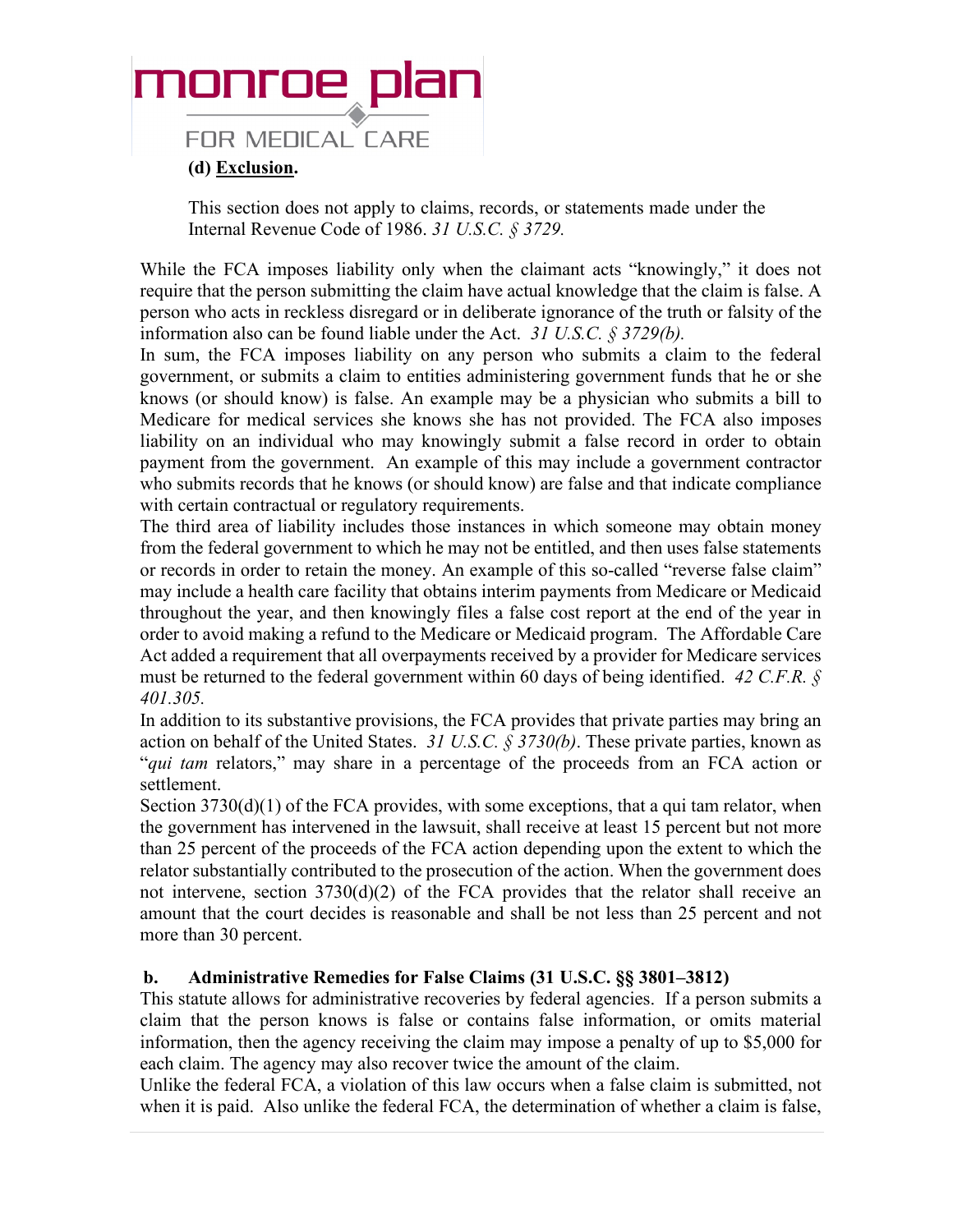#### **FOR MEDICAL CARE**

and the imposition of fines and penalties, is made by the administrative agency, not by prosecution in the federal court system.

#### 2. New York State Laws

New York State False Claim laws fall under the jurisdiction of both New York's civil and administrative laws as well as its criminal laws. Some apply to recipient false claims and some apply to provider false claims. The majority of these statutes are specific to health care or Medicaid. Yet some of the "common law" crimes apply to areas of interaction with the government and so are applicable to health care fraud.

#### **a. Civil and Administrative Laws**

i. New York False Claims Act (State Finance Law §§ 187–194)

The New York False Claims Act is similar to the federal FCA. It imposes penalties and fines on individuals and entities who knowingly file false or fraudulent claims for payment from any state or local government, including health care programs such as Medicaid. It also has a provision regarding "reverse false claims" similar to the federal FCA, such that a person or entity will be liable in those instances in which the person obtains money from a state or local government to which the person may not be entitled, and then uses false statements or records in order to retain the money.

The penalty for filing a false claim under the New York False Claims Act is \$6,000–\$12,000 per claim, plus three times the amount of the damages which the state or local government sustains because of the act of that person. In addition, a person who violates this act is liable for costs, including attorneys' fees, of a civil action brought to recover any such penalty.

The New York False Claims Act allows private individuals to file lawsuits in state court, just as if they were state or local government parties. If the suit eventually concludes with payments back to the government, the person who started the case can recover 25%–30% of the proceeds if the government did not participate in the suit; or 15%–25% if the government did participate in the suit.

#### ii. New York Social Services Law § 145–b – False Statements

It is a violation to knowingly obtain or attempt to obtain payment for items or services furnished under any Social Services program, including Medicaid, by use of a false statement, deliberate concealment or other fraudulent scheme or device. The state or the local Social Services district may recover three times the amount incorrectly paid. In addition, the New York State Department of Health may impose a civil penalty of up to \$10,000 per violation. If repeat violations occur within 5 years, a penalty up to \$30,000 per violation may be imposed if the repeat violations involve more serious violations of Medicaid rules, billing for services not rendered, or providing excessive services.

#### iii. New York Social Services Law  $\S$  145-c – Sanctions

If any person applies for or receives public assistance, including Medicaid, by intentionally making a false or misleading statement, or intending to do so, the needs of the individual or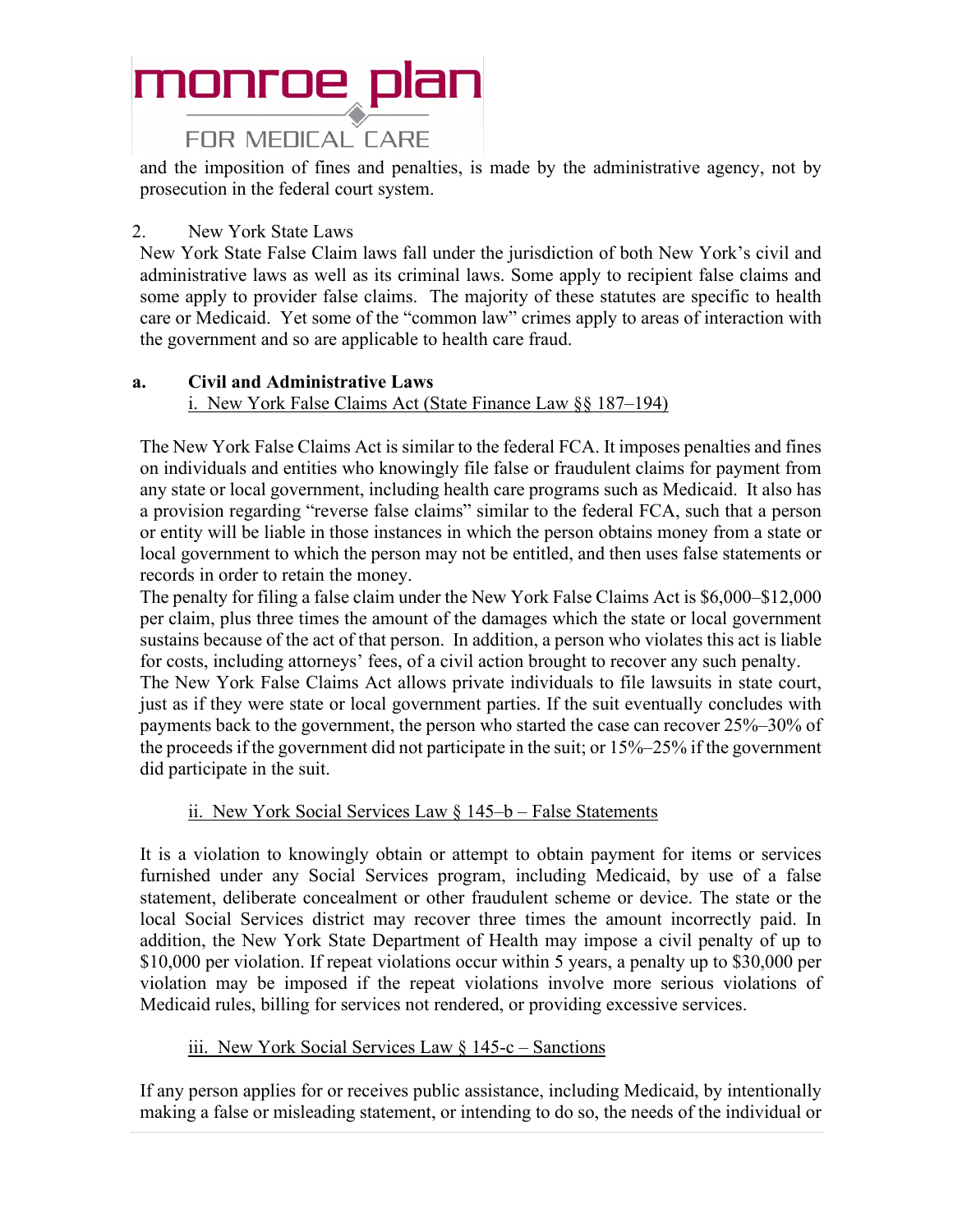#### **FOR MEDICAL CARE**

that of his family shall not be taken into account for six months if a first offense, for twelve months if a second offense (or if benefits wrongfully received are at least \$1,000 and no more than \$3,900), for eighteen months if a third offense (or if benefits wrongfully received are in excess of \$3,900), and five years for any subsequent occasion of any such offense.

#### *c.* **Criminal laws**

i. New York Social Services Law § 145 – Penalties

Any person who submits false statements or deliberately conceals material information in order to receive public assistance, including Medicaid, is guilty of a misdemeanor.

ii. New York Social Services Law § 366-b – Penalties for Fraudulent Practices

*Any person who obtains or attempts to obtain, for himself or others, medical assistance by means of a false statement, concealment of material facts, impersonation or other fraudulent means is guilty of a class A misdemeanor. Any person who, with intent to defraud, presents for payment any false or fraudulent claim for furnishing services, knowingly submits false information to obtain greater Medicaid compensation, or knowingly submits false information in order to obtain authorization to provide items or services is guilty of a class A misdemeanor.*

iii. New York Penal Law Article 155 – Larceny

The crime of larceny applies to a person who, with intent to deprive another of his property, obtains, takes or withholds the property by means of trick, embezzlement, false pretense, false promise, including a scheme to defraud, or other similar behavior. It has been applied to Medicaid fraud cases.

*§ 155.30 – Fourth degree grand larceny involves property valued over \$1,000. It is a class E felony. § 155.35 – Third degree grand larceny involves property valued over \$3,000. It is a class D felony. § 155.40 – Second degree grand larceny involves property valued over \$50,000. It is a class C felony. § 155.42 – First degree grand larceny involves property valued over \$1 million. It is a class B felony.*

iv. New York Penal Law Article 175 – False Written Statements

Four crimes in this Article relate to filing false information or claims and have been applied in Medicaid fraud prosecutions:

§ 175.05 – Falsifying business records involves entering false information, omitting material information or altering an enterprise's business records with the intent to defraud. It is a class A misdemeanor.

§ 175.10 – Falsifying business records in the first degree includes the elements of the §175.05 offense and includes the intent to commit another crime or conceal its commission. It is a class E felony.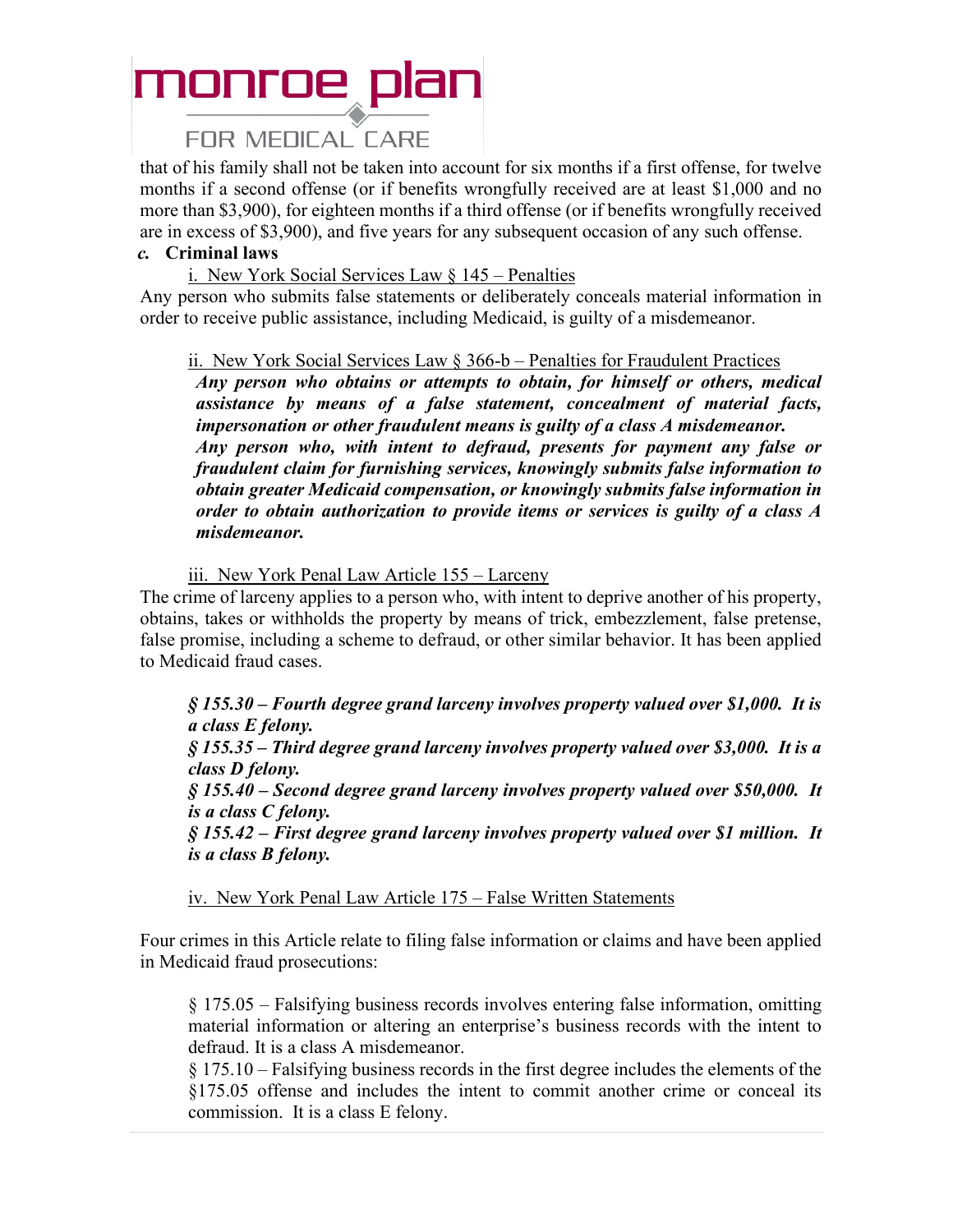#### **FOR MEDICAL CARE**

§ 175.30 – Offering a false instrument for filing in the second degree involves presenting a written instrument (including a claim for payment) to a public office knowing that it contains false information. It is a class A misdemeanor.

§ 175.35 – Offering a false instrument for filing in the first degree includes the elements of the second degree offense and must include intent to defraud the state or a political subdivision. It is a class E felony.

v. New York Penal Law Article 176 – Insurance Fraud

This law applies to claims for insurance payments, including Medicaid or other health insurance and it includes six crimes.

*§ 176.10 – Fifth degree insurance fraud involves intentionally filing a health insurance claim knowing that it is false. It is a class A misdemeanor.*

*§ 176.15 – Fourth degree insurance fraud involves filing a false insurance claim for over \$1,000. It is a class E felony.*

*§ 176.20 – Third degree insurance fraud involves filing a false insurance claim for over \$3,000. It is a class D felony.*

*§ 176.25 – Second degree insurance fraud involves filing a false insurance claim for over \$50,000. It is a class C felony.*

*§ 176.30 – First degree insurance fraud involves filing a false insurance claim for over \$1 million. It is a class B felony.*

*§ 176.35 – Aggravated insurance fraud involves committing insurance fraud more than once. It is a class D felony.*

vi. New York Penal Law Article 177 – Health Care Fraud

This statute primarily applies to claims for health insurance payments, including Medicaid, and contains five crimes:

§ 177.05 – Fifth degree health care fraud involves knowingly and willfully providing or omitting, with intent to defraud a health plan, material false information for the purpose of requesting payment from a health plan. It is a class A misdemeanor.

§ 177.10 – Fourth degree health care fraud involves filing such false claims on more than one occasion and receiving more than \$3,000 within a single year. It is a class E felony.

§ 177.15 – Third degree health care fraud involves filing such false claims on more than one occasion and receiving over \$10,000 within a single year. It is a class D felony.

§ 177.20 – Second degree health care fraud involves filing such false claims on more than one occasion and receiving over \$50,000 within a single year. It is a class C felony.

§ 177.25 – First degree health care fraud involves filing such false claims on more than one occasion and receiving over \$1 million within a single year. It is a class B felony.

#### **3. State and Federal Whistleblower Protections**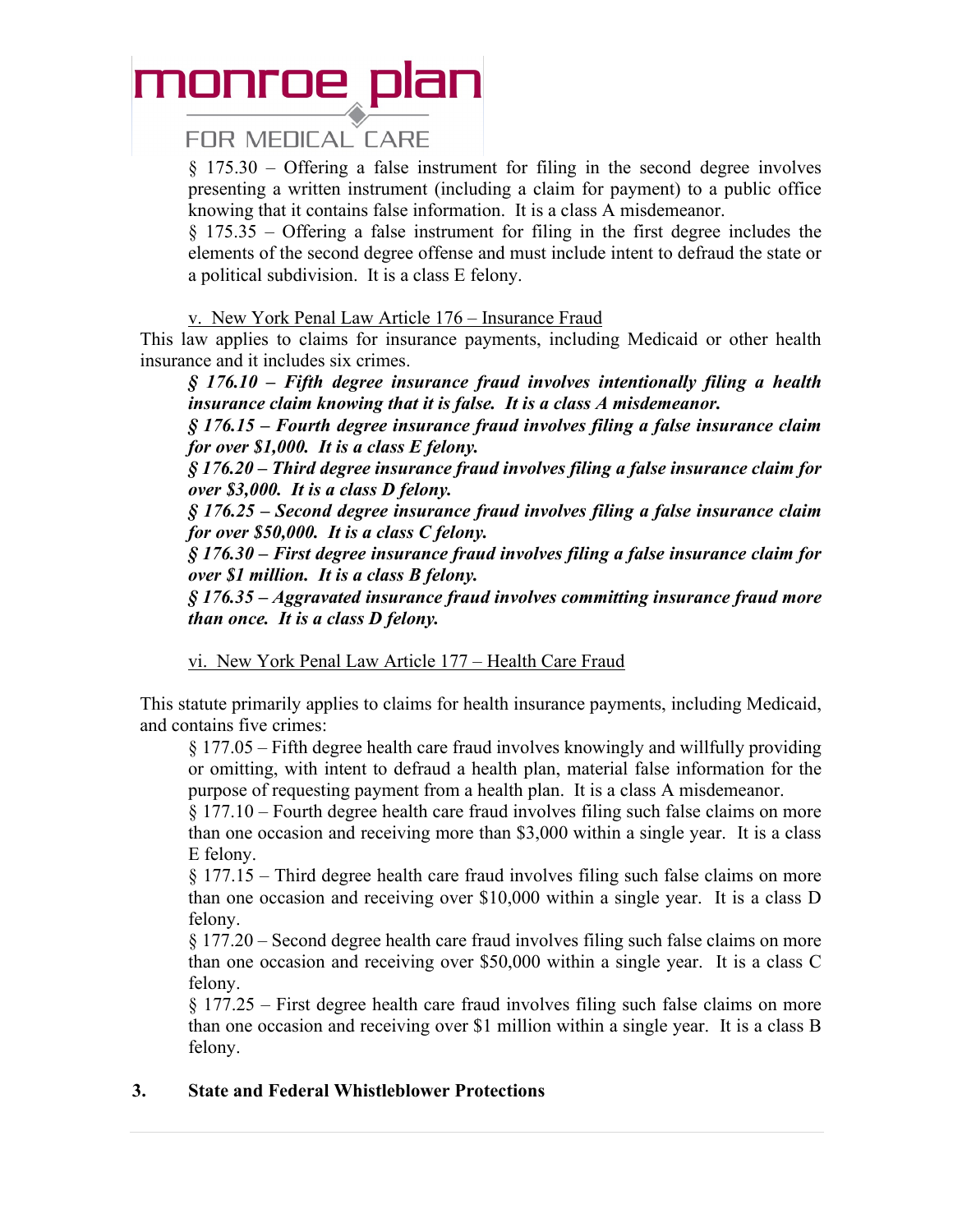**FOR MEDICAL CARE** 

#### **a. Federal False Claims Act (31 U.S.C. § 3730(h))**

The federal FCA provides protection to *qui tam* relators (individuals who commence a False Claims action) who are discharged, demoted, suspended, threatened, harassed, or in any other manner discriminated against in the terms and conditions of their employment as a result of their furtherance of an action under the FCA. *31 U.S.C. 3730(h).* Remedies include reinstatement with comparable seniority as the *qui tam* relator would have had but for the discrimination, two times the amount of any back pay, interest on any back pay, and compensation for any special damages sustained as a result of the discrimination, including litigation costs and reasonable attorneys' fees.

#### **b. New York False Claims Act (State Finance Law § 191)**

The New York State False Claims Act also provides protection to *qui tam* relators who are discharged, demoted, suspended, threatened, harassed, or in any other manner discriminated against in the terms and conditions of their employment as a result of their furtherance of an action under the Act. Remedies include reinstatement with comparable seniority as the *qui tam* relator would have had but for the discrimination, two times the amount of any back pay, interest on any back pay, and compensation for any special damages sustained as a result of the discrimination, including litigation costs and reasonable attorneys' fees.

#### **c. New York Labor Law § 740**

An employer may not take any retaliatory action against an employee if the employee discloses information about the employer's policies, practices or activities to a regulatory, law enforcement or other similar agency or public official. Protected disclosures are those that assert that the employer is in violation of a law that creates a substantial and specific danger to the public health and safety or which constitutes health care fraud under Penal Law § 177 (knowingly filing, with intent to defraud, a claim for payment that intentionally has false information or omissions). The employee's disclosure is protected only if the employee first brought up the matter with a supervisor and gave the employer a reasonable opportunity to correct the alleged violation. If an employer takes a retaliatory action against the employee, the employee may sue in state court for reinstatement to the same, or an equivalent position, any lost back wages and benefits and attorneys' fees. If the employer is a health provider and the court finds that the employer's retaliatory action was in bad faith, it may impose a civil penalty of \$10,000 on the employer.

#### **d. New York Labor Law § 741**

A health care employer may not take any retaliatory action against an employee if the employee discloses certain information about the employer's policies, practices or activities to a regulatory, law enforcement or other similar agency or public official. Protected disclosures are those that assert that, in good faith, the employee believes constitute improper quality of patient care. The employee's disclosure is protected only if the employee first brought up the matter with a supervisor and gave the employer a reasonable opportunity to correct the alleged violation, unless the danger is imminent to the public or patient and